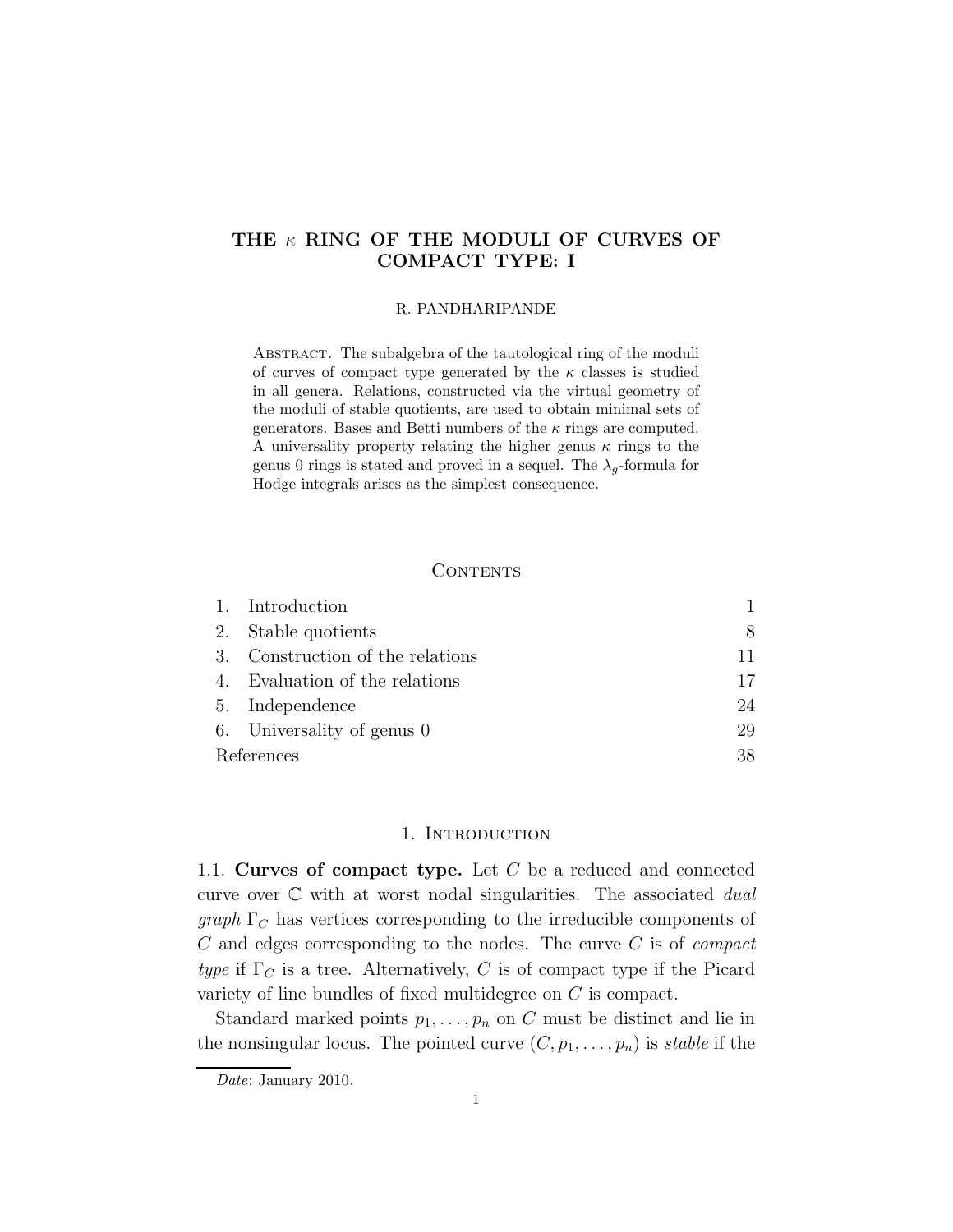line bundle  $\omega_C(p_1 + \ldots + p_n)$  is ample. Stability implies the condition  $2g - 2 + n > 0$  holds. Let

$$
M_{g,n}^c \subset \overline{M}_{g,n}
$$

denote the open subset of genus  $g$ , *n*-pointed stable curves of compact type. The complement

$$
\overline{M}_{g,n}\setminus M_{g,n}^c=\delta_0
$$

is the irreducible divisor of stable curves with a non-disconnecting node.

Since every nonsingular curve is of compact type, the inclusion

$$
M_{g,n} \subset M_{g,n}^c
$$

is obtained. While the Jacobian map

$$
M_{g,n} \to A_g
$$

from the moduli of nonsingular curves to the moduli of principally polarized Abelian varieties does not extend to  $\overline{M}_{g,n}$ , the extension

$$
M_{g,n} \subset M_{g,n}^c \to A_g
$$

is easily defined.

1.2. κ classes. The κ classes in the Chow ring<sup>1</sup>  $A^*(\overline{M}_{g,n})$  are defined by the following construction. Let

$$
\epsilon: \overline{M}_{g,n+1} \to \overline{M}_{g,n}
$$

be the universal curve viewed as the  $(n + 1)$ -pointed space, let

$$
\mathbb{L}_{n+1} \to \overline{M}_{g,n+1}
$$

be the line bundle obtained from the cotangent space of the last marking, and let

$$
\psi_{n+1} = c_1(\mathbb{L}_{n+1}) \in A^1(\overline{M}_{g,n+1})
$$

be the Chern class. The  $\kappa$  classes, first defined by Mumford, are

$$
\kappa_i = \epsilon_*(\psi_{n+1}^{i+1}) \in A^i(\overline{M}_{g,n}), \quad i \ge 0.
$$

The simplest is  $\kappa_0$  which equals  $2g - 2 + n$  times the unit in  $A^0(\overline{M}_{g,n})$ . The convention

$$
\kappa_{-1} = \epsilon_*(\psi_{n+1}^0) = 0
$$

is often convenient.

<sup>&</sup>lt;sup>1</sup>Since the moduli spaces here are Deligne-Mumford stacks, we will always take Chow rings with Q coefficients.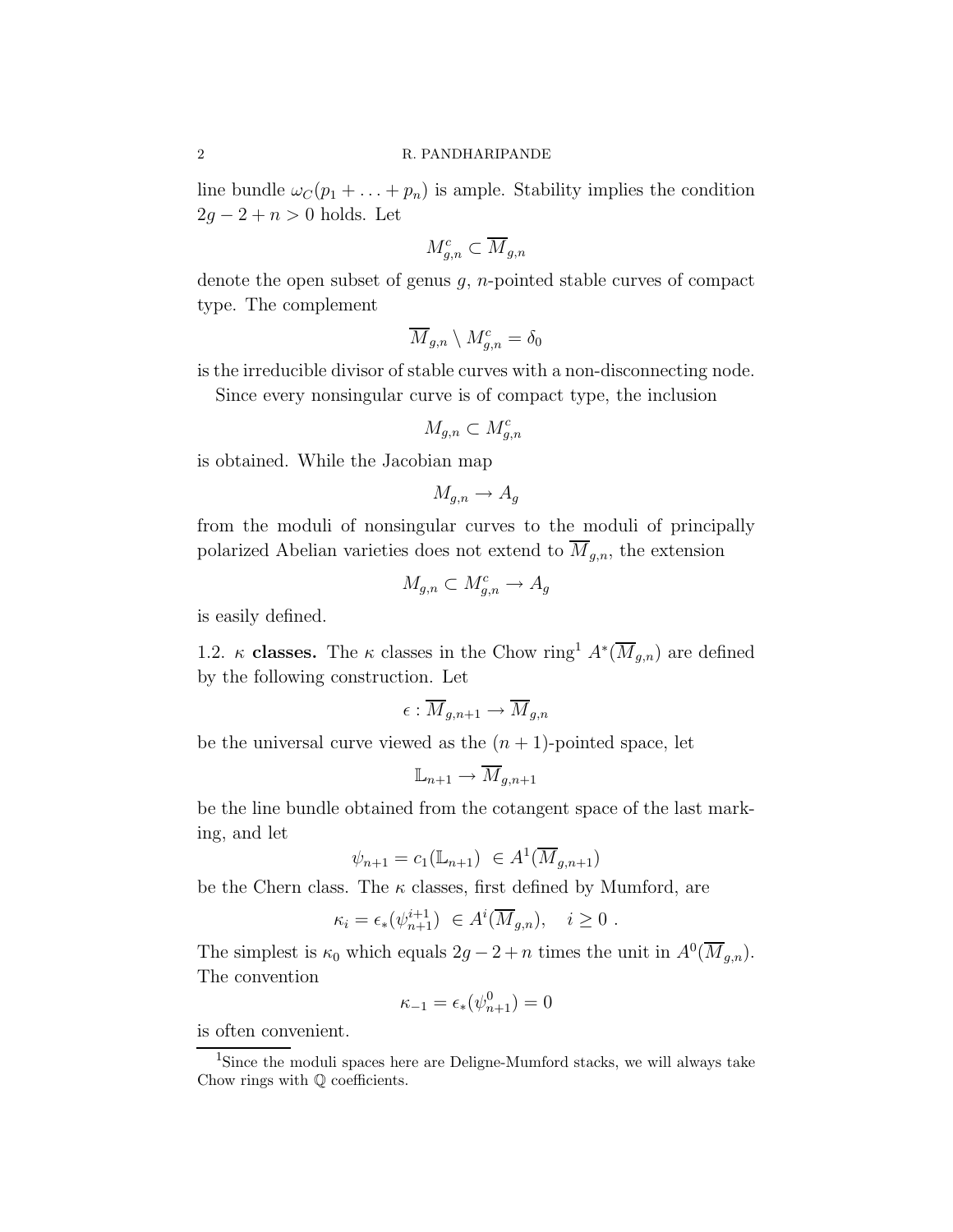The  $\kappa$  classes on  $M_{g,n}$  and  $M_{g,n}^c$  are defined via restriction from  $\overline{M}_{g,n}$ . Define the  $\kappa$  rings

$$
\begin{aligned}\n\kappa^*(M_{g,n}) &\subset A^*(M_{g,n}), \\
\kappa^*(M_{g,n}^c) &\subset A^*(M_{g,n}^c), \\
\kappa^*(\overline{M}_{g,n}) &\subset A^*(\overline{M}_{g,n}),\n\end{aligned}
$$

to be the Q-subalgebras generated by the  $\kappa$  classes. Of course, the  $\kappa$ rings are graded by degree.

Since  $\kappa_i$  is a tautological class<sup>2</sup>, the  $\kappa$  rings are subalgebras of the corresponding tautological rings. For unpointed nonsingular curves, the  $\kappa$  ring equals the tautological ring,

$$
\kappa^*(M_g) = R^*(M_g) .
$$

The topic of the paper is the compact type case where the inclusion

$$
\kappa^*(M_{g,n}^c) \subset R^*(M_{g,n}^c)
$$

is proper even in degree 1.

1.3. **Results.** We present here several results about the rings  $\kappa^*(M_{g,n}^c)$ . The first two yield a minimal set of generators in the  $n > 0$  case.

**Theorem 1.**  $\kappa^*(M_{g,n}^c)$  is generated over  $\mathbb Q$  by the classes

$$
\kappa_1, \kappa_2, \ldots, \kappa_{g-1+\lfloor \frac{n}{2} \rfloor}.
$$

**Theorem 2.** If  $n > 0$ , there are no relations among

$$
\kappa_1, \ldots, \kappa_{g-1+\lfloor \frac{n}{2} \rfloor} \in \kappa^*(M_{g,n}^c)
$$

in degrees  $\leq g-1+\lfloor\frac{n}{2}\rfloor$  $\frac{n}{2}$ .

Since  $\kappa^*(M_{g,n}^c) \subset R^*(M_{g,n}^c)$ , the socle and vanishing results for the tautological ring [5, 10] imply

(1) 
$$
\kappa^{2g-3+n}(M_{g,n}^c) = \mathbb{Q}, \qquad \kappa^{>2g-3+n}(M_{g,n}^c) = 0.
$$

By Theorem 2, all the interesting relations among the  $\kappa$  classes lie in degrees  $g + \frac{n}{2}$  $\frac{n}{2}$  to  $2g-3+n$ .

By Theorem 1, the classes  $\kappa_1, \ldots, \kappa_{g-1}$  generate  $\kappa^*(M_g^c)$ . Since  $M_g^c$ is excluded in Theorem 2, the possibility of a relation among the  $\kappa$ classes in degree  $g - 1$  is left open. However, no lower relations exist.

<sup>2</sup>A discussion of tautological classes is presented in Section 5.1.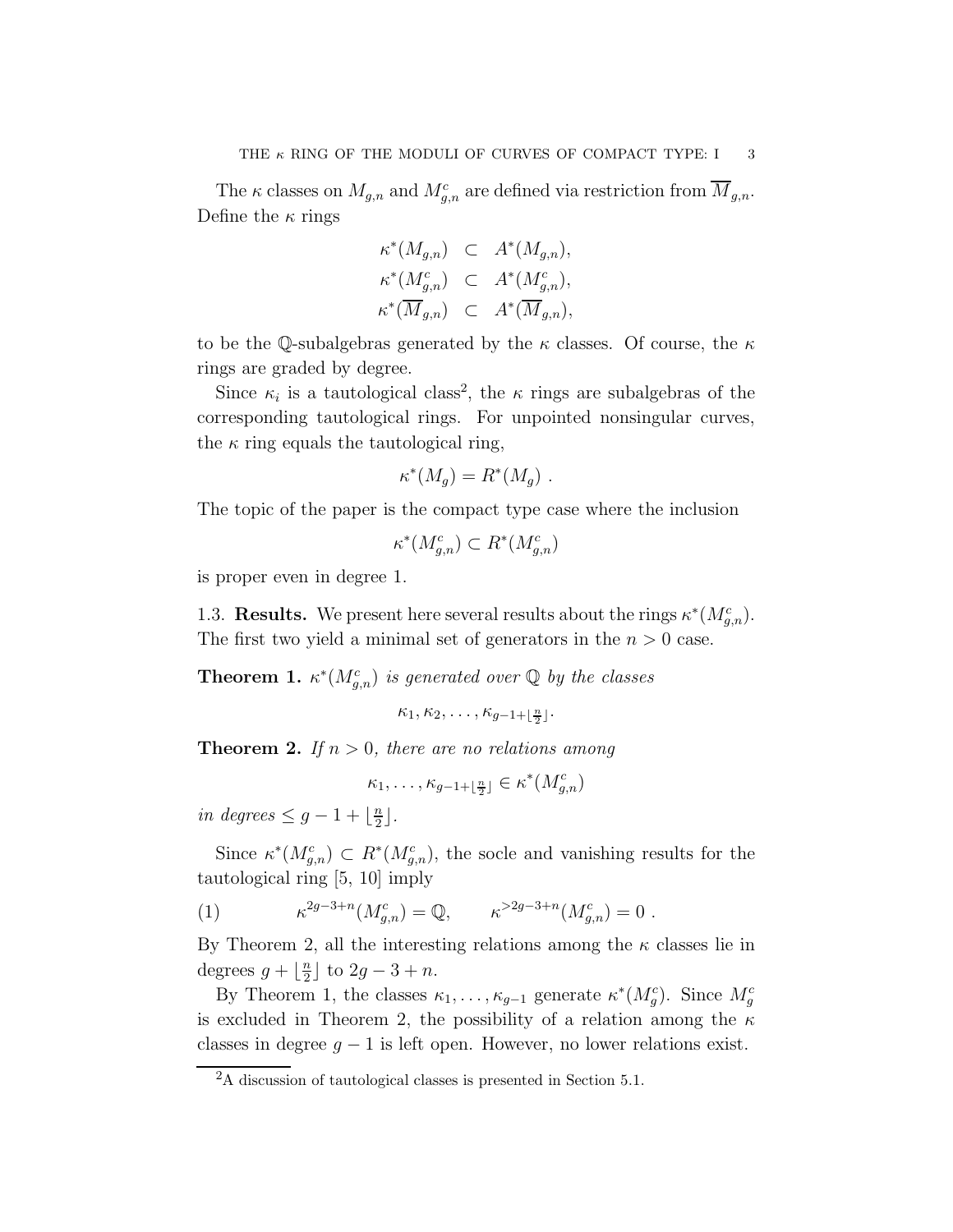**Proposition 1.** There are no relations among  $\kappa_1, \ldots, \kappa_{g-1} \in \kappa^*(M_g^c)$ in degrees  $\leq$  g − 2 and at most a single relation in degree g − 1.

The structure of  $\kappa^*(M_g)$  has been studied for many years [17]. Faber [2] conjectured the classes  $\kappa_1, \ldots, \kappa_{\lfloor \frac{g}{3} \rfloor}$  form a minimal set of generators for  $\kappa^*(M_g)$ . The result was proven in cohomology by Morita [16], and a second proof, via admissible covers and valid in Chow, was given by Ionel [12]. A uniform view of  $M_g$ ,  $M_g^c$ , and  $\overline{M}_g$  was proposed in [4], but very few results in the latter two cases have been obtained.

1.4. Relations. Theorem 1 is proven by finding sufficiently many geometric relations among the  $\kappa$  classes. The method uses the virtual geometry of the moduli space of stable quotients introduced in [15] and reviewed in Section 2. Nonstandard moduli spaces of pointed curves of compact type are required for the construction.

Following the notation of [15], let  $\overline{M}_{q,n|d}$  be the moduli space of genus g stable curves with markings

$$
\{p_1 \ldots, p_n\} \ \cup \ \{\widehat{p}_1, \ldots, \widehat{p}_d\} \in C
$$

lying the nonsingular locus and satisfying the conditions

- (i) the points  $p_i$  are distinct,
- (ii) the points  $\hat{p}_j$  are distinct from the points  $p_i$ ,

with stability given by the ampleness of

$$
\omega_C(\sum_{i=1}^n p_i + \epsilon \sum_{j=1}^d \widehat{p}_j)
$$

for every strictly positive  $\epsilon \in \mathbb{Q}$ . The conditions allow the points  $\widehat{p}_i$  and  $\widehat{p}_{j'}$  to coincide. The moduli space  $M_{g,n|d}$  is a nonsingular, irreducible, Deligne-Mumford stack.<sup>3</sup>

Denote the open locus of curves of compact type by

$$
M_{g,n|d}^c \subset \overline{M}_{g,n|d} .
$$

Consider the universal curve

$$
\pi: U \to M_{g,n|d}^c.
$$

<sup>&</sup>lt;sup>3</sup>In fact,  $\overline{M}_{g,n|d}$  is a special case of the moduli of pointed curves with weights studied by [11, 13].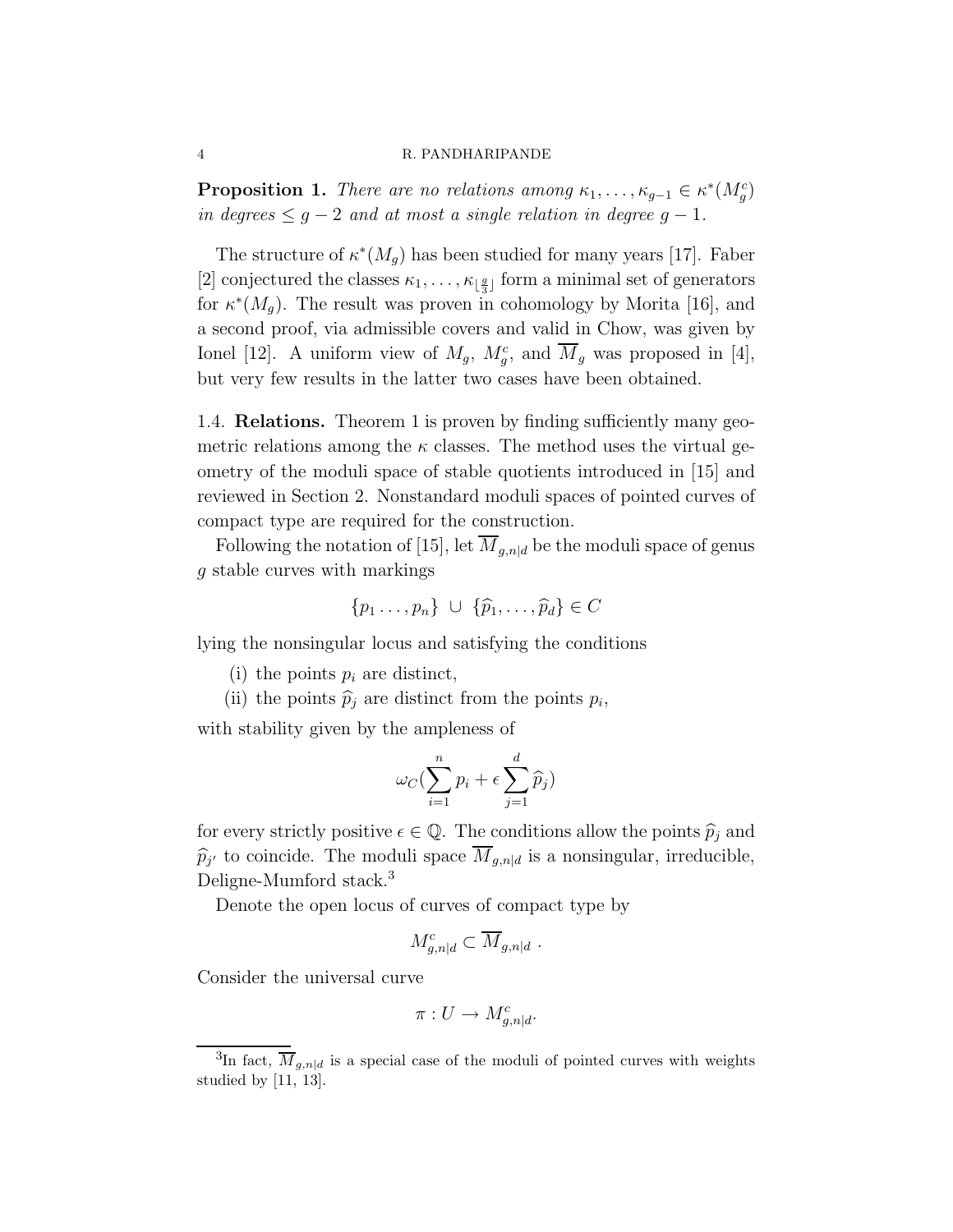The morphism  $\pi$  has sections  $\sigma_1, \ldots, \sigma_d$  corresponding to the markings  $\widehat{p}_1, \ldots, \widehat{p}_d$ . Let

$$
\sigma \subset U
$$

be the divisor obtained from the union of the d sections. The two rank d bundles on  $M_{g,n|d}^c$ ,

$$
\mathbb{A}_d = \pi_* (\mathcal{O}_\sigma), \quad \mathbb{B}_d = \pi_* (\mathcal{O}_\sigma(\sigma)),
$$

play important roles in the geometry.

The new relations studied here arise from the vanishing of the Chern classes of the virtual bundle  $\mathbb{A}_d^* - \mathbb{B}_d$  on  $M_{g,n|d}^c$  after push-forward via the proper forgetful map

$$
\epsilon^c: M^c_{g,n|d} \to M^c_{g,n}.
$$

**Theorem 3.** For all  $k > n$ ,

$$
\epsilon^c_* (c_{2g-2+k} (\mathbb{A}_d^* - \mathbb{B}_d)) = 0 \ \in A^*(M_{g,n}^c).
$$

The proofs of Theorem 3 and richer variants are given in Section 3. The  $\epsilon^c$  push-forwards are calculated by simple rules explained in Section 3.5. In particular, we will see Theorem 3 yields relations purely among the  $\kappa$  classes on the moduli space  $M_{g,n}^c$ .

Theorem 1 is proven for  $M_{g,n}^c$  in Section 4 by examining the relations of Theorem 3. The coefficient of  $\kappa_i$  for  $i > g - 1 + \lfloor \frac{n}{2} \rfloor$  $\frac{n}{2}$  is shown to be nonzero. The method yields an effective evaluation of the relations. Theorem 2 and Proposition 1 are proven in Section 5 by intersection calculations in the tautological ring.

1.5. Genus 0. The strategy of Theorem 3 does not generate all the relations in  $\kappa^*(M_g^c)$ . The first example of failure, occurring in genus 5, is discussed in Section 6.

Since all genus 0 curves are of compact type,

$$
M_{0,n}^c = \overline{M}_{0,n}.
$$

For emphasis here, we will use the notation  $M_{0,n}^c$ . The following universality property, motivated by the relations of Theorem 3, gives considerable weight to the genus 0 case.

Let  $x_1, x_2, x_3, \ldots$  be variables with  $x_i$  of degree i. Let

$$
f \in \mathbb{Q}[x_1, x_2, x_3, \ldots]
$$

be any graded homogeneous polynomial.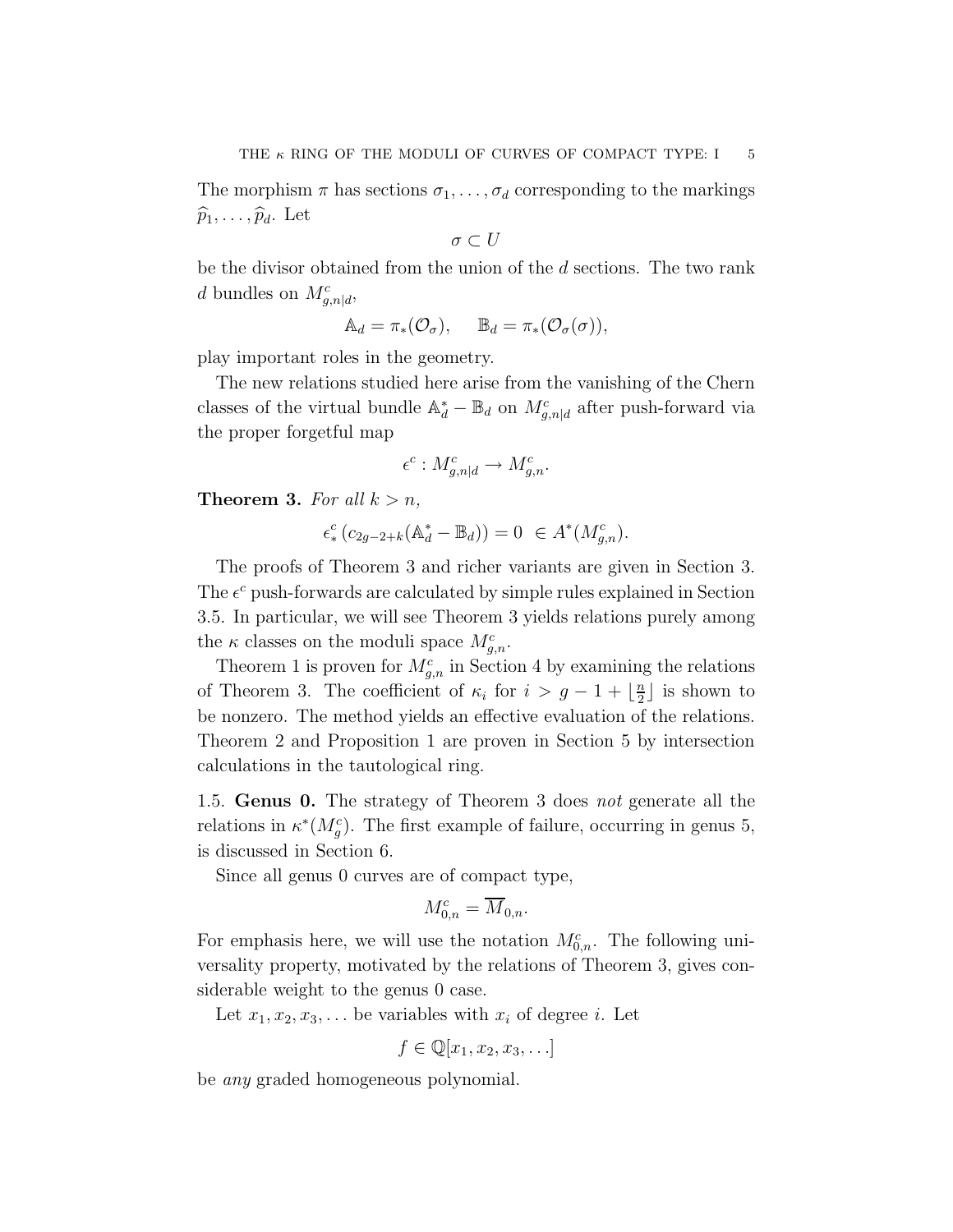**Theorem 4.** If  $f(\kappa_i) = 0 \in \kappa^*(M_{0,n}^c)$ , then

$$
f(\kappa_i) = 0 \in \kappa^*(M_{g,n-2g}^c)
$$

for all genera g for which  $n - 2g \geq 0$ .

Variants of Theorem 3 likely to provide all relations in  $\kappa^*(M_{0,n}^c)$ . A precise statement is given in Section 6.2. The proof of Theorem 4, obtained by stable map techniques, is given in the sequel [20].

1.6.  $\lambda_q$ -formula. The rank g Hodge bundle over the moduli space of curves

$$
\mathbb{E} \to \overline{M}_{g,n}
$$

has fiber  $H^0(C, \omega_C)$  over  $[C, p_1, \ldots, p_n]$ . Let

$$
\lambda_k = c_k(\mathbb{E})
$$

be the Chern classes. Since  $\lambda_g$  vanishes when restricted to  $\delta_0$ , we obtain a well-defined evaluation

$$
\phi: A^*(M_{g,n}^c) \to \mathbb{Q}
$$

given by integration

$$
\phi(\gamma) = \int_{\overline{M}_{g,n}} \overline{\gamma} \cdot \lambda_g ,
$$

where  $\overline{\gamma}$  is any lift of  $\gamma \in A^*(M_{g,n}^c)$  to  $A^*(\overline{M}_{g,n})$ .

A discussion of the evaluation  $\phi$  and the associated Gorenstein conjecture for the tautological ring can be found in [5, 19]. For background on integrating the classes  $\lambda_i$  on the moduli space of curves, see [3].

The evaluation  $\phi$  is determined on  $R^*(M_{g,n}^c)$  by the  $\lambda_g$ -formula for descendent integrals,

$$
\int_{\overline{M}_{g,n}} \psi_1^{a_1} \cdots \psi_n^{a_n} \lambda_g = \begin{pmatrix} 2g-3+n \\ a_1, \dots, a_n \end{pmatrix} \cdot \int_{\overline{M}_{g,1}} \psi_1^{2g-2} \lambda_g,
$$

discovered in [7] and proven in [5]. Theorem 4 is much stronger. The  $\lambda_g$ -formula is a direct consequence of Theorem 4 in the special case where f has degree equal to

$$
\dim_{\mathbb{C}}(M_{0,n}^c) = n - 3.
$$

Conjecture 1 may be view as an extension of the  $\lambda_g$ -formula from  $\mathbb Q$  to cycle classes of all intermediate degrees.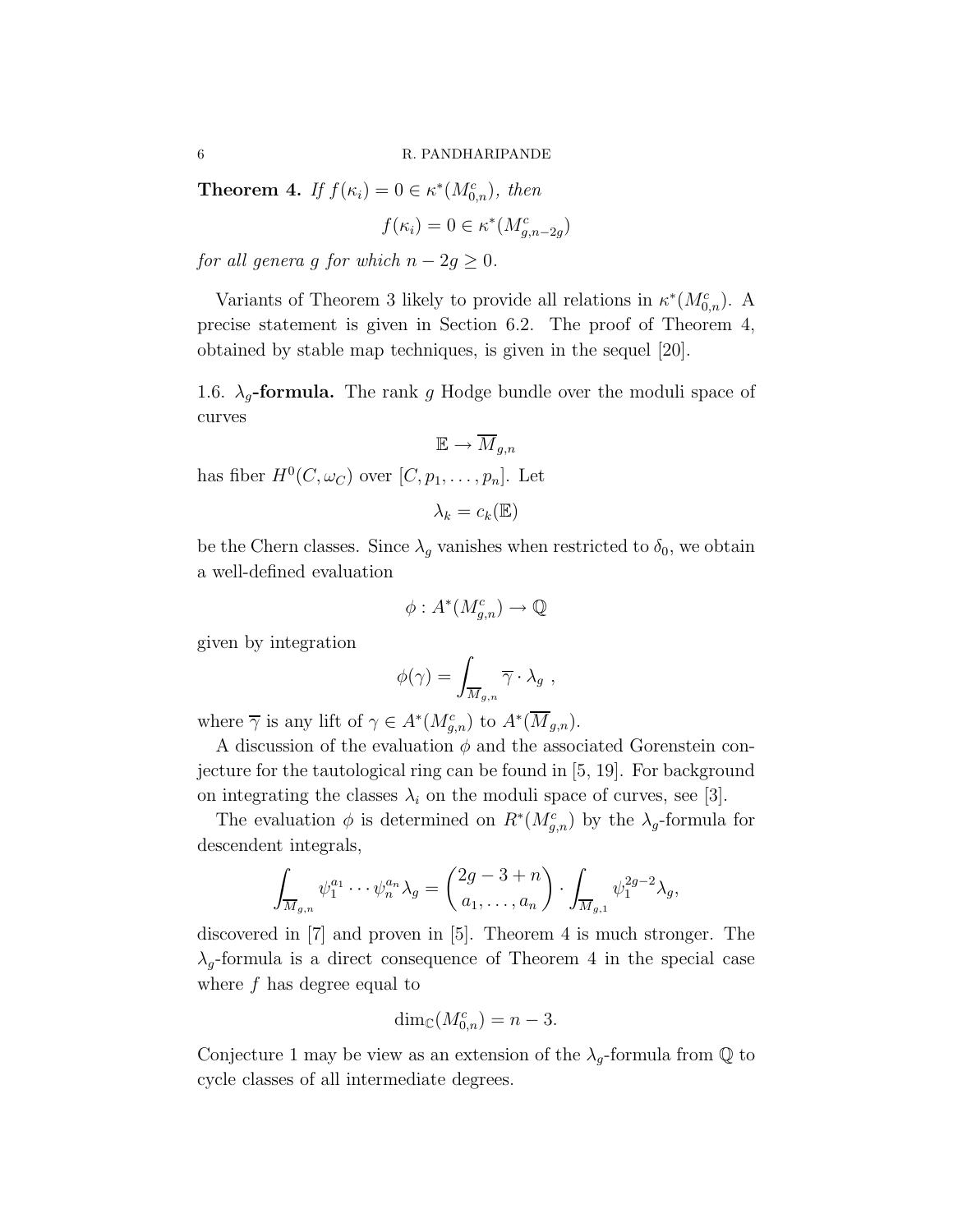1.7. Bases and Betti numbers. Let  $P(d)$  be the set of partitions of d, and let

$$
P(d,k) \subset P(d)
$$

be the set of partitions of d into at most k parts. Let  $|P(d, k)|$  be the cardinality. To a partition<sup>4</sup>

$$
\mathbf{p}=(p_1,\ldots,p_\ell)\in P(d,k),
$$

we associate a  $\kappa$  monomial by

$$
\kappa_{\mathbf{p}} = \kappa_{p_1} \cdots \kappa_{p_\ell} \in \kappa^d(M_{0,n}^c) \ .
$$

**Theorem 5.** A Q-basis of  $\kappa^d(M_{0,n}^c)$  is given by

$$
\{\kappa_{\mathbf{p}} \mid \mathbf{p} \in P(d, n-2-d) \}
$$
.

For example, if  $d \leq \lfloor \frac{n}{2} \rfloor - 1$ , then  $n - 2 - d \geq d$  and

$$
P(d, n-2-d) = P(d).
$$

Hence, Theorem 5 agrees with Theorem 2. The Betti number calculation,

$$
\dim_{\mathbb{Q}} \kappa^d(M^c_{0,n}) = |P(d, n-2-d)|,
$$

is implied by Theorem 5. The proof of Theorem 5 is given in Section 6.2.

The relations of Theorem 3 and variants provide an indirect approach for multiplication in the canonical basis of  $\kappa^*(M_{0,n}^c)$  determined by Theorem 5.

Question 1. Does there exist a direct calculus for multiplication in the canonical basis of  $\kappa^*(M_{0,n}^c)$ ?

1.8. Universality. The universality of Theorem 4 expresses the higher genus structures as canonical ring quotients,

$$
\kappa^*(M^c_{0,2g+n}) \stackrel{\iota_{g,n}}{\to} \kappa^*(M^c_{g,n}) \to 0.
$$

**Theorem 6.** If  $n > 0$ , then  $\iota_{g,n}$  is an isomorphism.

The rings  $\kappa^*(M_{g,n}^c)$  for  $n > 0$  are determined by Theorem 6. For example,

$$
\dim_{\mathbb{Q}} \kappa^d(M_{g,n}^c) \ = \ |P(d, 2g - 2 + n - d)|
$$

<sup>&</sup>lt;sup>4</sup>The parts of **p** are positive and satisfy  $p_1 \geq \ldots \geq p_\ell$ .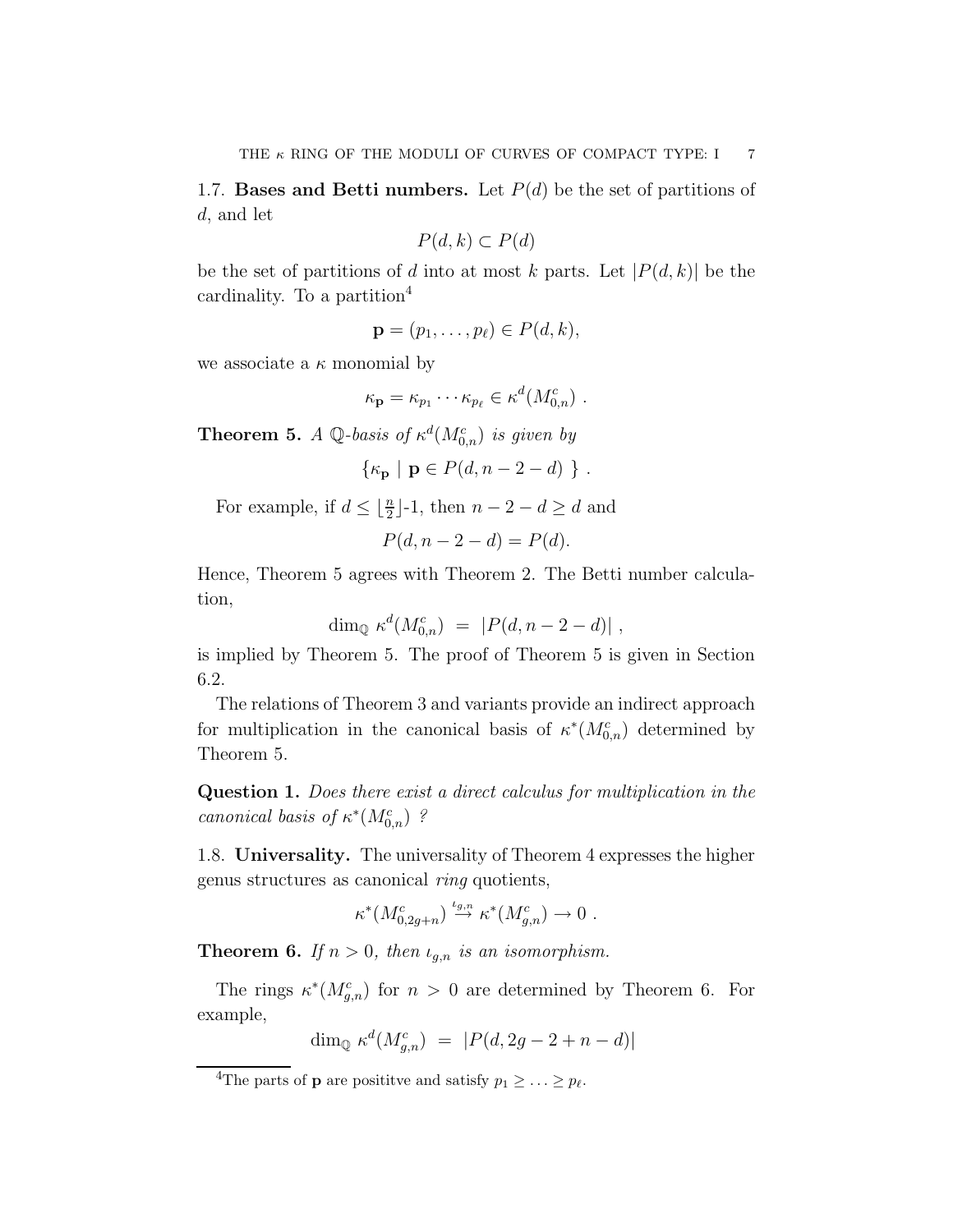by Theorem 5 for  $n > 0$ . The proof of Theorem 6 is presented in Section 6.3 via intersection calculations.

The quotient  $\iota_{g,0}$  is not always an isomorphism. For example, a nontrivial kernel appears for  $\iota_{5,0}$ .

# **Question 2.** What is the kernel of  $\iota_{g,0}$  ?

Universality appears to be special to the moduli of compact type curves. No similar phenomena have been found for  $M_g$  or  $\overline{M}_g$ .

1.9. Acknowledgments. Theorem 3 was motivated by the study of stable quotients developed in [15]. Discussions with A. Marian and D. Oprea were very helpful. Easy exploration of the relations of Theorem 3 was made possible by code written by C. Faber. Conversation with C. Faber played an important role.

The author was partially supported by NSF grant DMS-0500187 and the Clay institute. The research reported here was undertaken while the author was visiting MSRI in Berkeley and the Instituto Superior Técnico in Lisbon in the spring of 2009.

## 2. Stable quotients

2.1. Stability. Our relations in  $\kappa(M_{g,n}^c)$  will be obtained from the virtual geometry of the moduli space of stable quotients  $\overline{Q}_{g,n}(\mathbb{P}^1,d)$ . We start by reviewing basic definitions and results of [15].

Let C be a curve<sup>5</sup> with distinct markings  $p_1, \ldots, p_n$  in the nonsingular locus  $C^{ns}$ . Let q be a quotient of the rank N trivial bundle  $C$ ,

$$
\mathbb{C}^N \otimes \mathcal{O}_C \xrightarrow{q} Q \to 0.
$$

If the quotient subsheaf  $Q$  is locally free at the nodes and markings of C, then q is a quasi-stable quotient. Quasi-stability of q implies the associated kernel,

$$
0 \to S \to \mathbb{C}^N \otimes \mathcal{O}_C \xrightarrow{q} Q \to 0,
$$

is a locally free sheaf on  $C$ . Let r denote the rank of  $S$ .

Let  $(C, p_1, \ldots, p_n)$  be a pointed curve equipped with a quasi-stable quotient q. The data  $(C, p_1, \ldots, p_n, q)$  determine a stable quotient if the

 $^{5}\mathrm{All}$  curves here are reduced and connected with at worst nodal singularities.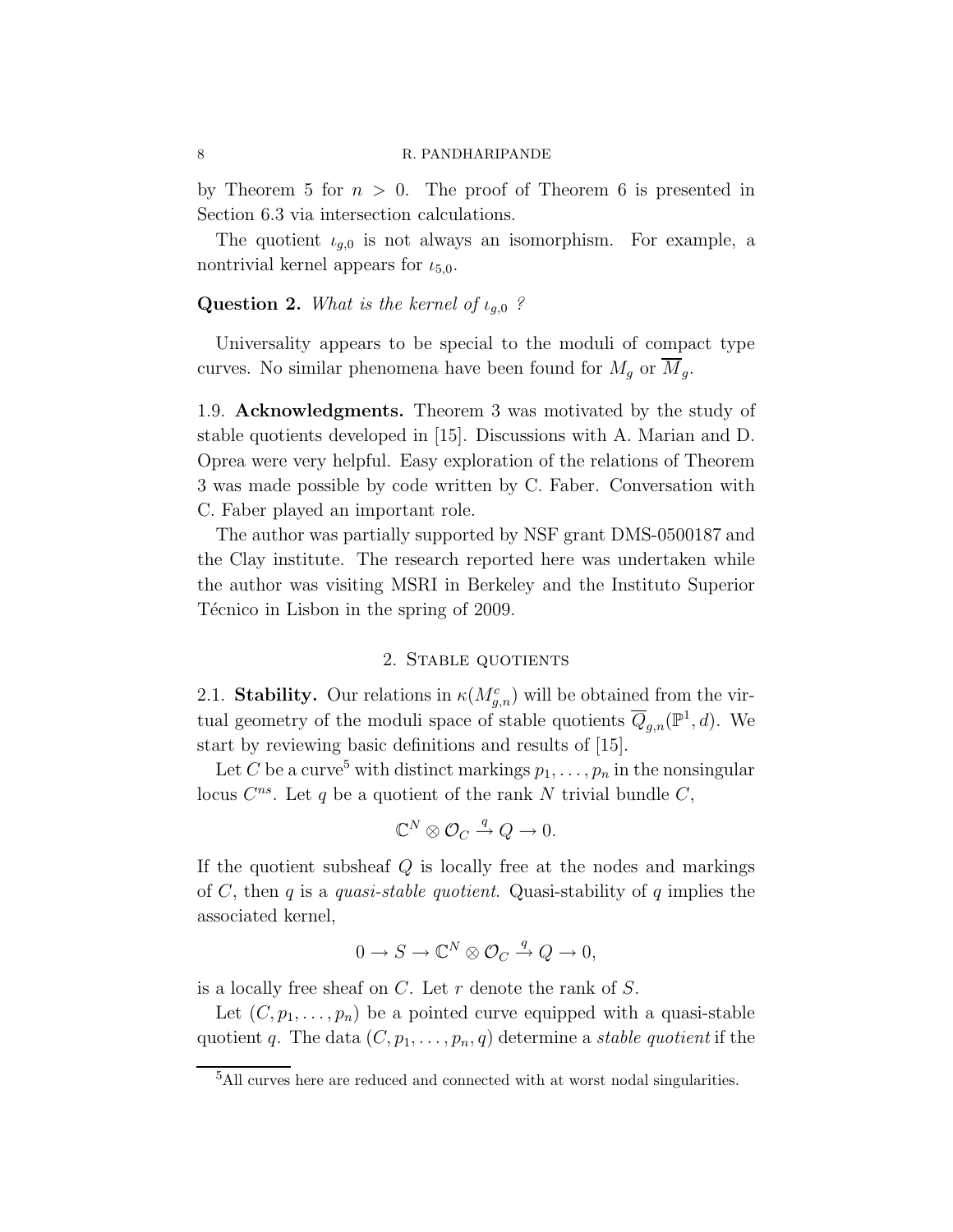Q-line bundle

(2) 
$$
\omega_C(p_1 + \ldots + p_n) \otimes (\wedge^r S^*)^{\otimes \epsilon}
$$

is ample on C for every strictly positive  $\epsilon \in \mathbb{Q}$ . Quotient stability implies  $2g - 2 + n \geq 0$ .

Viewed in concrete terms, no amount of positivity of  $S^*$  can stabilize a genus 0 component

$$
\mathbb{P}^1 \stackrel{\sim}{=} P \subset C
$$

unless  $P$  contains at least 2 nodes or markings. If  $P$  contains exactly 2 nodes or markings, then  $S^*$  must have positive degree.

A stable quotient  $(C, p_1, \ldots, p_n, q)$  yields a rational map from the underlying curve C to the Grassmannian  $\mathbb{G}(r, N)$ . We will only require the  $\mathbb{G}(1,2) = \mathbb{P}^1$  case for the proof Theorem 3.

2.2. **Isomorphism.** Let  $(C, p_1, \ldots, p_n)$  be a pointed curve. Two quasistable quotients

(3) 
$$
\mathbb{C}^N \otimes \mathcal{O}_C \xrightarrow{q} Q \to 0, \quad \mathbb{C}^N \otimes \mathcal{O}_C \xrightarrow{q'} Q' \to 0
$$

on  $C$  are *strongly isomorphic* if the associated kernels

$$
S, S' \subset \mathbb{C}^N \otimes \mathcal{O}_C
$$

are equal.

An *isomorphism* of quasi-stable quotients

$$
\phi:(C,p_1,\ldots,p_n,q)\rightarrow (C',p'_1,\ldots,p'_n,q')
$$

is an isomorphism of curves

 $\phi: C \overset{\sim}{\rightarrow} C'$ 

satisfying

(i)  $\phi(p_i) = p'_i$  for  $1 \leq i \leq n$ ,

(ii) the quotients q and  $\phi^*(q')$  are strongly isomorphic.

Quasi-stable quotients  $(3)$  on the same curve C may be isomorphic without being strongly isomorphic.

The following result is proven in [15] by Quot scheme methods from the perspective of geometry relative to a divisor.

**Theorem 7.** The moduli space of stable quotients  $\overline{Q}_{g,n}(\mathbb{G}(r,N), d)$  parameterizing the data

$$
(C, p_1, \ldots, p_n, 0 \to S \to \mathbb{C}^N \otimes \mathcal{O}_C \xrightarrow{q} Q \to 0),
$$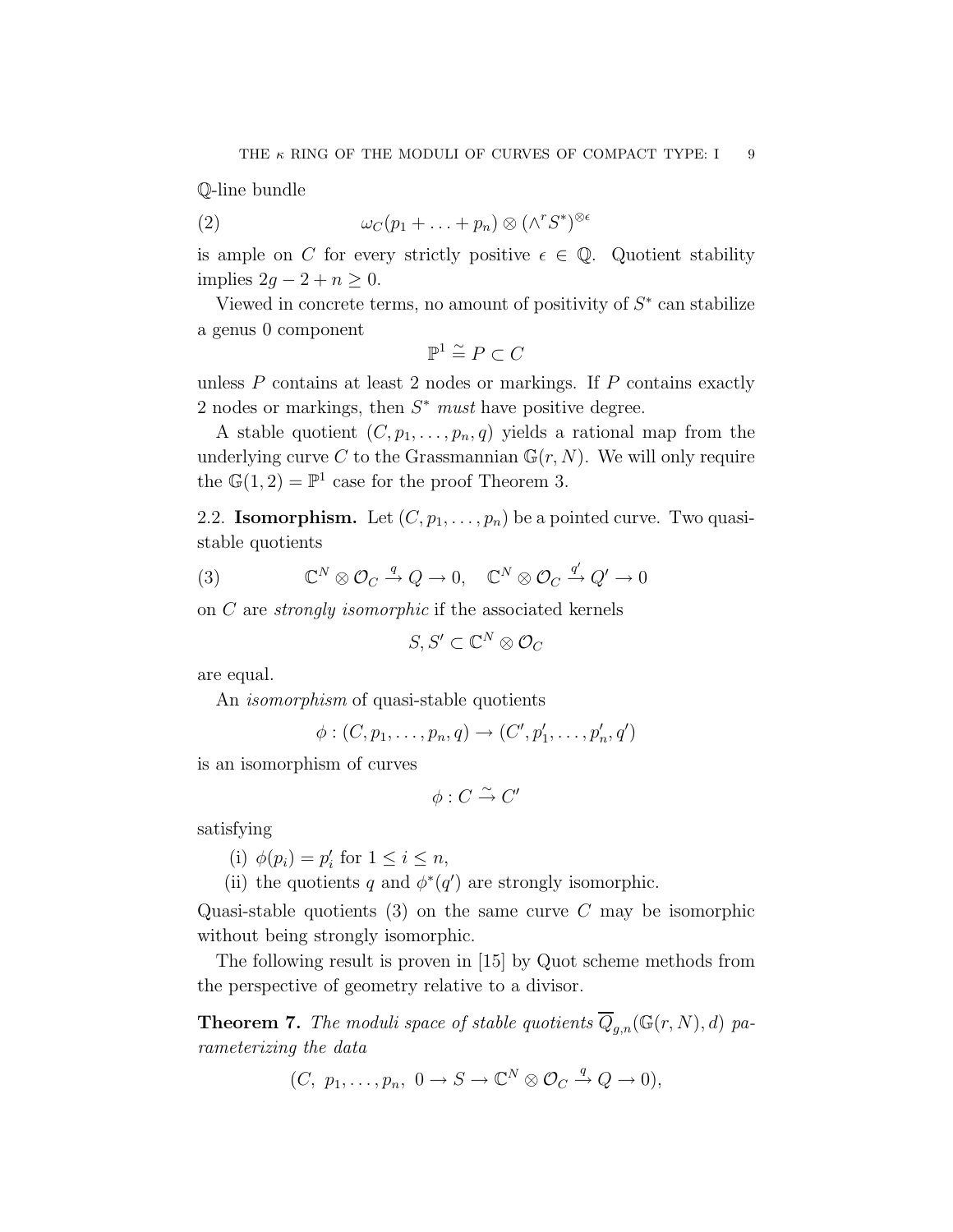with rank $(S) = r$  and  $deg(S) = -d$ , is a separated and proper Deligne-Mumford stack of finite type over C.

2.3. Structures. Over the moduli space of stable quotients, there is a universal curve

(4) 
$$
\pi: U \to \overline{Q}_{g,n}(\mathbb{G}(r,N),d)
$$

with  $n$  sections and a universal quotient

$$
0 \to S_U \to \mathbb{C}^N \otimes \mathcal{O}_U \stackrel{q_U}{\to} Q_U \to 0.
$$

The subsheaf  $S_U$  is locally free on U because of the stability condition.

The moduli space  $\overline{Q}_{g,n}(\mathbb{G}(r,N), d)$  is equipped with two basic types of maps. If  $2g - 2 + n > 0$ , then the stabilization of  $(C, p_1, \ldots, p_m)$ determines a map

$$
\nu: \overline{Q}_{g,n}(\mathbb{G}(r,N),d) \to \overline{M}_{g,n}
$$

by forgetting the quotient. For each marking  $p_i$ , the quotient is locally free over  $p_i$ , and hence determines an evaluation map

$$
\mathrm{ev}_i: \overline{Q}_{g,n}(\mathbb{G}(r,N),d) \to \mathbb{G}(r,N).
$$

The general linear group  $\mathbf{GL}_N(\mathbb{C})$  acts on  $\overline{Q}_{g,n}(\mathbb{G}(r,N),d)$  via the standard action on  $\mathbb{C}^N \otimes \mathcal{O}_C$ . The structures  $\pi$ ,  $q_U$ ,  $\nu$  and the evaluations maps are all  $GL_N(\mathbb{C})$ -equivariant.

2.4. Obstruction theory. The moduli of stable quotients maps to the Artin stack of pointed domain curves

$$
\nu^A: \overline{Q}_{g,n}(\mathbb{G}(r,N),d) \to \mathcal{M}_{g,n}.
$$

The moduli of stable quotients with fixed underlying curve

$$
(C, p_1, \ldots, p_n) \in \mathcal{M}_{g,n}
$$

is simply an open set of the Quot scheme. The following result of [15] is obtained from the standard deformation theory of the Quot scheme.

Theorem 8. The deformation theory of the Quot scheme determines a 2-term obstruction theory on  $\overline{Q}_{g,n}(\mathbb{G}(r,N),d)$  relative to  $\nu^A$  given by  $RHom(S,Q)$ .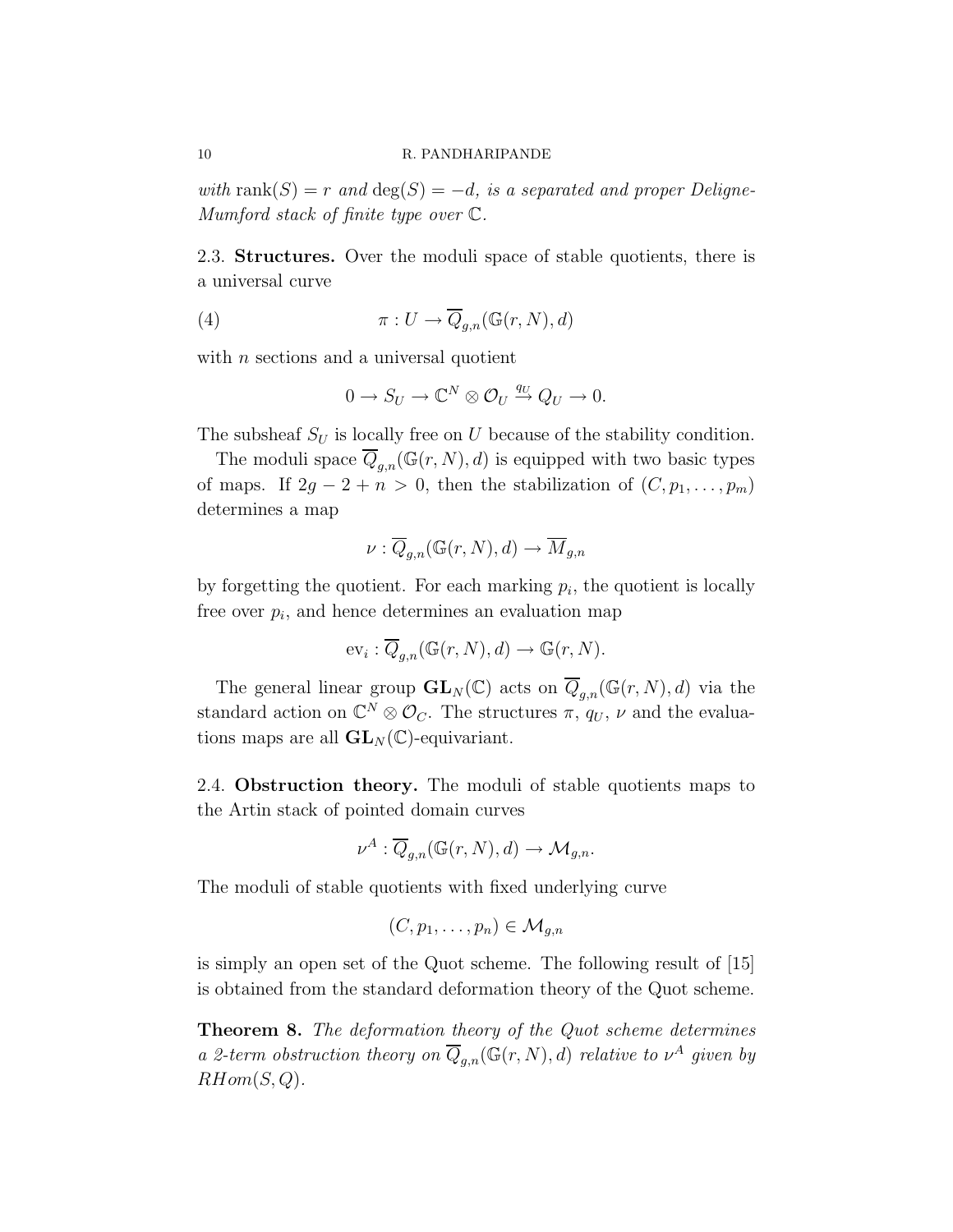An absolute 2-term obstruction theory on  $\overline{Q}_{q,n}(\mathbb{G}(r,N), d)$  is obtained from Theorem 8 and the smoothness of  $\mathcal{M}_{g,n}$ , see [1, 8]. The analogue of Theorem 8 for the Quot scheme of a fixed nonsingular curve was observed in [14].

The  $GL_N(\mathbb{C})$ -action lifts to the obstruction theory, and the resulting virtual class is defined in  $GL_N(\mathbb{C})$ -equivariant cycle theory,

$$
[\overline{Q}_{g,n}(\mathbb{G}(r,N),d)]^{vir} \in A_{*}^{\mathbf{GL}_N(\mathbb{C})}(\overline{Q}_{g,n}(\mathbb{G}(r,N),d)).
$$

## 3. Construction of the relations

3.1.  $\mathbb{C}^*$ -equivariant geometry. Let  $\mathbb{C}^*$  act on  $\mathbb{C}^2$  with weights  $[0,1]$ on the respective basis elements. Let

$$
\mathbb{P}^1 = \mathbb{P}(\mathbb{C}^2),
$$

and let  $0, \infty \in \mathbb{P}^1$  be the  $\mathbb{C}^*$ -fixed points corresponding the eigenspaces of weight 0 and 1 respectively.

There is an induced  $\mathbb{C}^*$ -action on  $\overline{Q}_{g,n}(\mathbb{P}^1,d)$ . Since the virtual dimension of  $\overline{Q}_{g,n}(\mathbb{P}^1,d)$  is  $2g-2+2d+n$ ,

$$
[\overline{Q}_{g,n}(\mathbb{P}^1,d)]^{vir} \in A_{2g-2+2d+n}^{\mathbb{C}^*}(\overline{Q}_{g,n}(\mathbb{P}^1,d)),
$$

see [15]. The  $\mathbb{C}^*$ -action lifts canonically<sup>6</sup> to the universal curve

$$
\pi: U \to \overline{Q}_{g,n}(\mathbb{P}^1, d).
$$

and to the universal subsheaf  $S_U$ . The higher direct image  $R^1\pi_*(S_U)$ is a vector bundle of rank  $g + d - 1$  with top Chern class

$$
\mathsf{e}(R^1\pi_*(S_U)) \in A_{\mathbb{C}^*}^{g+d-1}(\overline{Q}_{g,n}(\mathbb{P}^1,d)).
$$

3.2. Relations. The relations of Theorem 3 will be obtained by studying the class

$$
\Phi_{g,n,d} = \left( \mathbf{e}(R^1 \pi_*(S_U)) \cup \prod_{i=1}^n \text{ev}_i^*([\infty]) \right) \cap [\overline{Q}_{g,n}(\mathbb{P}^1,d)]^{vir}
$$

.

on the moduli space of stable quotients. A dimension calculation shows

$$
\Phi_{g,n,d} \in A_{g-1+d}^{\mathbb{C}^*}(\overline{Q}_{g,n}(\mathbb{P}^1,d)) \ .
$$

Let  $2g - 2 + n > 0$ , and consider the proper morphism

$$
\nu: \overline{Q}_{g,n}(\mathbb{P}^1, d) \to \overline{M}_{g,n}.
$$

<sup>&</sup>lt;sup>6</sup>The particular  $\mathbb{C}^*$ -lift to  $S_U$  plays an important role in the calculation.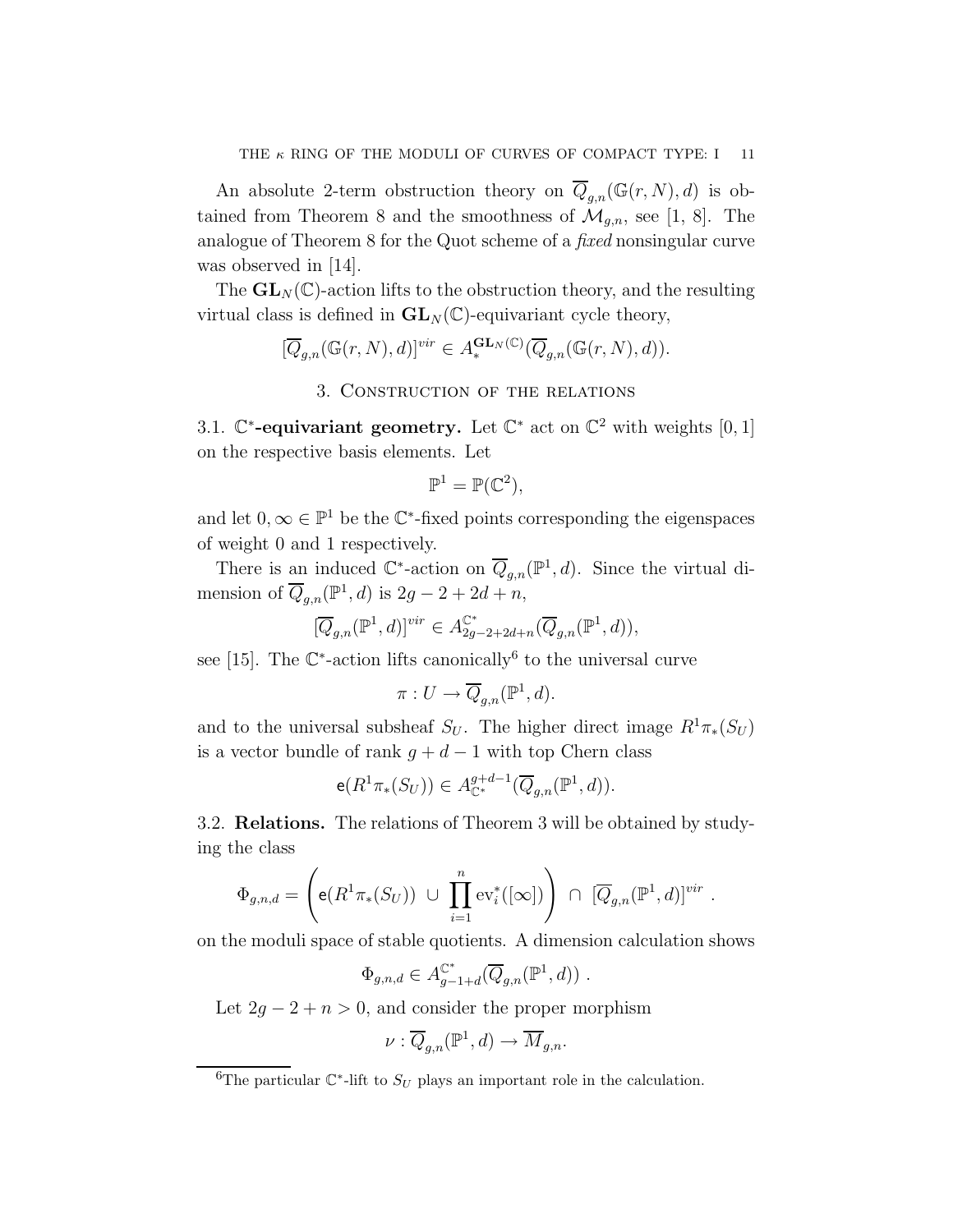Let [1] denote the trivial bundle with  $\mathbb{C}^*$ -weight 1, and let  $e([1])$  be the C ∗ -equivariant first Chern class. The class

(5) 
$$
\nu_* \left( \Phi_{g,n,d} \; \mathbf{e}([1])^k \right) \in A_{g-1+d-k}(\overline{M}_{g,n})
$$

certainly vanishes in the non-equivariant limit for  $k > 0$ .

We will calculate the push-forward  $(5)$  via  $\mathbb{C}^*$ -localization to find relations. Theorem 3 will be obtained after restriction to the moduli space

$$
M_{g,n}^c \subset \overline{M}_{g,n}
$$

of curves of compact type.

3.3.  $\mathbb{C}^*$ -fixed loci. Since  $\Phi_{g,n,d}$  e([1])<sup>k</sup> is a  $\mathbb{C}^*$ -equivariant class, we may calculate the non-equivariant limit of the push-forward (5) by the virtual localization formula [8] as applied in [15]. We will be interested in the restriction of  $\nu_* \left( \Phi_{g,n,d} \; \mathsf{e}([1])^k \right)$  to  $M_{g,n}^c$ .

The first step is to determine the  $\mathbb{C}^*$ -fixed loci of  $\overline{Q}_{g,n}(\mathbb{P}^1,d)$ . The full list of  $\mathbb{C}^*$ -fixed loci is indexed by decorated graphs described in [15]. However, we will see most loci do not contribute to the localization calculation of

$$
\nu_*\left(\Phi_{g,n,d}~\mathrm{e}([1])^k\right)|_{M_{g,n}^c}
$$

by our specific choices of C ∗ -lifts.

The *principal* component of the  $\mathbb{C}^*$ -fixed point locus

$$
\overline{Q}_{g,n}({\mathbb P}^1,d)^{{\mathbb C}^*}\subset \overline{Q}_{g,n}({\mathbb P}^1,d)
$$

is defined as follows. Consider

$$
(6) \t\t \overline{M}_{g,n|d} / S_d
$$

where the symmetric group acts by permutation of the d nonstandard markings. Given an element

$$
[C, p_1, \ldots, p_n, \widehat{p}_1, \ldots, \widehat{p}_d] \in \overline{M}_{g,n|d},
$$

there is a canonically associated sequence

(7) 
$$
0 \to \mathcal{O}_C(-\sum_{j=1}^d \widehat{p}_j) \to \mathcal{O}_C \to Q \to 0.
$$

By including  $\mathcal{O}_C$  as the second factor of  $\mathbb{C}^2 \otimes \mathcal{O}_C$ , we obtain a stable quotient from (7). The corresponding  $S_d$ -invariant morphism

$$
\iota: \overline{M}_{g,n|d} \to \overline{Q}_{g,n}(\mathbb{P}^1, d)
$$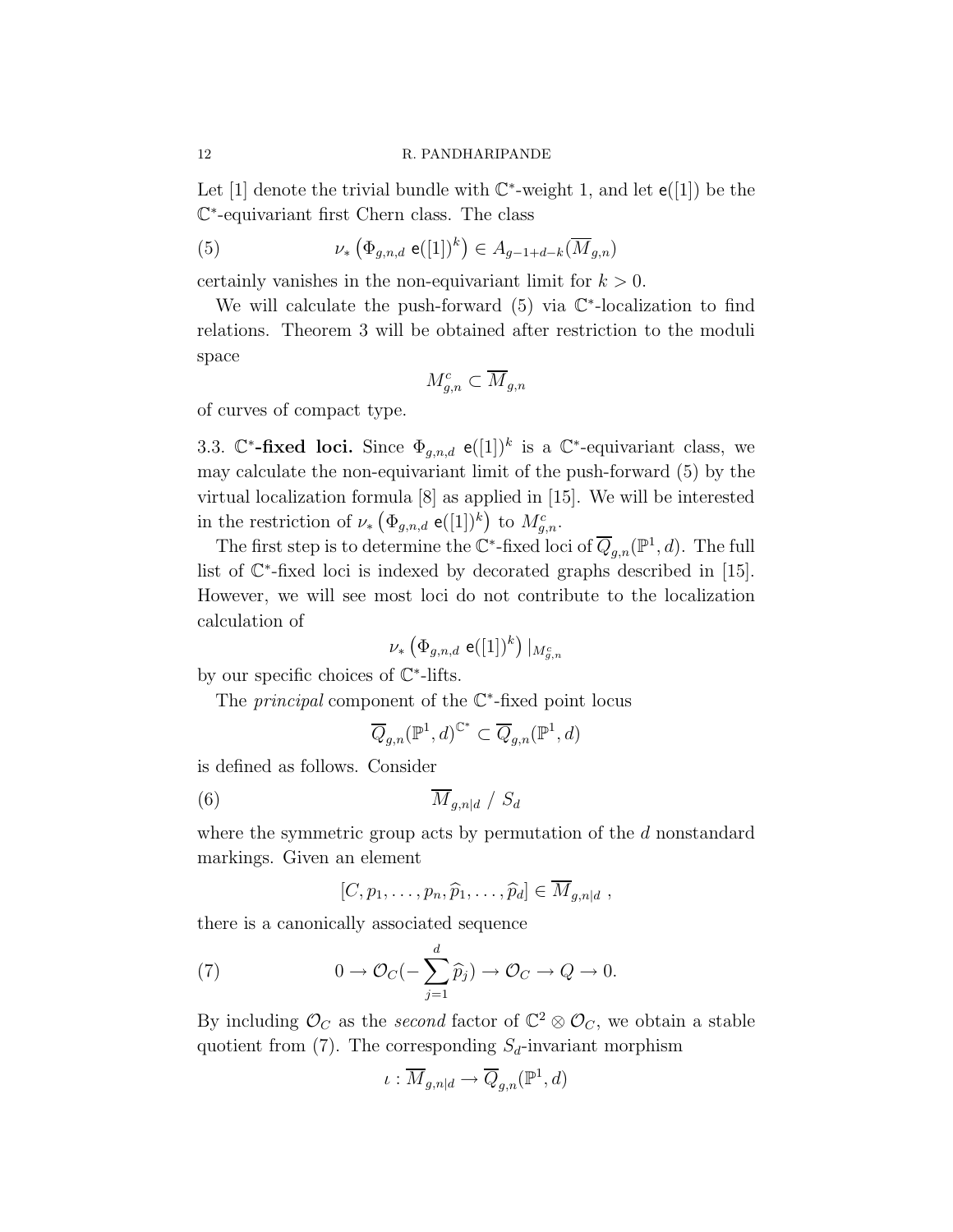surjects onto the principal component of  $\overline{Q}_{g,n}(\mathbb{P}^1,d)^{\mathbb{C}^*}$ .

Let  $F \subset \overline{Q}_{g,n}(\mathbb{P}^1,d)^{\mathbb{C}^*}$  be a component of the  $\mathbb{C}^*$ -fixed locus, and let  $[C, p_1, \ldots, p_n, q] \in F$  be a generic element of F:

(i) If an irreducible component of C lying over  $0 \in \mathbb{P}^1$  has genus  $h > 0$ , then  $e(R^1 \pi_*(S_U))$  yields the class  $\lambda_h$  by the contribution formulas of [15]. Since

$$
\lambda_h|_{M_{h,*}^c}=0
$$

by [21], such loci  $F$  have vanishing contribution to

$$
\nu_* \left( \Phi_{g,n,d} \; \mathsf{e}([1])^k \right) \vert_{M_{g,n}^c} \; .
$$

- (ii) If an irreducible component of C lying over  $0 \in \mathbb{P}^1$  is incident to more than a single irreducible component dominating  $\mathbb{P}^1$ , then  $e(R^1\pi_*(S_U))$  vanishes on F by the 0 weight space in  $\mathbb{C}^2$ associated to  $0 \in \mathbb{P}^1$ .
- (iii) If  $p_i \in C$  lies over  $0 \in \mathbb{P}^1$ , then  $ev_i^*([\infty])$  vanishes on F.

By the vanishings (i-iii) together with the stability conditions, we conclude the principal locus  $(6)$  is the *only*  $\mathbb{C}^*$ -fixed component of  $\overline{Q}_{g,n}(\mathbb{P}^1, d)$  which contributes to  $\nu_* \left( \Phi_{g,n,d} \right. \mathsf{e}([1])^k \right) \vert_{M^c_{g,n}}$ .

3.4. Proof of Theorem 3. The contribution of the principal component of  $\overline{Q}_{g,n}(\mathbb{P}^1,d)$  to the push-forward  $\nu_*$   $(\Phi_{g,n,d}$  e([1])<sup>k</sup>)  $|_{M_{g,n}^c}$  is obtained from the localization formulas of [15] together with an analysis of  $e(R^{1}\pi_{*}(S_{U})).$ 

For  $[C, p_1, \ldots, p_n, \widehat{p}_1, \ldots, \widehat{p}_d] \in \overline{M}_{q,n|d}$ , the long exact sequence associated to (7) yields

$$
0 \to \mathbb{C} \otimes \mathcal{O}_C \to \mathcal{O}_{\widehat{p}_1 + \dots + \widehat{p}_d} \to H^1(C, S) \to H^1(C, \mathcal{O}_C) \to 0.
$$

We conclude

$$
\mathsf{e}(R^1\pi_*(S_U)) = \frac{\mathsf{e}(\mathbb{E}^*\otimes [1])\;\mathsf{e}(\mathbb{A}_d\otimes [1])}{\mathsf{e}([1])}
$$

on the principal component. The evaluation

$$
\prod_{i=1}^{n} \mathrm{ev}_i^*([\infty]) \cdot \mathsf{e}([1])^k = \mathsf{e}([-1])^n \cdot \mathsf{e}([1])^k
$$

is immediate.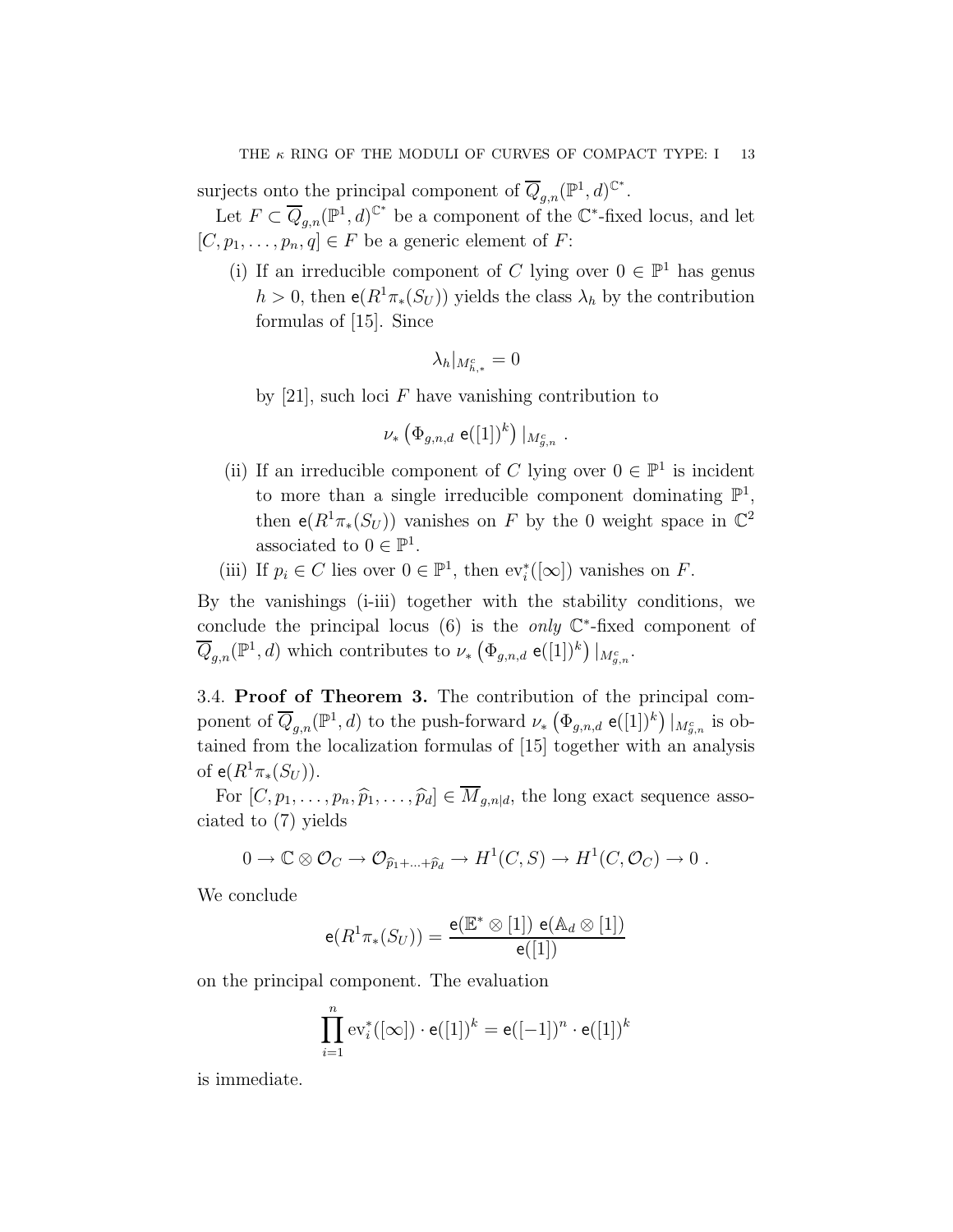By [15], the full localization contribution of the principal component is therefore

$$
\frac{\mathsf{e}(\mathbb{E}^* \otimes [1]) \; \mathsf{e}(\mathbb{A}_d \otimes [1])}{\mathsf{e}([1])} \mathsf{e}([-1])^n \mathsf{e}([1])^k \cdot \frac{\mathsf{e}(\mathbb{E}^* \otimes [-1])}{\mathsf{e}([-1])} \frac{1}{\mathsf{e}(\mathbb{B}_d \otimes [-1])} \; .
$$

Using the Mumford relation  $c(\mathbb{E}) \cdot c(\mathbb{E}^*) = 1$ , we conclude, in the nonequivariant limit,

$$
\nu_* \left( \Phi_{g,n,d} \; \mathbf{e}([1])^k \right) \big|_{M_{g,n}^c} = (-1)^{3g-3+d+n+k} \; \epsilon_*^c \left( c_{2g-2+k} (\mathbb{A}_d^* - \mathbb{B}_d) \right) \; .
$$

Since the non-equivariant limit of  $\nu_* \left( \Phi_{g,n,d} \mathsf{e}([1])^k \right)|_{M_{g,n}^c}$  vanishes, the proof of Theorem 3 is complete.

# 3.5. Evaluation rules.

3.5.1. *Chern classes.* Associated to each nonstandard marking  $\hat{p}_j$ , there is cotangent line bundle

$$
\widehat{\mathbb{L}}_j \to M_{g,n|d}^c.
$$

Let  $\widehat{\psi}_j = c_1(\widehat{\mathbb{L}}_j)$  be the first Chern class.

The nonstandard markings are allowed by the stability conditions to be coincident. The diagonal

$$
D_{ij} \subset M_{g,n|d}^c
$$

is defined to be the locus where  $\widehat{p}_i = \widehat{p}_j$ . Let

$$
S_{ij} = \{ \ell \mid \ell \neq i, j \} \cup \{ \star \} .
$$

The basic isomorphism

$$
D_{ij} \stackrel{\sim}{=} M_{g,n|S_{ij}}^c
$$

.

gives the diagonal geometry a recursive structure compatible with the cotangent line classes,

$$
\widehat{\psi}_{\ell}|_{D_{ij}} = \widehat{\psi}_{\ell} ,
$$

$$
\widehat{\psi}_{i}|_{D_{ij}} = \widehat{\psi}_{j}|_{D_{ij}} = \widehat{\psi}_{\star} .
$$

The intersection of distinct diagonals leads to smaller diagonals

$$
D_{ij} \cap D_{jk} = D_{ijk}
$$

in the obvious sense. The self-intersection is determined by

(8) 
$$
[D_{ij}]^2 = -\hat{\psi}_\star|_{D_{ij}}.
$$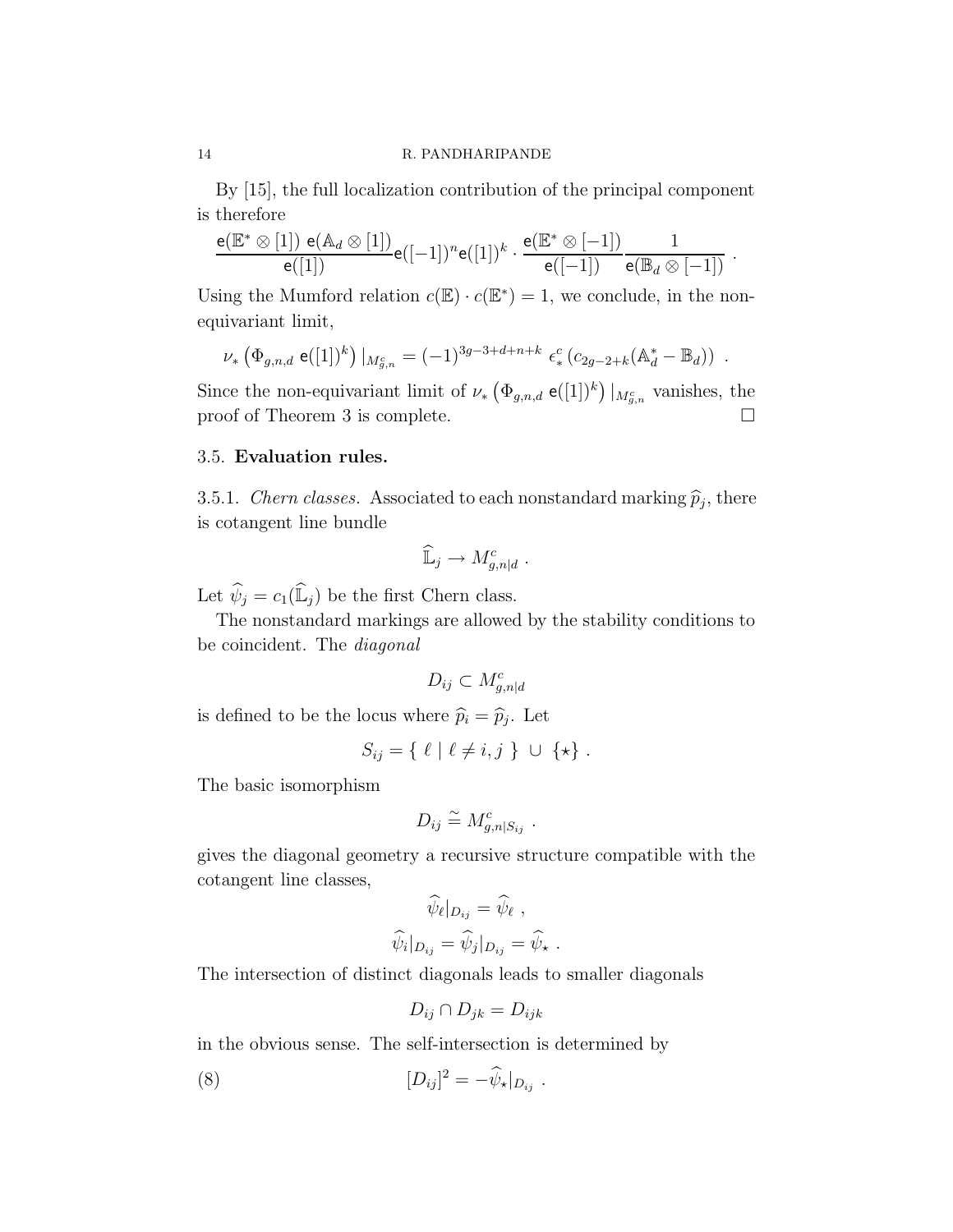For convenience, let

$$
\Delta_i = D_{1,i} + D_{2,i} + \ldots + D_{i-1,i}
$$

with the convention  $\Delta_1 = 0$ .

The Chern classes of  $\mathbb{A}_d$  and  $\mathbb{B}_d$  are easily obtained inductively from the sequences

$$
0 \to \mathcal{O}_{\sigma_1 + \dots + \sigma_{d-1}}(-\sigma_d) \to \mathcal{O}_{\sigma} \to \mathcal{O}_{\sigma_d} \to 0,
$$

 $0 \to \mathcal{O}_{\sigma_1 + ... + \sigma_{d-1}}(\sigma_1 + ... + \sigma_{d-1}) \to \mathcal{O}_{\sigma}(\sigma) \to \mathcal{O}_{\sigma_d}(\sigma) \to 0$ on the universal curve U over  $M_{g,n}^c$ . We find

(9) 
$$
c(\mathbb{A}_d) = \prod_{j=1}^d (1 - \Delta_i),
$$

$$
c(\mathbb{B}_d) = \prod_{j=1}^d (1 - \widehat{\psi}_j + \Delta_i),
$$

see [15] for similar calculations.

3.5.2. Push-forward. From the Chern class formulas (9) and the diagonal intersection rules of Section 3.5.1,

$$
\epsilon_*^c(c_{2g-2+k}(\mathbb{A}_d^* - \mathbb{B}_d)) \in A^*(M_{g,n}^c)
$$

is canonically a sum of push-forwards of the type

$$
\epsilon_*^c \left( \widehat{\psi}_1^{j_1+1} \cdots \widehat{\psi}_s^{j_s+1} \right) \in A^*(M_{g,n}^c)
$$

along the forgetful maps

$$
\epsilon^c_*: M^c_{g,n|s} \to M^c_{g,n}
$$

associated to the various diagonals.

**Lemma 1.** 
$$
\epsilon_* \left( \widehat{\psi}_1^{j_1+1} \cdots \widehat{\psi}_s^{j_s+1} \right) = \kappa_{j_1} \cdots \kappa_{j_d} \text{ in } A^*(M_{g,n}^c).
$$

Proof. There are forgetful maps

$$
\gamma_j: M_{g,n|s}^c \to M_{g,n|1}^c = M_{g,n+1}^c,
$$

associated to each nonstandard marking where the isomorphism on the right follows from the definition stability. Taking the fiber product over  $M_{g,n}^c$  of all the  $\gamma_j$  yields a birational morphism

$$
\gamma: M_{g,n|s}^c \to M_{g,n+1}^c \times_{M_{g,n}^c} M_{g,n+1}^c \times_{M_{g,n}^c} \cdots \times_{M_{g,n}^c} M_{g,n+1}^c.
$$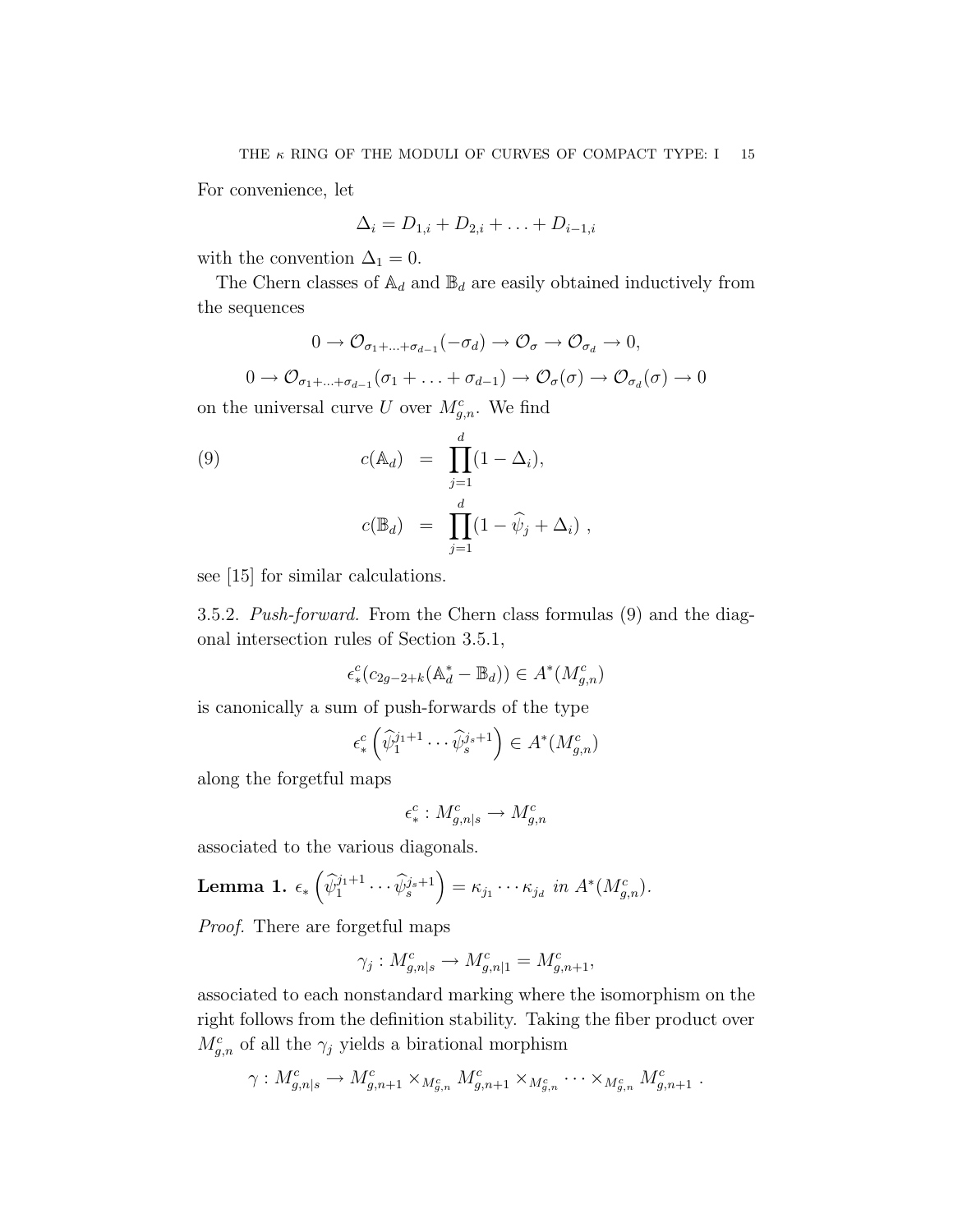The morphism  $\gamma$  is a small resolution. The exceptional loci are at most codimension 2 in  $M_{g,n|s}^c$ . Hence,

$$
\mu^*(\psi_j) = \widehat{\psi}_j
$$

for each nonstandard marking. We see

$$
\mu_* \left( \widehat{\psi}_1^{j_1+1} \cdots \widehat{\psi}_s^{j_s+1} \right) = \psi_1^{j_1+1} \cdots \psi_s^{j_s+1}.
$$

The result then follows after push-forward to  $M_{g,n}^c$  by the definition of the  $\kappa$  classes.

By Lemma 1, the relations of Theorem 3 are purely among the  $\kappa$ classes in  $A^*(M_{g,n}^c)$ .

3.5.3. Example. The  $d = 1$  case of Theorem 3 immediately yields the relations

$$
\forall k > n, \quad \kappa_{2g-2+k} = 0 \in A^*(M_{g,n}^c)
$$

implied also by the vanishing results (1).

More interesting relations occur for  $d = 2$ . By the Chern class calculation (9),

$$
c(\mathbb{A}_2^* - \mathbb{B}_2) = \frac{1 + \Delta_1}{1 - \hat{\psi}_1 + \Delta_1} \cdot \frac{1 + \Delta_2}{1 - \hat{\psi}_2 + \Delta_2}.
$$

Using the series expansion

(10) 
$$
\frac{1+x}{1-y+x} = 1 + \sum_{r\geq 0} y(y-x)^r
$$

and the diagonal intersection rules, we obtain

$$
c(\mathbb{A}_2^* - \mathbb{B}_2) = \left(1 + \sum_{r \ge 0} \widehat{\psi}_1^{r+1}\right) \cdot \left(1 + \sum_{r \ge 0} \widehat{\psi}_2(\widehat{\psi}_2^r - (2^r - 1)\widehat{\psi}_2^{r-1}\Delta_2)\right)
$$

In genus 3 with  $n = 0$ , the  $k = 1$  case of Theorem 3 concerns

$$
c_5(\mathbb{A}_2^* - \mathbb{B}_2) = \sum_{r_1 + r_2 = 5} \widehat{\psi}_1^{r_1} \widehat{\psi}_2^{r_2} - \sum_{r=1}^4 (2^r - 1) \widehat{\psi}_*^4 \Delta_2.
$$

The push-forward is easily evaluated

$$
\epsilon_*^c (c_5(\mathbb{A}_2^* - \mathbb{B}_2)) = 4\kappa_3 + \kappa_1 \kappa_2 + \kappa_2 \kappa_1 + 4\kappa_3 - (1 + 3 + 7 + 15)\kappa_3
$$
  
= -18\kappa\_3 + 2\kappa\_1 \kappa\_2.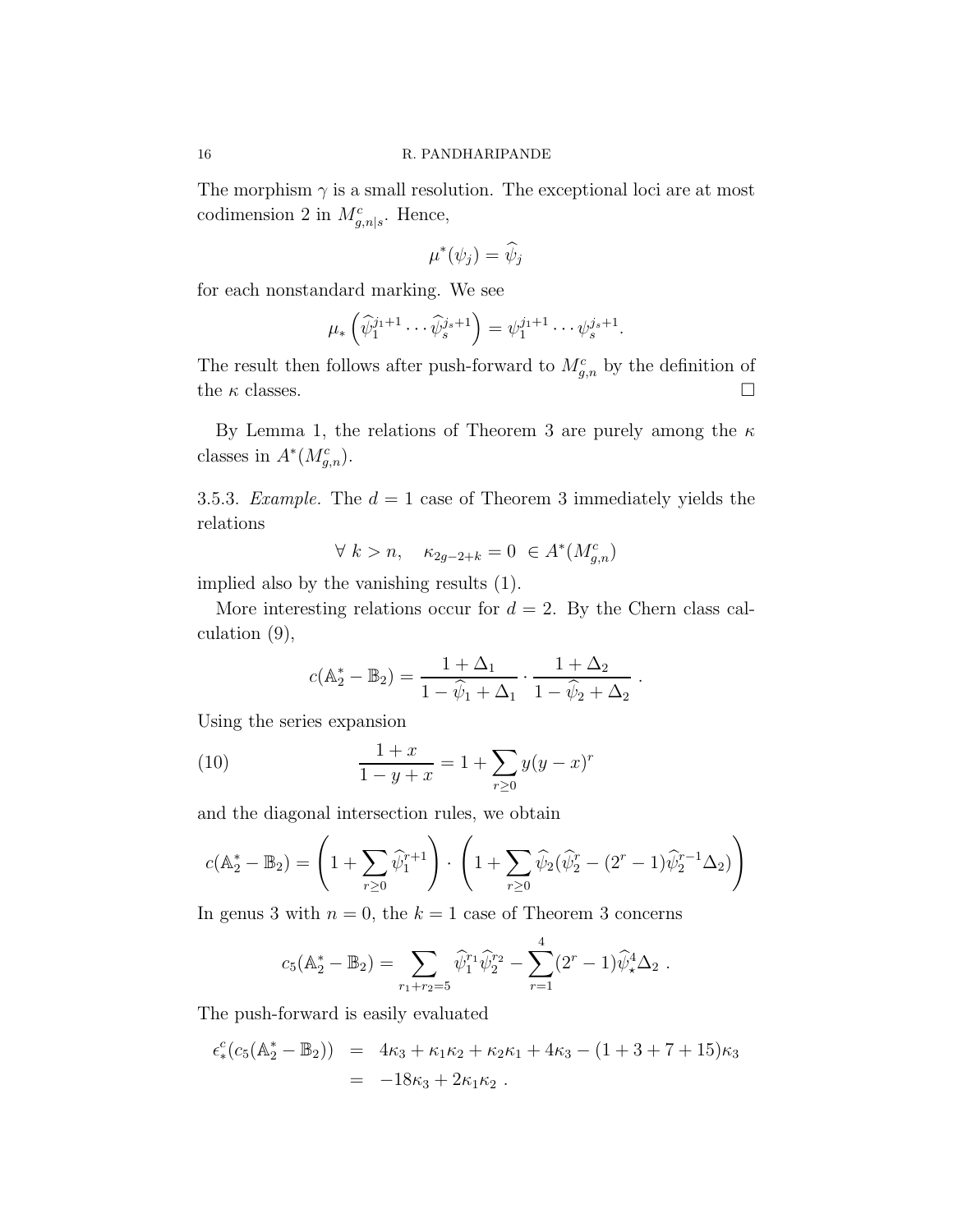We obtain the nontrivial relation

$$
-18\kappa_3 + 2\kappa_1 \kappa_2 = 0 \quad \in A^*(M_3^c) \ .
$$

3.6. Richer relations. The proof of Theorem 3 naturally yields a richer set of relations among the  $\kappa$  classes. The universal curve

$$
\pi: U \to M^c_{g,n|d}
$$

carries the basic divisor classes

$$
s = c_1(S_U^*), \quad \omega = c_1(\omega_\pi)
$$

obtained from the universal subsheaf  $S_U$  and the  $\pi$ -relative dualizing sheaf.

**Proposition 2.** For all  $a_i, b_i \geq 0$  and  $k > n$ ,

$$
\epsilon_* \left( \prod_{i=1}^m \pi_*(s^{a_i} \omega^{b_i}) \cdot c_{2g-2+k} (\mathbb{A}_d^* - \mathbb{B}_d) \right) = 0 \ \in A^*(M_{g,n}^c).
$$

The proof of Proposition 2 exactly follows the proof Theorem 3. We leave the details to the reader. By the rules of Section 3.5, the relations of Proposition 2 are also purely among the  $\kappa$  classes.

#### 4. Evaluation of the relations

4.1. Overview. Our goal here is to explicitly evaluate the relations of Theorem 3 as polynomials in the  $\kappa$  classes. By examining the coefficients, we will obtain a proof of Theorem 1.

4.2. Term counts. Consider the total Chern class

(11) 
$$
c(\mathbb{A}_d^* - \mathbb{B}_d) = \prod_{i=1}^d \frac{1 + \Delta_i}{1 - \hat{\psi}_i + \Delta_i}.
$$

After substituting

$$
\Delta_i = D_{1,i} + \ldots + D_{i-1,i},
$$

we may expand the right side of (11) fully. The resulting expression is a formal series in the  $d + \binom{d}{2}$  $_2^d$ ) variables<sup>7</sup>

$$
\widehat{\psi}_1,\ldots,\widehat{\psi}_d,-D_{12},-D_{13},\ldots,-D_{d-1,d}
$$
.

<sup>7</sup>The sign on the diagonal variables is chosen because of the self-intersection formula (8).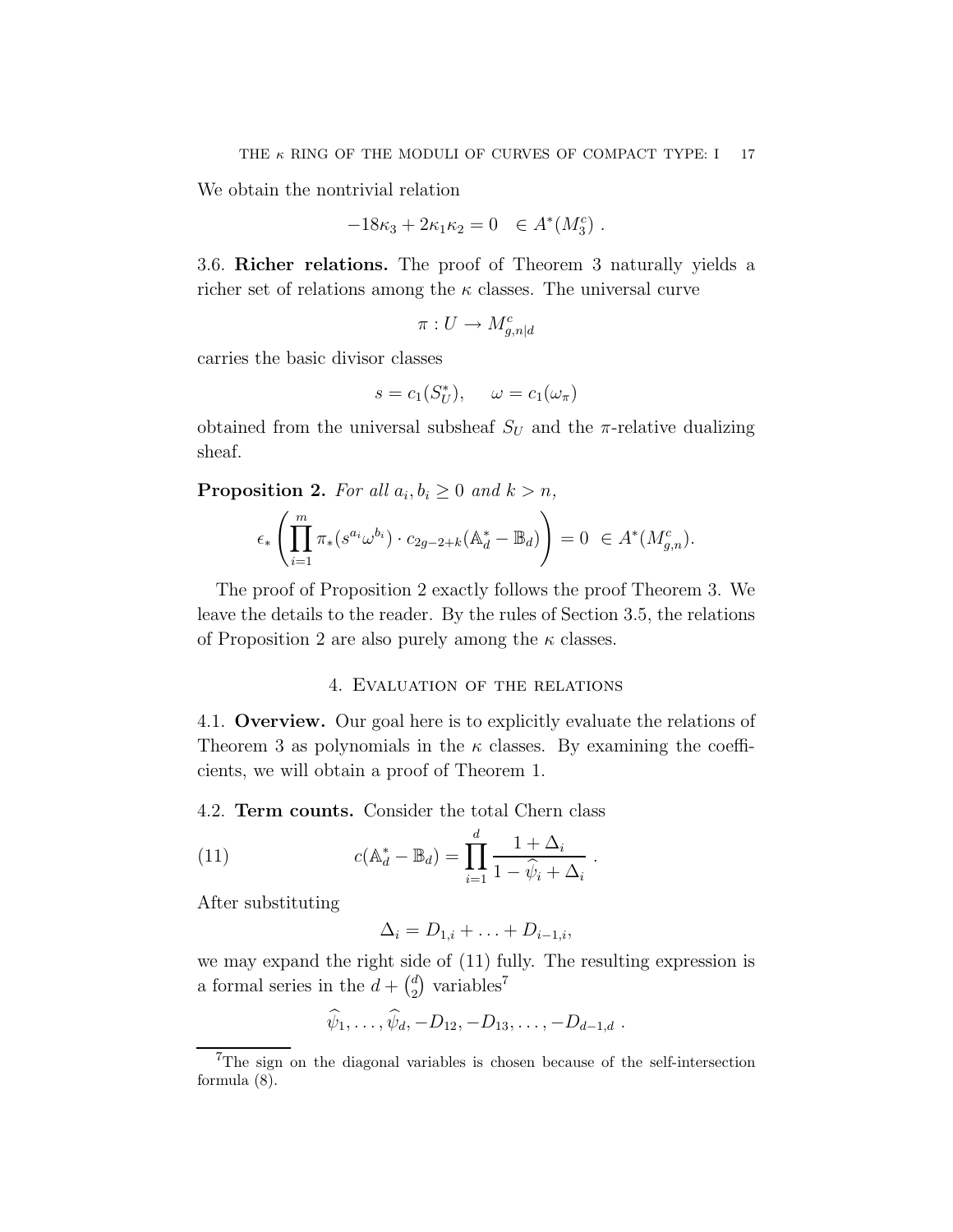Let  $M_r^d$  denote the coefficient in degree r,

$$
c(\mathbb{A}_d^* - \mathbb{B}_d) = \sum_{r=0}^{\infty} M_r^d(\widehat{\psi}_i, -D_{ij}).
$$

Lemma 2. After setting all the variables to 1,

$$
\sum_{r=0}^{\infty} M_r^d(\widehat{\psi}_i = 1, -D_{ij} = 1) t^r = \frac{1}{1 - dt}.
$$

Proof. After setting the variables to 1 in (11), we find

$$
c_t(\mathbb{A}_d^* - \mathbb{B}_d) = \prod_{i=1}^d \frac{1 - (i-1)t}{1 - it},
$$

which is a telescoping product.  $\Box$ 

Lemma 2 may be viewed counting the number of terms in the expansion of (11),

$$
M_r^d(\widehat{\psi}_i = 1, -D_{ij} = 1) = d^r.
$$

The simple answer will play a crucial role in the analysis.

4.3. Connected counts. A monomial in the diagonal variables

$$
(12) \t\t D_{12}, D_{13}, \ldots, D_{d-1,d}
$$

determines a set partition of  $\{1, \ldots, d\}$  by the diagonal associations. For example, the monomial  $3D_{12}^2D_{1,3}D_{56}^3$  determines the set partition

$$
\{1,2,3\} \cup \{4\} \cup \{5,6\}
$$

in the  $d = 6$  case. A monomial in the variables (12) is *connected* if the corresponding set partition consists of a single part with d elements.

A monomial in the variables

$$
\hat{\psi}_1, \ldots, \hat{\psi}_d, -D_{12}, -D_{13}, \ldots, -D_{d-1,d}
$$

is connected if the corresponding monomial in the diagonal variables obtained by setting all  $\hat{\psi}_i = 1$  is connected. Let  $C_r^d$  be the summand of  $M_r^d(\hat{\psi}_i = 1, -D_{ij} = 1)$  consisting of the contributions of only the connected monomials.

Lemma 3. We have

$$
\sum_{d=1}^{\infty} \sum_{r=0}^{\infty} C_r^d t^r \frac{z^d}{d!} = \log \left( 1 + \sum_{d=1}^{\infty} \sum_{r=0}^{\infty} d^r t^r \frac{z^d}{d!} \right)
$$

.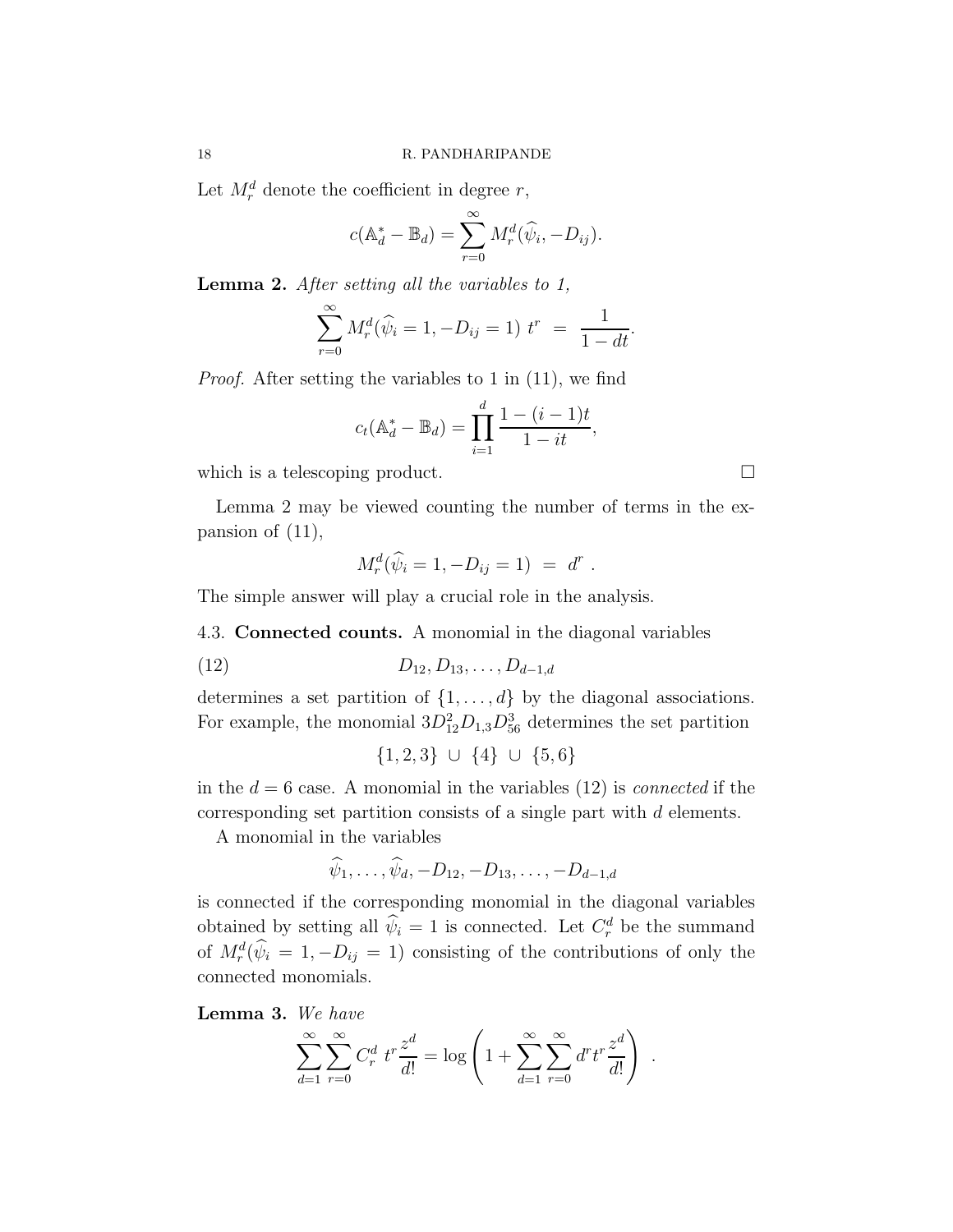Proof. By a standard application of Wick, the connected and disconnected counts are related by exponentiation,

$$
\exp\left(\sum_{d=1}^{\infty}\sum_{r=0}^{\infty}C_r^d t^r \frac{z^d}{d!}\right) = 1 + \sum_{d=1}^{\infty}\sum_{r=0}^{\infty}M_r^d(\widehat{\psi}_i = 1, -D_{ij} = 1) t^r \frac{z^d}{d!}.
$$

The right side is then evaluated by Lemma 2

$$
\qquad \qquad \Box
$$

4.4.  $C_r^d$  for  $r \leq d$ . We may write the series inside the logarithm in Lemma 3 in the following form,

$$
F(t, z) = 1 + \sum_{d=1}^{\infty} \sum_{r=0}^{\infty} d^r t^r \frac{z^d}{d!} = \frac{1}{1 - tz\frac{d}{dz}} e^z.
$$

Expanding the exponential of the differential operator by order in  $t$ yields,

$$
F(t, z) = ez + tzez + t2(z2 + z)ez +
$$
  

$$
t3(z3 + 3z2 + z)ez + t4(z4 + 6z3 + 7z2 + z)ez + ...
$$

We have proven the following result.

**Lemma 4.**  $F(t, z) = e^z \cdot \sum_{r=0}^{\infty} t^r p_r(z)$  where

$$
p_r(z) = \sum_{s=0}^r c_{r,s} z^{r-s}
$$

is a degree r polynomial.

By Lemma 4 and the coefficient evaluation  $c_{r,0} = 1$ , we see

$$
\log(F(t,z)) = z + \log(\frac{1}{1-tz}) + \dots
$$

where the dots stand for terms of the form  $t^r z^d$  with  $r > d$ . We obtain the following result.

**Proposition 3.** The only nonvanishing  $C_r^d$  for  $r \leq d$  are  $C_0^1 = 1$  and

$$
\sum_{r=1}^{\infty} C_r^r t^r \frac{z^r}{r!} = -\log(1 - tz).
$$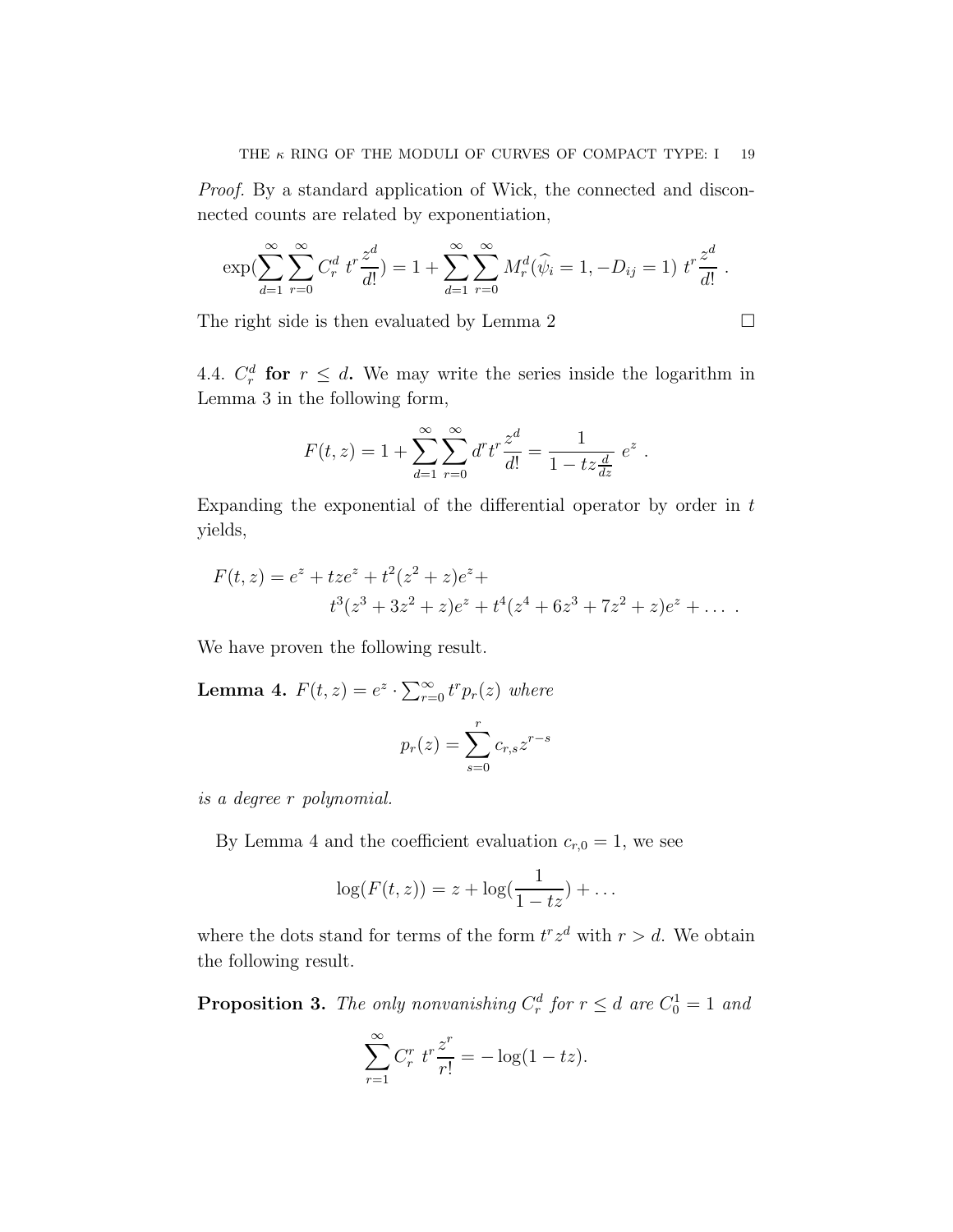4.5. Evaluation. Let  $g$  and  $n$  be fixed. We are interested in calculating

$$
R_{g,n}(t,z) = \sum_{d=1}^{\infty} \epsilon_*^c (c_t(\mathbb{A}_d^* - \mathbb{B}_d)) \frac{z^d}{d!}.
$$

By the straightforward application of the evaluation rules of Section 3.5, we find

(13) 
$$
R_{g,n}(t,z) = \exp\left(\sum_{d=1}^{\infty} \sum_{r\geq d}^{\infty} (-1)^{d-1} C_r^d \kappa_{r-d} t^r z^d\right).
$$

We rewrite (13) after separating out the  $r = d$  terms using Proposition 3 and the evaluation  $\kappa_0 = 2g - 2 + n$ ,

$$
R_{g,n}(t, -z) = \exp\left(-\sum_{d=1}^{\infty} \sum_{r \geq d}^{\infty} C_r^d \kappa_{r-d} t^r z^d\right)
$$
  
=  $(1 - tz)^{2g-2+n} \exp\left(-\sum_{d=1}^{\infty} \sum_{r > d}^{\infty} C_r^d \kappa_{r-d} t^r z^d\right).$ 

The  $t^r z^d$  coefficient of  $R_{g,n}$  is a valid relation in  $A^*(M_{g,n}^c)$  if

$$
r > 2g - 2 + n.
$$

The above formula, taken together with Lemma 3, provides a very effective approach to the relations of Theorem 3.

4.6. Proof of Theorem 1. The generating series for the coefficients of the singleton  $\kappa_{\ell>0}$  in the  $t^{d+\ell}z^d$  terms of  $R_{g,n}(t,-z)$  is

.

(14) 
$$
R_{g,n}^{\ell}(t,-z) = -(1-tz)^{2g-2+n} \sum_{d=1}^{\infty} C_{d+\ell}^{d} (tz)^{d} t^{\ell}
$$

In order to analyze the right side of (14), we will use Lemma 4. For  $\ell \geq 0$ , let

(15) 
$$
G_{\ell}(t,z) = \sum_{d=1}^{\infty} c_{d+\ell,\ell} (tz)^d.
$$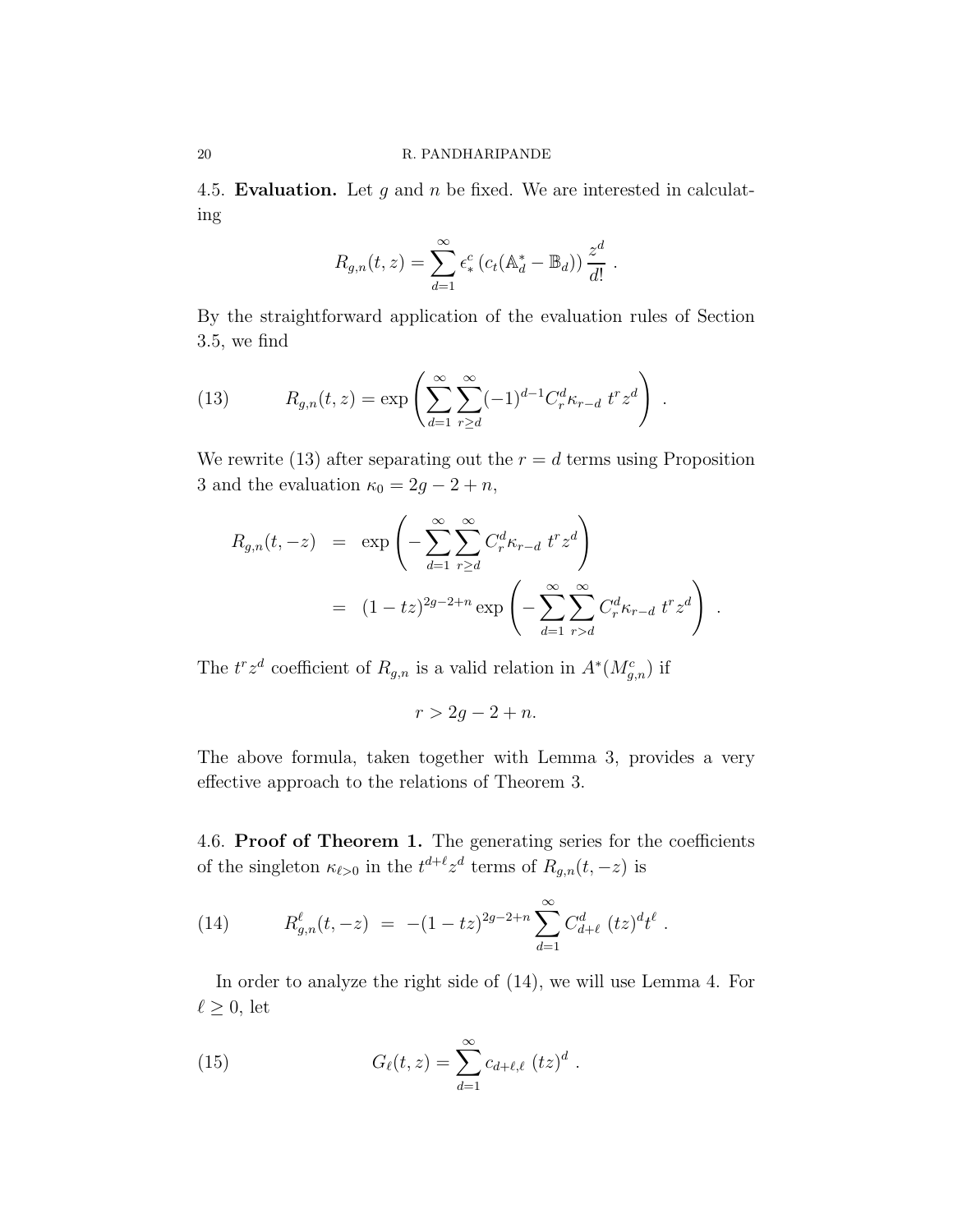By Lemma 4 and Proposition 3,

$$
\sum_{\ell \geq 0} \sum_{d=1}^{\infty} C_{d+\ell}^{d} (tz)^{d} t^{\ell} = \log \left( \sum_{\ell \geq 0} G_{\ell}(t, z) t^{\ell} \right)
$$
  
=  $\log \left( \frac{1}{1 - tz} + \sum_{\ell \geq 1} G_{\ell}(t, z) t^{\ell} \right)$   
=  $\log \left( \frac{1}{1 - tz} \right) + \log \left( 1 + (1 - zt) \sum_{\ell \geq 1} G_{\ell}(t, z) t^{\ell} \right)$ .

So for  $\ell > 0$ ,

(16) 
$$
\sum_{d=1}^{\infty} C_{d+\ell}^d (tz)^d = \text{Coeff}_{\ell} \left( \log \left( 1 + (1 - zt) \sum_{\ell \ge 1} G_{\ell}(t, z) t^{\ell} \right) \right).
$$

Here, Coeff<sub> $\ell$ </sub> extracts all the terms of the form  $t^{*+\ell}z^*$  and divides by  $t^{\ell}$ .

The behavior of the coefficients  $c_{r,s}$  is easily determined by induction on s.

**Lemma 5.** For  $r \geq s$ ,  $c_{r,s} = f_s(r)$  where  $f_s(r)$  is a polynomial of degree 2s with leading term

$$
f_s(r) = \frac{1}{2^s s!} r^{2s} + \dots
$$

For example,  $f_0(r) = 1$  and

$$
f_1(r) = \frac{1}{2}r^2 + \frac{1}{2}r.
$$

We leave the elementary proof of Lemma 5 to the reader

From (15) and Lemma 5, we conclude for  $\ell > 0$ ,

$$
G_{\ell}(t,z) = \frac{1}{2^{\ell}\ell!} \frac{(2\ell)!}{(1-tz)^{2\ell+1}} + \sum_{i=0}^{2\ell} \frac{\tilde{c}_{i,\ell}}{(1-tz)^{i}}
$$

for  $\tilde{c}_{i,\ell} \in \mathbb{Q}$ . Then by (16),

(17) 
$$
\sum_{d=1}^{\infty} C_{d+\ell}^d (tz)^d = \text{Coeff}_{\ell} \left( \log \left( 1 + \sum_{\ell \ge 1} \frac{(2\ell)!!}{(1-tz)^{2\ell}} t^{\ell} \right) \right) \dots,
$$

where the dots stand for finitely many terms of the form  $(1 - tz)^{-j}$ where  $j < 2\ell$ . By Proposition 4 proven in Section 4.7 below,

(18) 
$$
\sum_{d=1}^{\infty} C_{d+\ell}^{d} (tz)^{d} = \frac{\alpha_{\ell}}{(1 - zt)^{2\ell}} + \dots
$$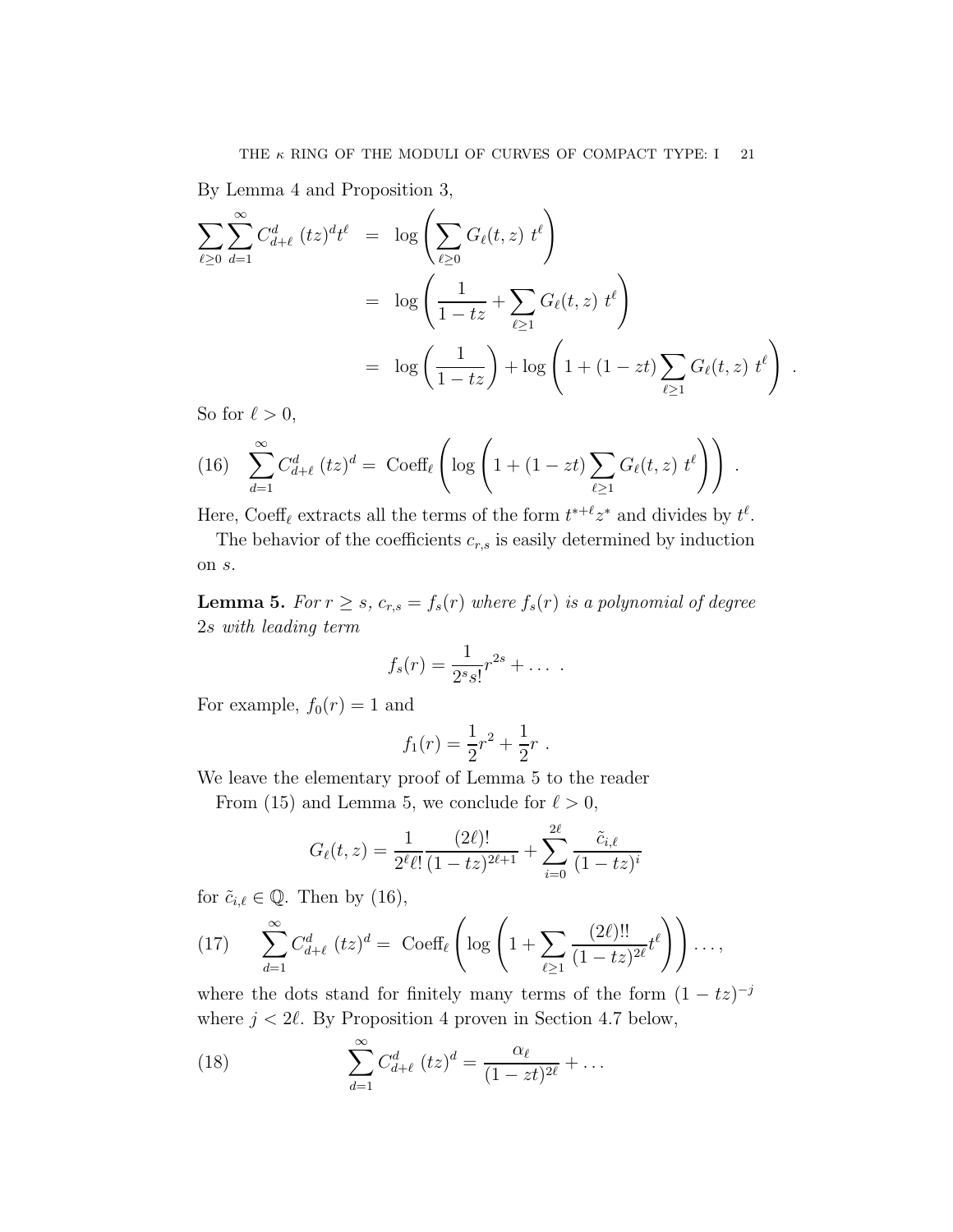with  $\alpha_{\ell} \neq 0$ .

We now return to the coefficients of the singleton  $\kappa_{\ell>0}$  in the  $t^{d+\ell}z^d$ terms of  $R_{g,n}(t, -z)$ . By (14),

(19) 
$$
R_{g,n}^{\ell}(t,-z) = -\alpha_{\ell}(1-tz)^{2g-2+n-2\ell}t^{\ell} + \dots
$$

where the dots stand for finitely many terms of the form  $(1 - tz)^{jt\ell}$ where  $j > 2g - 2 + n - 2\ell$ . If

(20) 
$$
2g - 2 + n - 2\ell < 0,
$$

then the coefficient of  $(tz)^{d}t^{\ell}$  in  $R^{\ell}_{g,n}$  will be nonzero for all large d. Once

$$
d + \ell > 2g - 2 + n,
$$

the corresponding  $\kappa$  relation is valid by Theorem 3. If (20) is satisfied,  $\kappa_{\ell}$  lies in the subring of  $\kappa^*(M_{g,n}^c)$  generated by  $\kappa_1, \ldots, \kappa_{\ell-1}$ .

4.7. Series analysis. Define the double factorial by

$$
(2\ell)!! = \frac{(2\ell)!}{2^{\ell}\ell!} = (2\ell - 1) \cdot (2\ell - 3) \cdots 1
$$

and let

$$
\phi(x) = 1 + \sum_{\ell \ge 1} (2\ell)!! \ x^{\ell} = 1 + x + 3x^2 + 15x^3 + \dots
$$

be the generating series. Define  $\alpha_{\ell} \in \mathbb{Q}$  for  $\ell > 0$  by

$$
\log(\phi) = \sum_{\ell \ge 1} \alpha_{\ell} x^{\ell} .
$$

Series expansion yields the first terms

$$
\log(\phi(x)) = x + \frac{5}{2}x^2 + \frac{37}{3}x^3 + \frac{353}{4}x^4 + \dots
$$

To complete the proof of Theorem 3, we must prove the following result.

**Proposition 4.**  $\alpha_{\ell} \neq 0$  for all  $\ell > 0$ .

Let  $x = y^2$ . Then  $\phi(x(y))$  satisfies the differential equation

$$
y^2 \frac{d}{dy}(y\phi) = \phi - 1.
$$

Equivalently,

$$
y^{3} \frac{d}{dy} \log(\phi) + y^{2} - 1 = -\frac{1}{\phi}
$$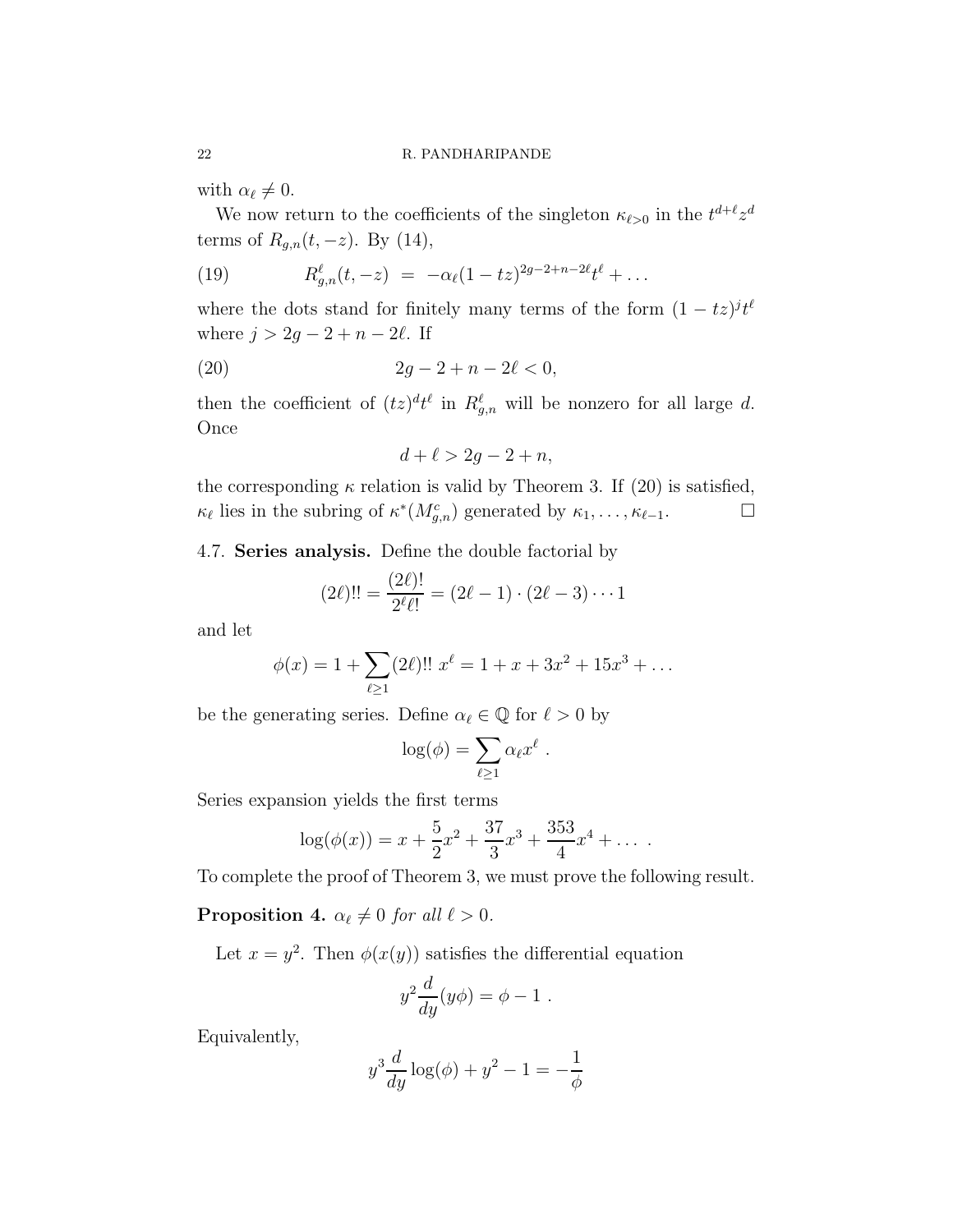Changing variables back to  $x$ , we find

(21) 
$$
2x^2 \frac{d}{dx} \log(\phi) + x - 1 = -\frac{1}{\phi}
$$

Let  $\beta_{\ell}$  denote the coefficients of the inverse series,

$$
\phi(x)^{-1} = 1 + \sum_{\ell \ge 0} \beta_{\ell} x^{\ell}
$$
  
= 1 - x - 2\alpha\_1 x^2 - 4\alpha\_2 x^3 - 6\alpha\_3 x^4 - ...,

where the second equality is obtained from (21).

**Lemma 6.**  $\beta_{\ell} \neq 0$  for all  $\ell > 0$ .

Proof. Series expansion yields

$$
\phi(x)^{-1} = 1 - x - 2x^2 - 10x^3 - 74x^4 - \dots
$$

We will establish the following two properties for  $\ell > 0$  by joint induction:

(i) 
$$
\beta_{\ell} < 0
$$
,  
(ii)  $|\beta_{\ell}| \leq (2\ell)!!$ .

By inspection, the conditions hold in the base case  $\ell = 1$ .

Let  $\ell > 1$  and assume conditions (i)-(ii) hold for all  $\ell' < \ell$ . Since  $\phi \cdot \phi^{-1} = 1,$ 

(22) 
$$
(2\ell)!! + \beta_{\ell} = -\sum_{k=1}^{\ell-1} (2k)!! \cdot \beta_{\ell-k} \leq \sum_{k=1}^{\ell-1} (2k)!! \cdot (2\ell - 2k)!!,
$$

where the second line uses (ii). For  $\frac{\ell}{2} \leq k \leq \ell - 1$ ,

$$
(2k)!! \cdot (2\ell - 2k)!! = (2\ell)!! \frac{1}{2\ell - 1} \frac{3}{2\ell - 3} \cdots \frac{2\ell - 2k - 1}{2k + 1} \leq (2\ell)!! \frac{1}{2\ell - 1}.
$$

By putting the two above inequalities together, we obtain

$$
(2\ell)!! + \beta_{\ell} \leq (\ell - 1) \cdot (2\ell)!! \frac{1}{2\ell - 1} < (2\ell)!!
$$

Hence,  $\beta_{\ell} < 0$ . Since also

$$
(2\ell)!! + \beta_{\ell} > 0
$$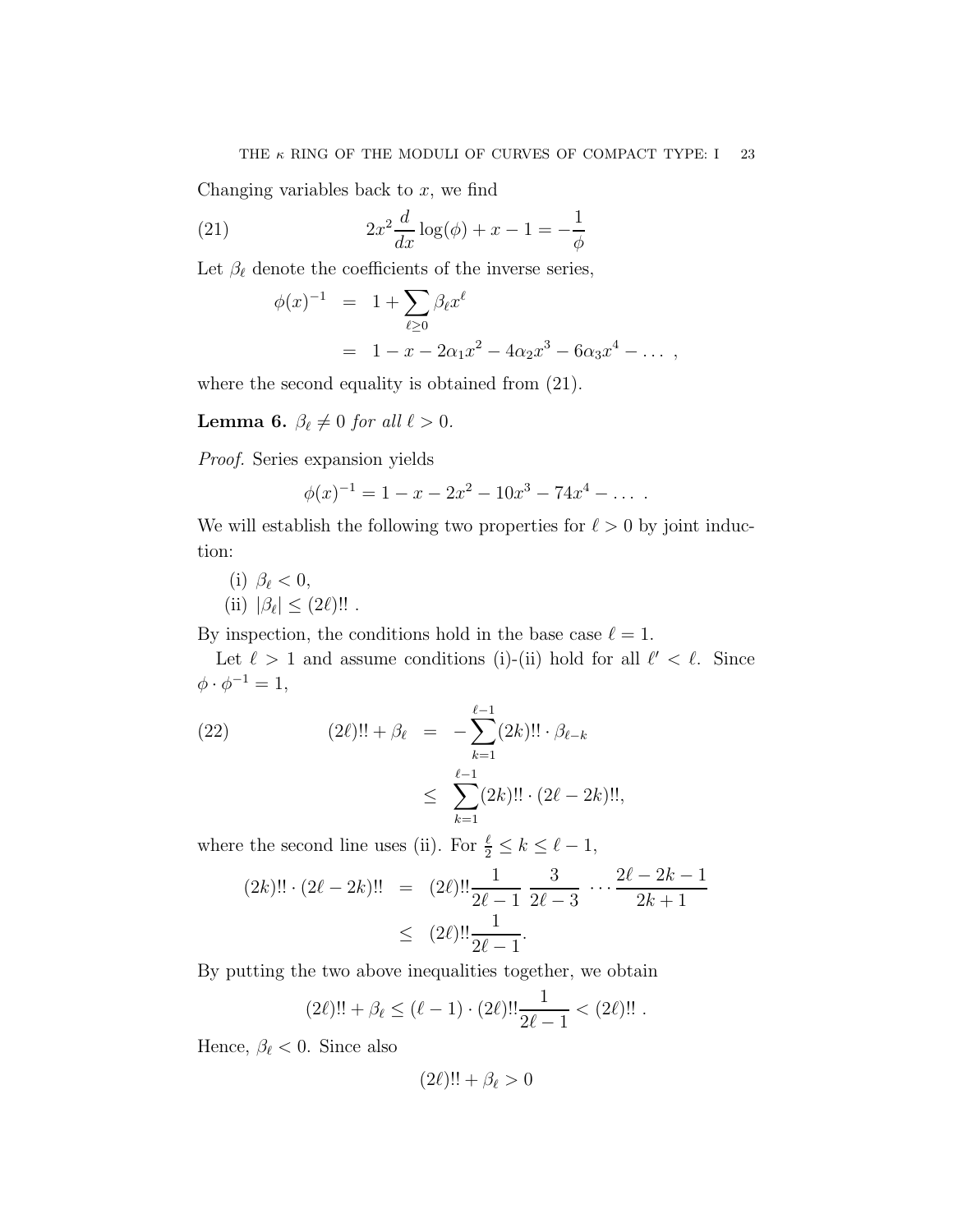by the first equality of (22) and (i), we see  $|\beta_{\ell}| < (2\ell)!!$ .

Lemma 6 and the relation

$$
-2\ell\alpha_\ell=\beta_{\ell+1}
$$

together complete the proof of Proposition 4.

## 5. Independence

5.1. **Tautological classes.** The moduli space  $M_{g,n}^c$  has an algebraic stratification by topological type. The push-forward of the  $\kappa$  and  $\psi$ classes from the strata generate the tautological ring

$$
R^*(M_{g,n}^c) \subset A^*(M_{g,n}^c) ,
$$

see [9]. Following the Gorenstein philosophy explained in [4], we will study the independence of

$$
\kappa_1, \ldots, \kappa_{g-1+\lfloor \frac{n}{2} \rfloor} \in R^*(M_{g,n}^c)
$$

through degree  $g-1+\lfloor\frac{n}{2}\rfloor$  $\frac{n}{2}$  by pairing with strata classes.

5.2. Case  $n = 1$ . We first prove Theorem 2 for  $M_{g,1}^c$ . By stability,  $g \geq 1$ . To each partition  $p \in P(d)$ , we associate a  $\kappa$  monomial,

$$
\kappa_{\mathbf{p}} = \kappa_{p_1} \kappa_{p_2} \cdots \kappa_{p_\ell} \in R^*(M_{g,1}^c) .
$$

Theorem 2 is equivalent to the independence of the  $|P(g-1)|$  monomials

$$
\{ \kappa_{\mathbf{p}} \mid \mathbf{p} \in P(g-1) \}
$$

in  $R^*(M_{g,1}^c)$ .

To each partition  $p \in P(g-1)$  of length  $\ell$ , we associate a codimension  $g-1$  stratum  $S_{\mathbf{p}} \subset M_{g,1}^c$  by the following construction. Start with a chain of elliptic curves  $E_i$  of length  $\ell+1$  with the marking on the first,

(23) 
$$
E_1^* - E_2 - E_3 - \ldots - E_{\ell} - E_{\ell+1} .
$$

The asterisk indicates the marking. Since  $\ell \leq g-1$ , such a chain does not exceed genus g. Next, we add elliptic tails<sup>8</sup> to the first  $\ell$  elliptic components. To the curve  $E_i$ , we add  $p_i - 1$  elliptic tails. Let C be the resulting curve. The total genus of C is

$$
\ell + 1 + (g - 1) - \ell = g \; .
$$

<sup>8</sup>An elliptic tail is an unmarked elliptic curve meeting the rest of the curve in exactly 1 point.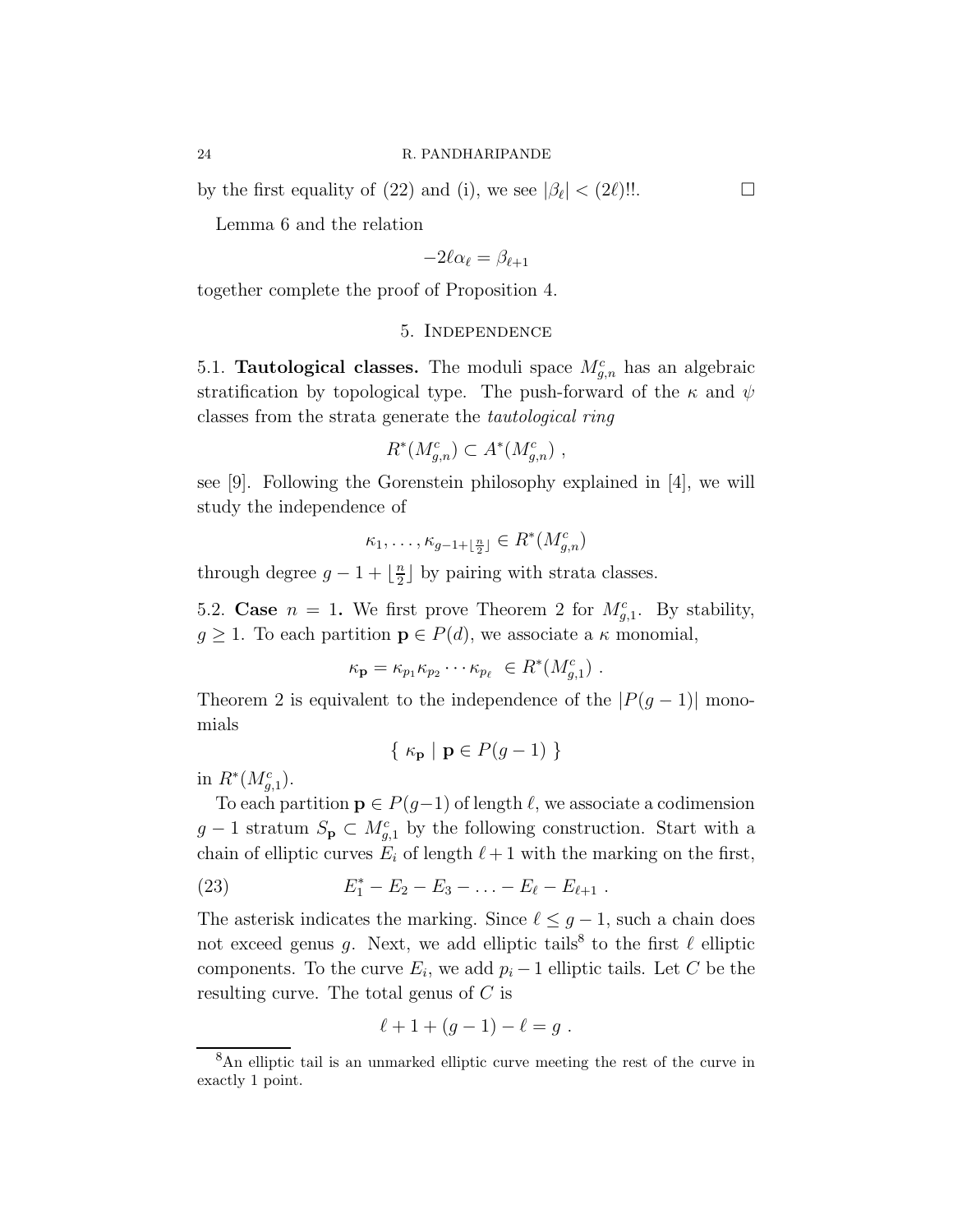The number of nodes of C is

$$
\ell + (g - 1) - \ell = g - 1 \; .
$$

Hence, C determines a codimension  $g-1$  stratum  $S_{\mathbf{p}} \subset M_{g,1}^c$ .

The moduli in  $S_p$  is found mainly on the first  $\ell$  components of the original chain (23). Each such  $E_i$  has  $p_i + 1$  moduli parameters. All other components (including  $E_{\ell+1}$ ) are elliptic tails with 1 moduli parameter each.

The  $\lambda_g$ -evaluation on  $R^*(M_{g,1}^c)$  discussed in Section 1.6 yields a pairing on partitions  $\mathbf{p}, \mathbf{q} \in P(g-1)$ ,

$$
\mu_g(\mathbf{p}, \mathbf{q}) = \int_{\overline{M}_{g,1}} \kappa_\mathbf{p} \cdot [S_\mathbf{q}] \cdot \lambda_g \ \in \mathbb{Q} \ .
$$

**Lemma 7.** For all  $g \geq 1$ , the matrix  $\mu_g$  is nonsingular.

*Proof.* To evaluate the pairing, we first restrict  $\lambda_g$  to  $S_q$  by distributing a  $\lambda_1$  to each elliptic component. To pair  $\kappa_{\mathbf{p}}$  with the class  $[S_{\mathbf{q}}] \cdot \lambda_g$ , we must distribute the factors  $\kappa_{p_i}$  to the components  $E_j$  of  $S_{\mathbf{q}}$  in all possible ways. By the dimension constraints imposed by the moduli parameters of the components of  $S_{q}$ , we immediately conclude

$$
\mu_g(\mathbf{p}, \mathbf{q}) = 0
$$

unless  $\ell(\mathbf{p}) \geq \ell(\mathbf{q})$ . Moreover, if  $\ell(\mathbf{p}) = \ell(\mathbf{q})$ , the pairing vanishes unless  $p = q$ .

We have already shown  $\mu_q$  to be upper-triangular with respect to the length partial ordering on  $P(g-1)$ . To establish the nonsingularity of  $\mu_g$ , we must show the diagonal entries  $\mu_g(\mathbf{p}, \mathbf{p})$  do not vanish. Since  $\mu_q(\mathbf{p}, \mathbf{p})$  is a product of factors of the form

$$
\int_{\overline{M}_{1,p+1}} \kappa_p \lambda_1 = \frac{1}{24},
$$

the required nonvanishing holds.

By Lemma 7, the  $\kappa$  monomials of degree  $q-1$  are independent. The proof of Theorem 2 for  $M_{g,1}^c$  is complete.

5.3. Case  $n = 2$ . We now consider Theorem 2 for  $M_{g,2}^c$ . By stability,  $g \geq 1$ . We must prove the independence of the  $|P(g)|$  monomials

$$
\{ \kappa_{\mathbf{p}} \mid \mathbf{p} \in P(g) \}
$$

in  $R^*(M_{g,2}^c)$ .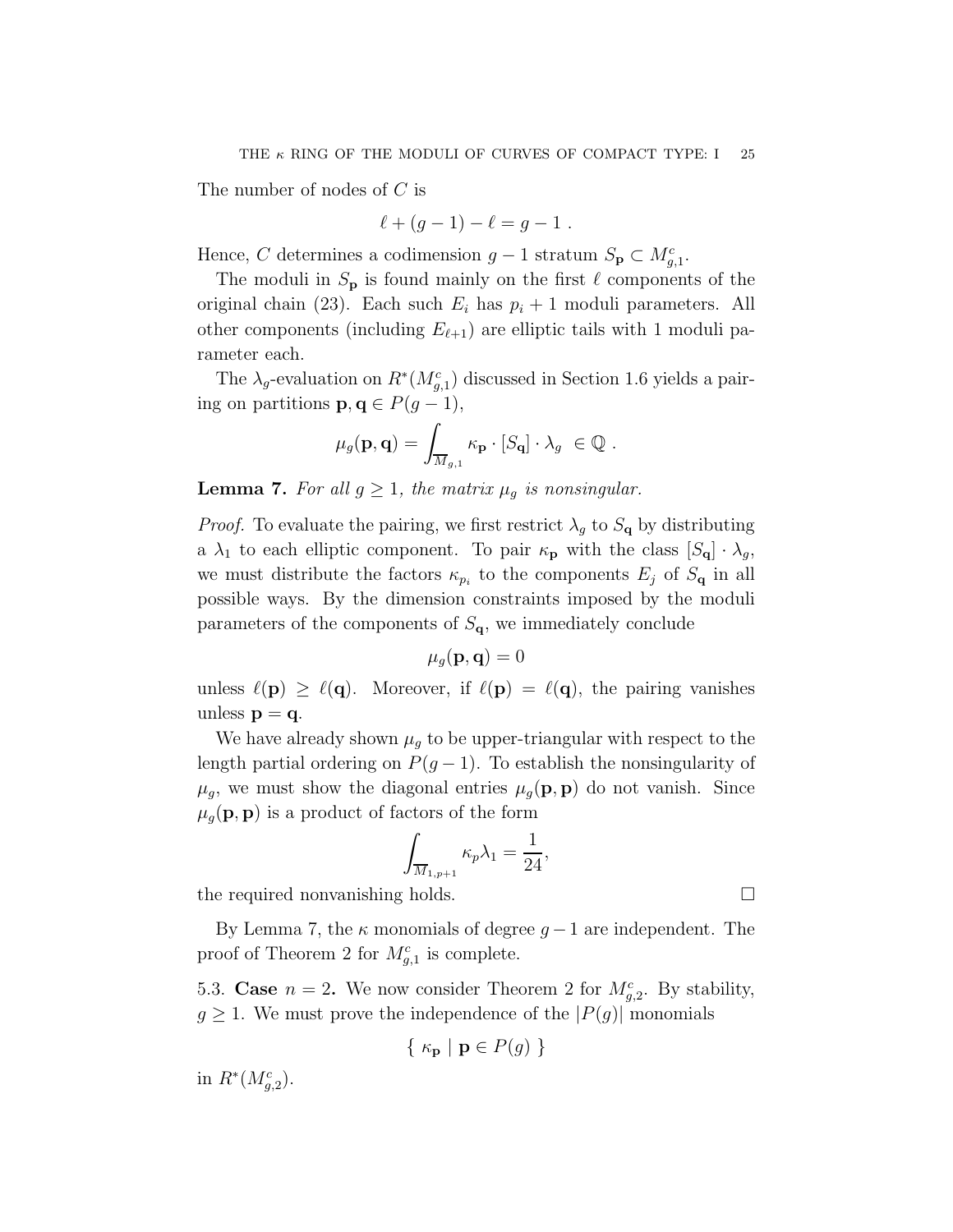To each partition  $\mathbf{p} \in P(g)$  of length  $\ell$ , we associate a codimension  $g-1$  stratum  $T_{\mathbf{p}} \subset M_{g,1}^c$  by the following construction. Start with a chain of elliptic curves  $E_i$  of length  $\ell$  with the markings on the first and last,

(24) 
$$
E_1^* - E_2 - E_3 - \ldots - E_\ell^*.
$$

Since  $\ell \leq g$ , such a chain does not exceed genus g. Next, we add elliptic tails to the  $\ell$  elliptic components of (24). To the curve  $E_i$ , we add  $p_i-1$ elliptic tails. Let  $C$  be the resulting curve. The total genus of  $C$  is

$$
\ell + g - \ell = g
$$

The number of nodes of C is

$$
\ell - 1 + g - \ell = g - 1 \; .
$$

Hence, C determines a codimension  $g-1$  stratum  $T_{\mathbf{p}} \subset M_{g,1}^c$ .

As before, the  $\lambda_g$ -evaluation on  $R^*(M_{g,2}^c)$  yields a pairing on partitions  $\mathbf{p}, \mathbf{q} \in P(g)$ ,

$$
\nu_g(\mathbf{p}, \mathbf{q}) = \int_{\overline{M}_{g,2}} \kappa_\mathbf{p} \cdot [T_\mathbf{q}] \cdot \lambda_g \ \in \mathbb{Q} \ .
$$

**Lemma 8.** For all  $g \geq 1$ , the matrix  $\nu_g$  is nonsingular.

The proof is identical to the proof of Lemma 7. We leave the details to the reader. The proof of Theorem 2 for  $M_{g,2}^c$  is complete.

5.4. Proof of Theorem 2. To complete the proof of Theorem 2, we must consider the case  $n \geq 3$  and prove the independence of the monomials

$$
\{ \ \kappa_{\mathbf{p}} \ | \ \mathbf{p} \in P(g-1+\lfloor \frac{n}{2} \rfloor) \ \}
$$

in  $R^*(M_{g,n}^c)$ .

We will relate the question to the established cases with 1 and 2 markings. Let

$$
\widehat{g} = g + \lfloor \frac{n-1}{2} \rfloor, \quad \widehat{n} = n - 2 \lfloor \frac{n-1}{2} \rfloor.
$$

If *n* is odd, then  $\hat{n} = 1$ . If *n* is even,  $\hat{n} = 2$ . Note

$$
\widehat{g} - 1 + \lfloor \frac{\widehat{n}}{2} \rfloor = g - 1 + \lfloor \frac{n}{2} \rfloor.
$$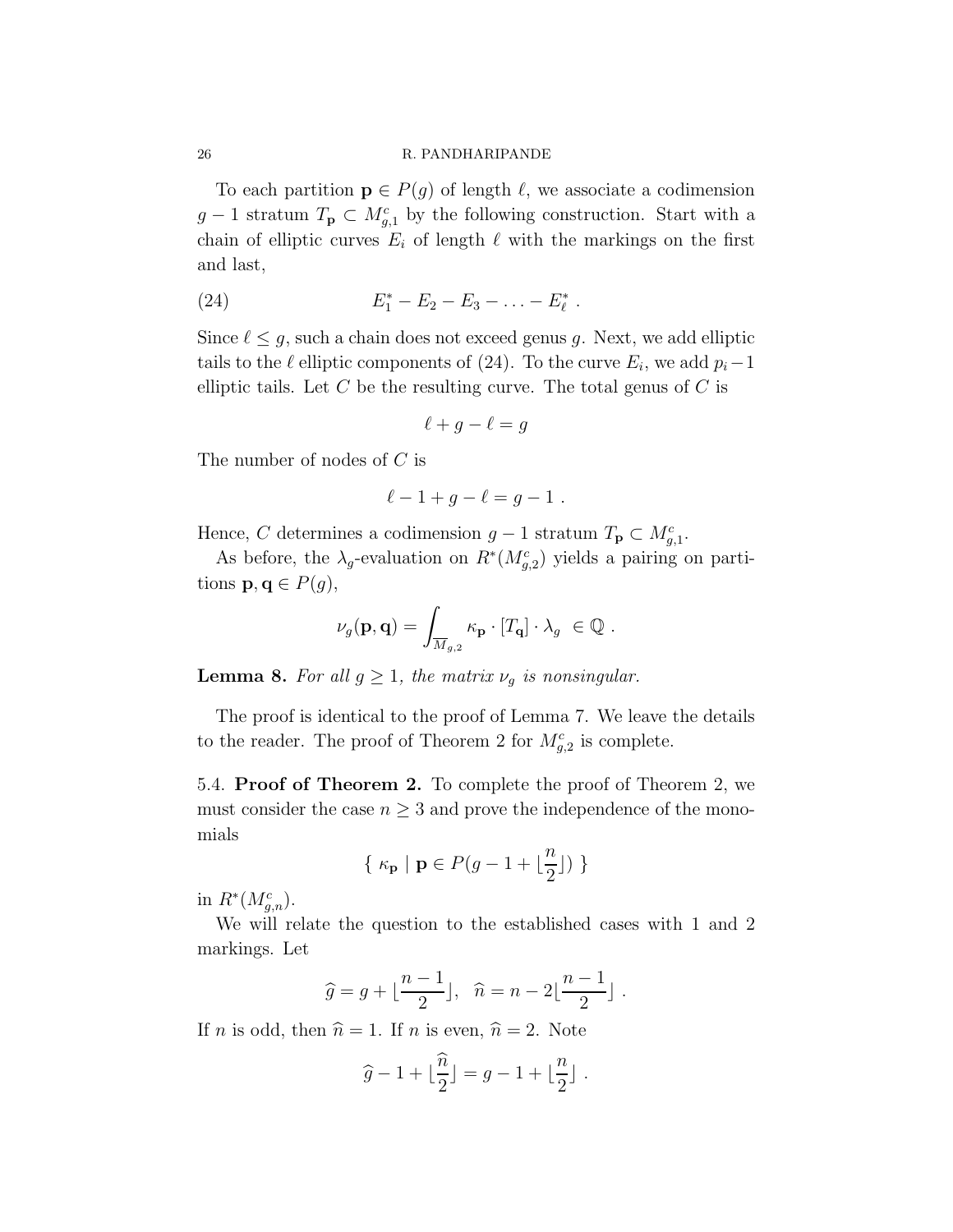To start, assume  $\hat{n} = 1$ . We have constructed strata classes in  $M_{\hat{g},1}^c$ which show the independence of the monomials

$$
\{ \kappa_{\mathbf{p}} \mid \mathbf{p} \in P(\widehat{g} - 1) \}
$$

in  $R^*(M_{\tilde{g},1}^c)$ . For each  $\mathbf{q} \in P(\hat{g}-1)$ , the stratum

$$
S_{\mathbf{q}} \subset M_{\widehat{g},1}^c
$$

consists of a configuration of  $\hat{q}$  elliptic curves. We construct a corresponding stratum

$$
S'_{\mathbf{q}} \subset M_{g,n}^c
$$

by the following method. Choose any subset<sup>9</sup> of  $\lfloor \frac{n-1}{2} \rfloor$  $\frac{-1}{2}$  elliptic components of  $S_{q}$ . For each elliptic component E selected, replace E with a rational component carrying 2 additional markings.<sup>10</sup> The construction trades  $\lfloor \frac{n-1}{2} \rfloor$  $\frac{-1}{2}$  genus for  $2\left\lfloor \frac{n-1}{2} \right\rfloor$  $\frac{-1}{2}$  markings.

Theorem 2 is implied by the nonsingularity of the  $\lambda_q$ -pairing between the  $\kappa$  monomials of degree  $\hat{g}$  − 1 and the strata classes [S'']. The proof of the nonsingularity is identical to the proof of Lemma 7.

The  $\hat{n} = 2$  case proceeds by exactly the same method. Again, elliptic components of the strata

$$
T_{\mathbf{q}} \subset M_{\widehat{g},2}^c
$$

are traded for rational components with 2 additional markings. Theorem 2 is deduced by nonsingularity of the  $\lambda_q$ -pairing.

# 5.5. **Proof of Proposition 1.** Consider  $M_g^c$  for  $g \geq 2$ . Let

$$
P^*(g-1) \subset P(g-1) \setminus \{(1,\ldots,1)\}
$$

be the subset excluding the longest partition. We will first prove the independence of the monomials

$$
\{ \kappa_{\mathbf{p}} \mid \mathbf{p} \in P^*(g-1) \}
$$

in  $R^*(M_g^c)$ . The result shows there can be at most a single  $\kappa$  relation in degree  $g - 1$ .

To each partition  $\mathbf{p} \in P^*(g-1)$  of length  $\ell \leq g-2$ , we associate a codimension  $g - 2$  stratum  $U_{\mathbf{p}} \subset M_g^c$  by the following construction. Start with a chain of curves of length  $\ell + 1$ ,

$$
X - E_2 - E_3 - \ldots - E_{\ell} - E_{\ell+1} \; ,
$$

 $^{9}$ The particular choice of subset is not important.

<sup>10</sup>The particular markings chosen are not important.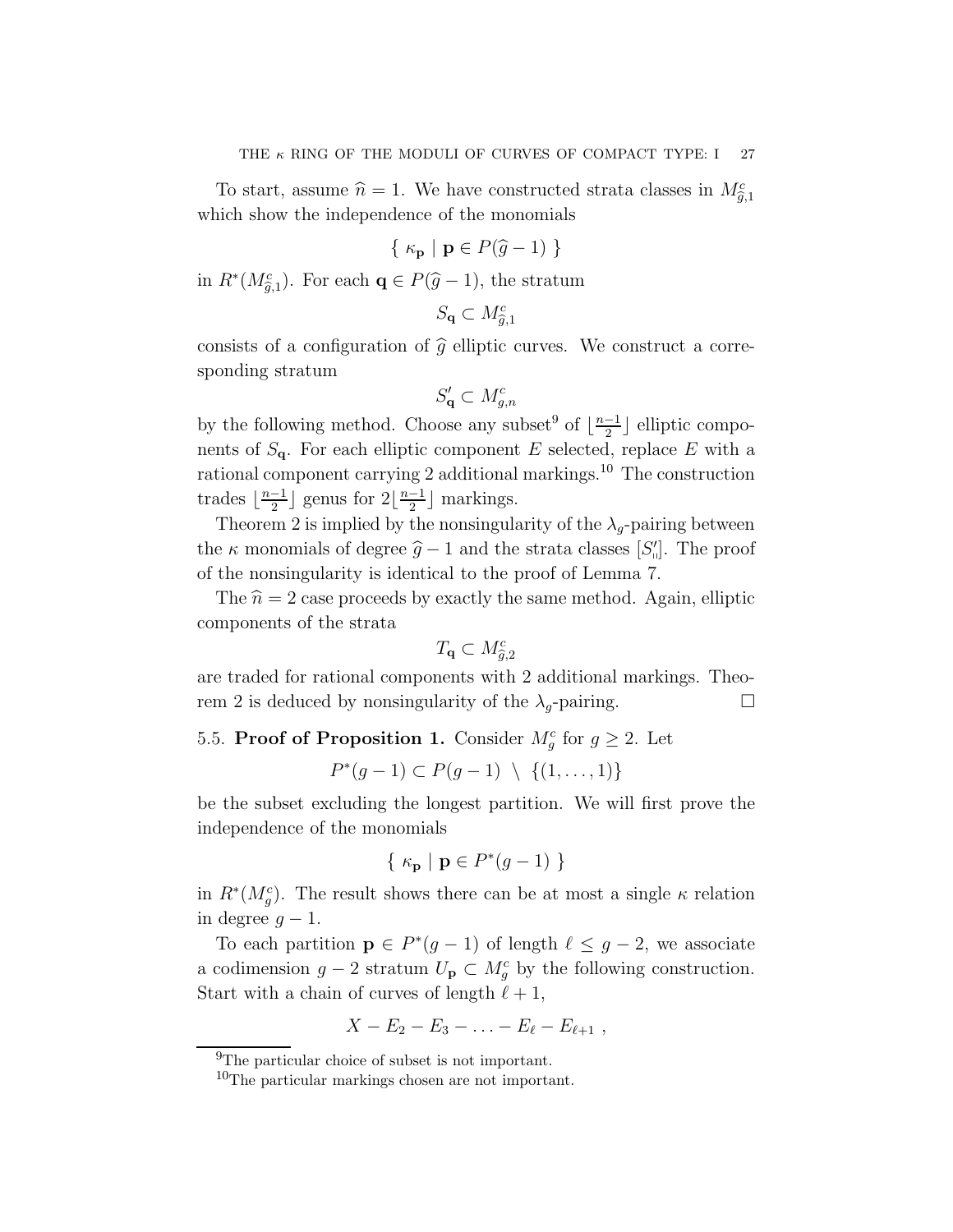where X has genus 2 and all the  $E_i$  are elliptic curves. Since  $\ell \leq g-2$ , such a chain does not exceed genus  $g$ . Next, we add elliptic tails to the first  $\ell$  components. Since  $p_1$  is the greatest part of  $p, p_1 \geq 2$ . To the curve X, we add  $p_1 - 2$  elliptic tails. To the curve  $E_i$ , we add  $p_i - 1$ elliptic tails for  $2 \leq i \leq \ell$ . Let C be the resulting curve. The total genus of C is

$$
2 + \ell + (g - 1) - \ell - 1 = g
$$

The number of nodes of C is

$$
\ell + (g-1) - \ell - 1 = g - 2.
$$

Hence, C determines a codimension  $g-2$  stratum  $U_p \subset M_g^c$ .

The  $\lambda_g$ -evaluation on  $R^*(M_g^c)$  yields a pairing on  $\mathbf{p}, \mathbf{q} \in P^*(g-1)$ ,

$$
\omega_g(\mathbf{p}, \mathbf{q}) = \int_{\overline{M}_g} \kappa_\mathbf{p} \cdot [U_\mathbf{q}] \cdot \lambda_g \ \in \mathbb{Q} \ .
$$

The argument of Lemma 7 yields the following result.

**Lemma 9.** For all  $g \geq 2$ , the matrix  $\omega_g$  is nonsingular.

The independence of the  $\kappa$  monomials in degrees at most  $g - 2$  is easier and proven in a similar way. To each partition  $p \in P(g-2)$  of length  $\ell$ , we associate a codimension  $g-1$  stratum  $U'_{\mathbf{p}} \subset M_g^c$  by the following construction. Start with a chain of elliptic curves of length  $\ell+2,$ 

$$
E_0 - E_1 - E_2 - E_3 - \ldots - E_{\ell} - E_{\ell+1} \; .
$$

Since  $\ell \leq g-2$ , such a chain does not exceed genus g. Next, we add elliptic tails to the components. To  $E_i$ , for  $1 \leq i \leq \ell$ , we add  $p_i - 1$ elliptic tails. To  $E_0$  and  $E_{\ell+1}$ , we add nothing. Let C be the resulting curve. The total genus of  $C$  is

$$
\ell + 2 + (g - 2) - \ell = g
$$

The number of nodes of C is

$$
\ell + 1 + (g - 2) - \ell = g - 1.
$$

Hence, C determines a codimension  $g-1$  stratum  $U'_{\mathbf{p}} \subset M_g^c$ .

The  $\lambda_g$ -evaluation on  $R^*(M_g^c)$  yields a pairing on  $\mathbf{p}, \mathbf{q} \in P(g-2)$ ,

$$
\omega'_g(\mathbf{p},\mathbf{q})=\int_{\overline{M}_g} \kappa_\mathbf{p} \cdot [U'_\mathbf{q}] \cdot \lambda_g \ \in \mathbb{Q} \ .
$$

Again, the argument of Lemma 7 yields the required result.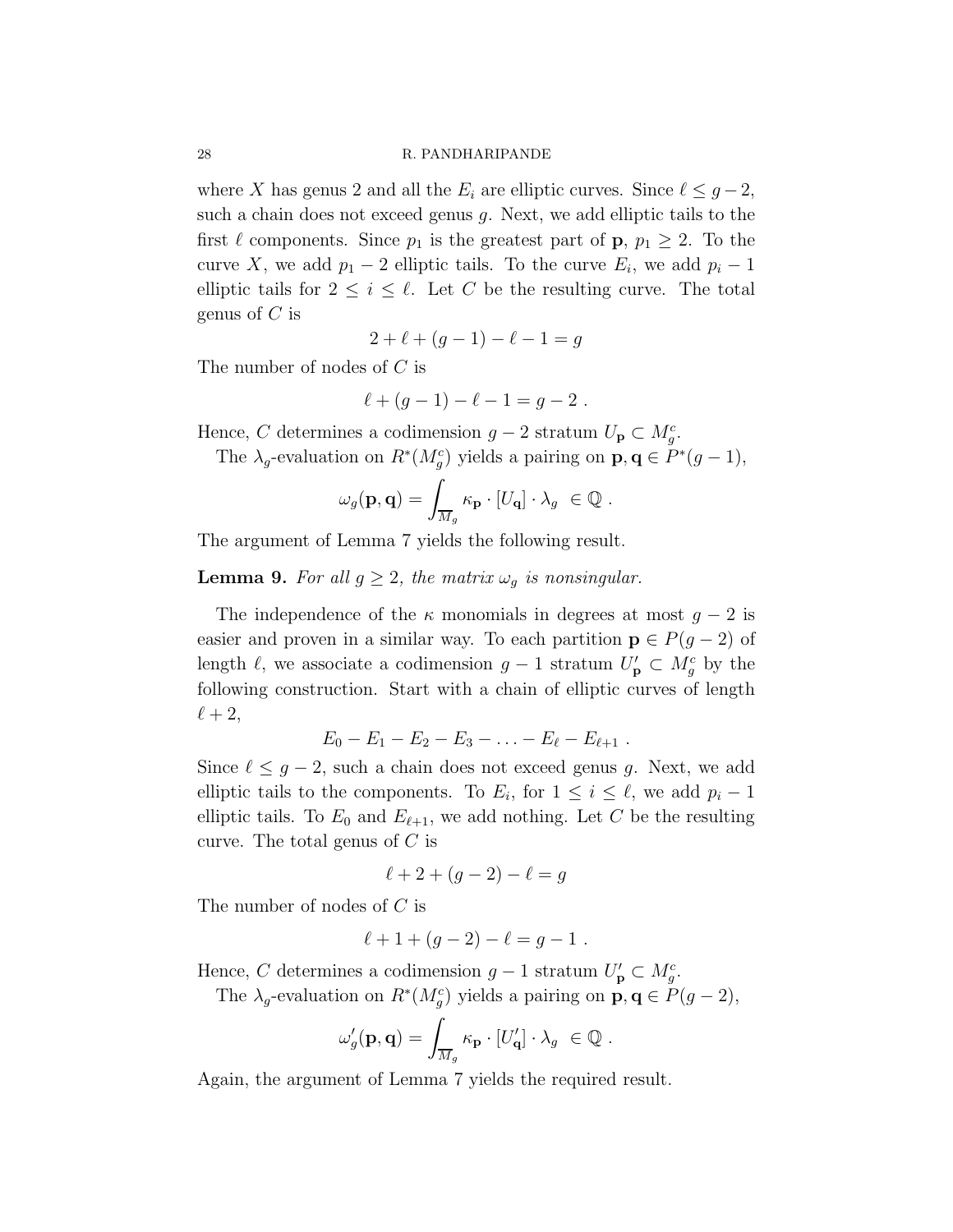**Lemma 10.** For all  $g \geq 2$ , the matrix  $\omega_g'$  is nonsingular.

Together, Lemmas 9 and 10 complete the proof of Proposition 1.  $\Box$ 

## 6. Universality of genus 0

6.1. Genus 5. Do the relations of Theorem 3 generate the entire ideal of relations in  $\kappa^*(M_g^c)$ ? Since Proposition 2 contains the relations of Theorem 3, we may ask the same question of the richer system. The answer to these questions is no. The first example occurs in  $\kappa^6(M_5^c)$ .

There are 11  $\kappa$  monomials of degree 6. By the evaluation rules of Section 3.5, the  $\kappa$  relations in codimension 6 generated by Proposition 2 are the same for all the rings

$$
\kappa^*(M_5^c)
$$
,  $\kappa^*(M_{4,2}^c)$ ,  $\kappa^*(M_{3,4}^c)$ ,  $\kappa^*(M_{2,6}^c)$ ,  $\kappa^*(M_{1,8}^c)$ ,  $\kappa^*(M_{0,10}^c)$ .

On  $M_{0,10}^c$ , there are 4 basic types<sup>11</sup> of boundary divisors determined by the point splittings

$$
8+2
$$
,  $7+3$ ,  $6+4$ ,  $5+5$ .

The pairings of these divisors with the  $\kappa$  monomials

$$
\kappa_6,\ \kappa_5\kappa_1,\ \kappa_4\kappa_2,\ \kappa_3^2
$$

on  $M_{0,10}^c$  are easily seen to determine a nonsingular  $4 \times 4$  matrix. Hence, the number of independent  $\kappa$  relations in  $\kappa^6(M_{0,10}^c)$  is at most 7. In fact, Proposition 2 generates 7 independent relations.

The number of divisor classes in  $R^*(M_5^c)$  is 3 given by  $\kappa_1$  and the 2 boundary divisors with genus splittings  $4+1$  and  $3+2$ . The Gorenstein conjecture for  $M_5^c$  predicts  $R^6(M_5^c)$  to have rank 3. The rank of  $R^6(M_5^c)$ can be proven to be 3 via an application<sup>12</sup> of Getzler's relation [6, 18]. Therefore, there *must* be at least 8 relations among the  $\kappa$  monomials of degree 6 in  $M_5^c$ . We have proven the method of Proposition 2 does not yield all the  $\kappa$  relations in  $R^6(M_5^c)$ .

<sup>&</sup>lt;sup>11</sup>There are several actual divisors of each type depending on the marking distribution. We select one of each type.

 $12$ We thank C. Faber for pointing out the argument.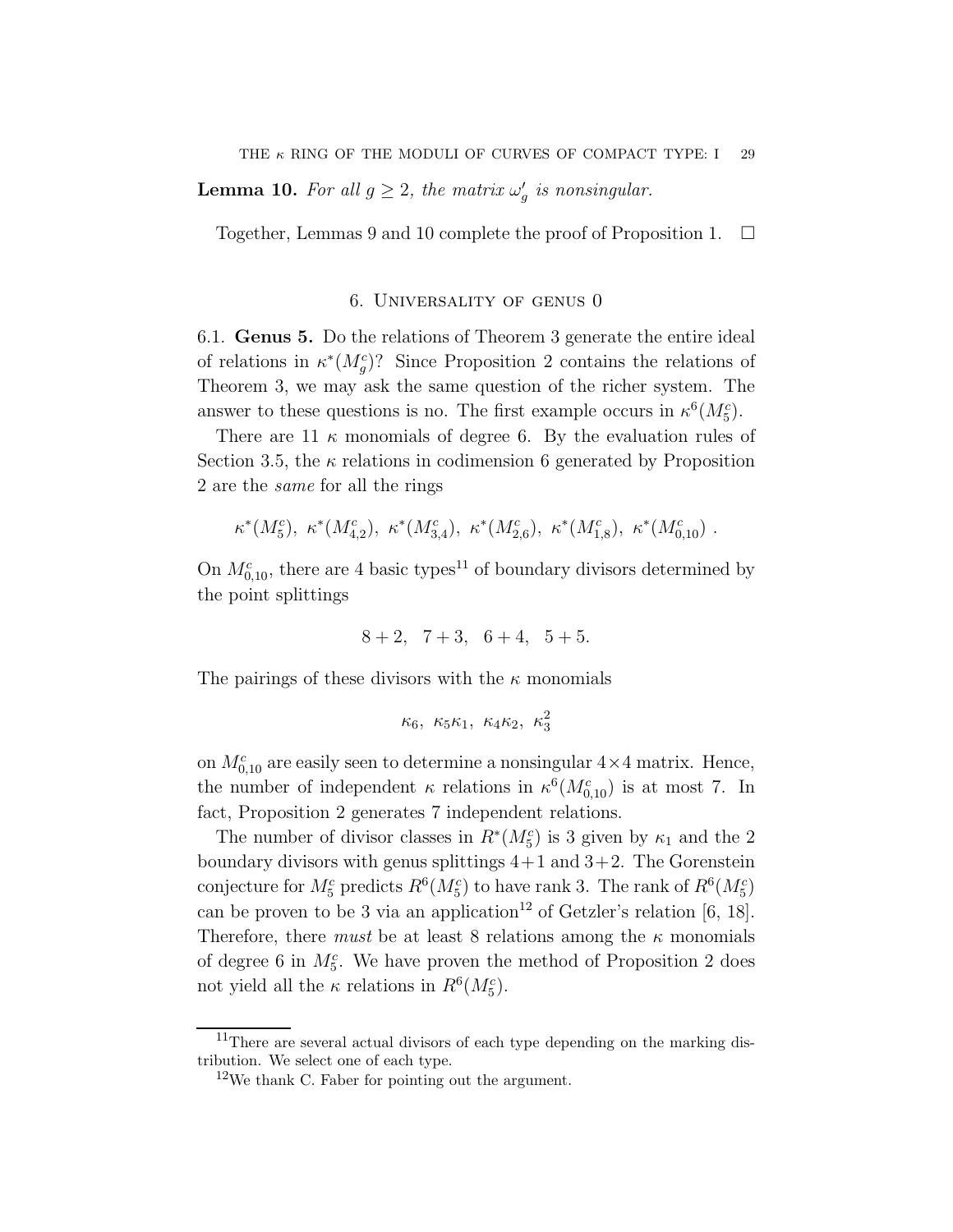6.2. Genus 0. In [20], a set of relations obtained from the virtual geometry of the moduli space of stable maps is proven to generate all the  $\kappa$  relations in the rings  $\kappa^*(M_{0,n}^c)$ .

**Question 3.** Does Proposition 2 generate all the  $\kappa$  relations in the rings  $\kappa^*(M_{0,n}^c)$ ?

The answer to Question 3 is affirmative at least for  $n \leq 12$ . We list below the Betti polynomials  $B_n(t)$  of  $\kappa^*(M_{0,n}^c)$  for low n.

$$
B_3 = 1
$$
  
\n
$$
B_4 = 1 + t
$$
  
\n
$$
B_5 = 1 + t + t^2
$$
  
\n
$$
B_6 = 1 + t + 2t^2 + t^3
$$
  
\n
$$
B_7 = 1 + t + 2t^2 + 2t^3 + t^4
$$
  
\n
$$
B_8 = 1 + t + 2t^2 + 3t^3 + 3t^4 + t^5
$$
  
\n
$$
B_9 = 1 + t + 2t^2 + 3t^3 + 4t^4 + 3t^5 + t^6
$$
  
\n
$$
B_{10} = 1 + t + 2t^2 + 3t^3 + 5t^4 + 5t^5 + 4t^6 + t^7
$$
  
\n
$$
B_{11} = 1 + t + 2t^2 + 3t^3 + 5t^4 + 6t^5 + 7t^6 + 4t^7 + t^8
$$
  
\n
$$
B_{12} = 1 + t + 2t^2 + 3t^3 + 5t^4 + 7t^5 + 9t^6 + 8t^7 + 5t^8 + t^9
$$

From the table of Betti numbers, a formula is easily guessed. Let

$$
P(d,k) \subset P(d)
$$

be the subset of partitions of d of length at most k, and let  $|P(d, k)|$ be the order. We see

$$
\dim_{\mathbb{Q}} \kappa^d(M^c_{0,n}) = |P(d, n-d-2)|
$$

holds in all the above cases.

**Theorem 5.** A Q-basis of  $\kappa^d(M_{0,n}^c)$  is given by

$$
\{\kappa_{\mathbf{p}} \mid \mathbf{p} \in P(d, n-2-d)\ \} .
$$

*Proof.* In order for  $P(d, n - d - 2)$  to be nonempty, we must have

$$
d \leq n-3.
$$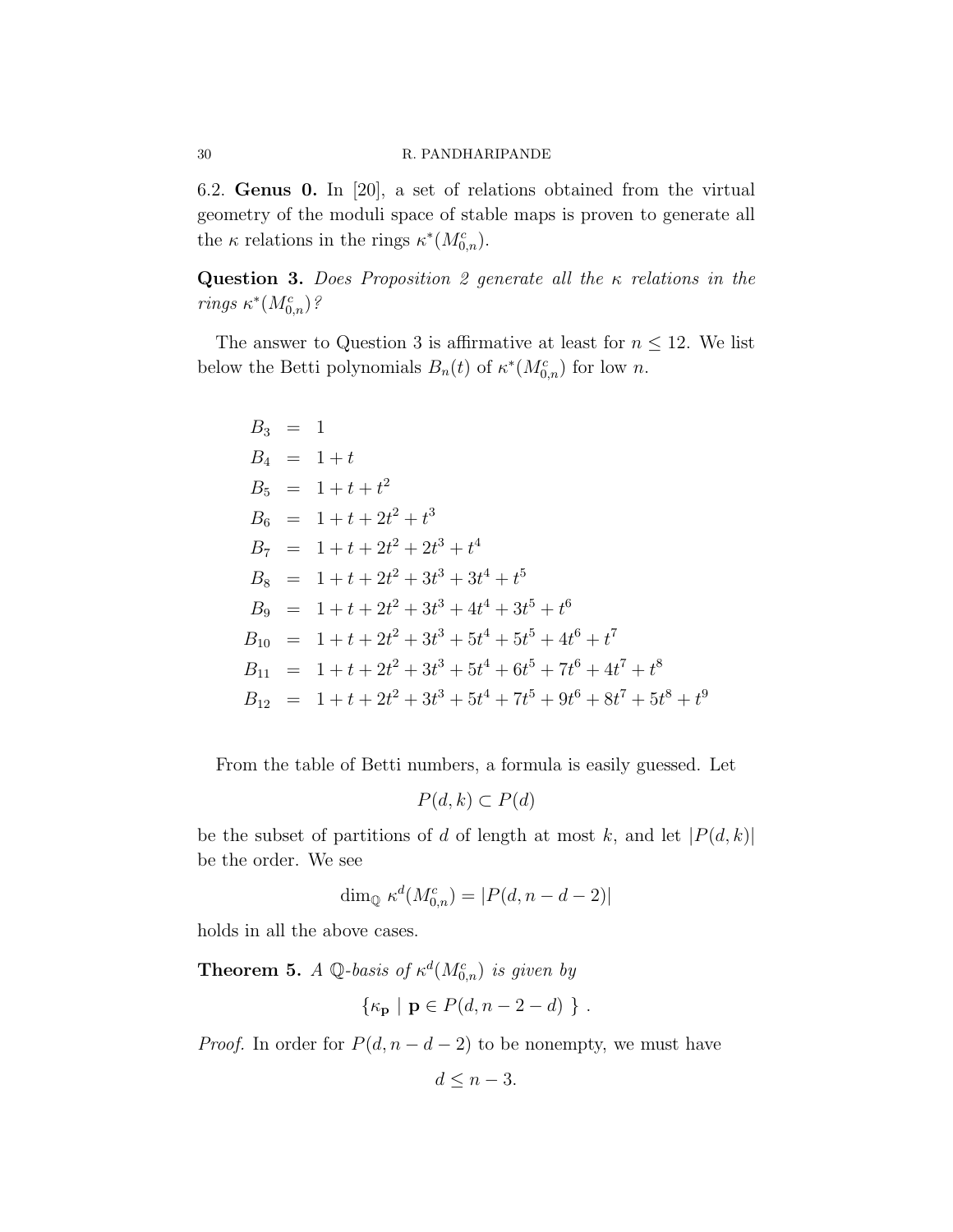We first prove the independence of the  $\kappa$  monomials associated to  $P(d, n - d - 2)$  by intersection with strata classes in  $R^{n-3-d}(M_{0,n}^c)$ . To each partition

$$
\mathbf{p} \in P(d, n-d-2),
$$

we associate a codimension  $n-3-d$  stratum  $V_{\mathbf{p}} \subset M_{0,n}^c$  by the following construction. We write the parts of p as

$$
(p_1,\ldots,p_\ell,p_{\ell+1},\ldots,p_{n-d-2})
$$

where  $p_{\ell+\delta} = 0$  for  $\delta > 0$ . Start with a chain of rational curves of length  $n - d - 2$ ,

$$
R_1 - R_2 - R_3 - \ldots - R_{n-d-2} \; .
$$

Next, we add markings<sup>13</sup> to the components:

- $p_1 + 2$  markings to  $R_1$ ,
- $p_i + 1$  markings to  $R_i$  for  $2 \leq i \leq n d 3$ ,
- $p_{n-d-2} + 2$  markings to  $R_{n-d-2}$ ,

Let  $C$  be the resulting curve. The total number of markings of  $C$  is

$$
2 + d + n - d - 2 = n .
$$

The number of nodes of C is  $n-3-d$ . Hence, C determines a codimension  $n-3-d$  stratum  $V_{\mathbf{p}} \subset M_{0,n}^c$ .

A simple analysis following the strategy of the proof of Lemma 7 shows the paring on  $P(d, n - d - 2)$  given by

$$
(\mathbf{p},\mathbf{q})\mapsto \int_{M_{0,n}^c}\kappa_\mathbf{p}\cdot [V]_\mathbf{q}
$$

is upper-triangular and nonsingular. We conclude the  $\kappa$  monomials associated to  $P(d, n - d - 2)$  are linearly independent.

The strata of  $M_{0,n}^c$  are indexed by marked trees. Given a marked tree  $\Gamma$  with  $n - d - 2$  vertices, the associated stratum

$$
S_{\Gamma} \subset M_{0,n}^c
$$

parameterizes curves  $C$  with marked dual graph  $\Gamma$ . In other words,  $C$ is a tree of marked rational components

$$
R_1,\ldots,R_{n-2-d} .
$$

<sup>13</sup>The particular markings chosen are not important.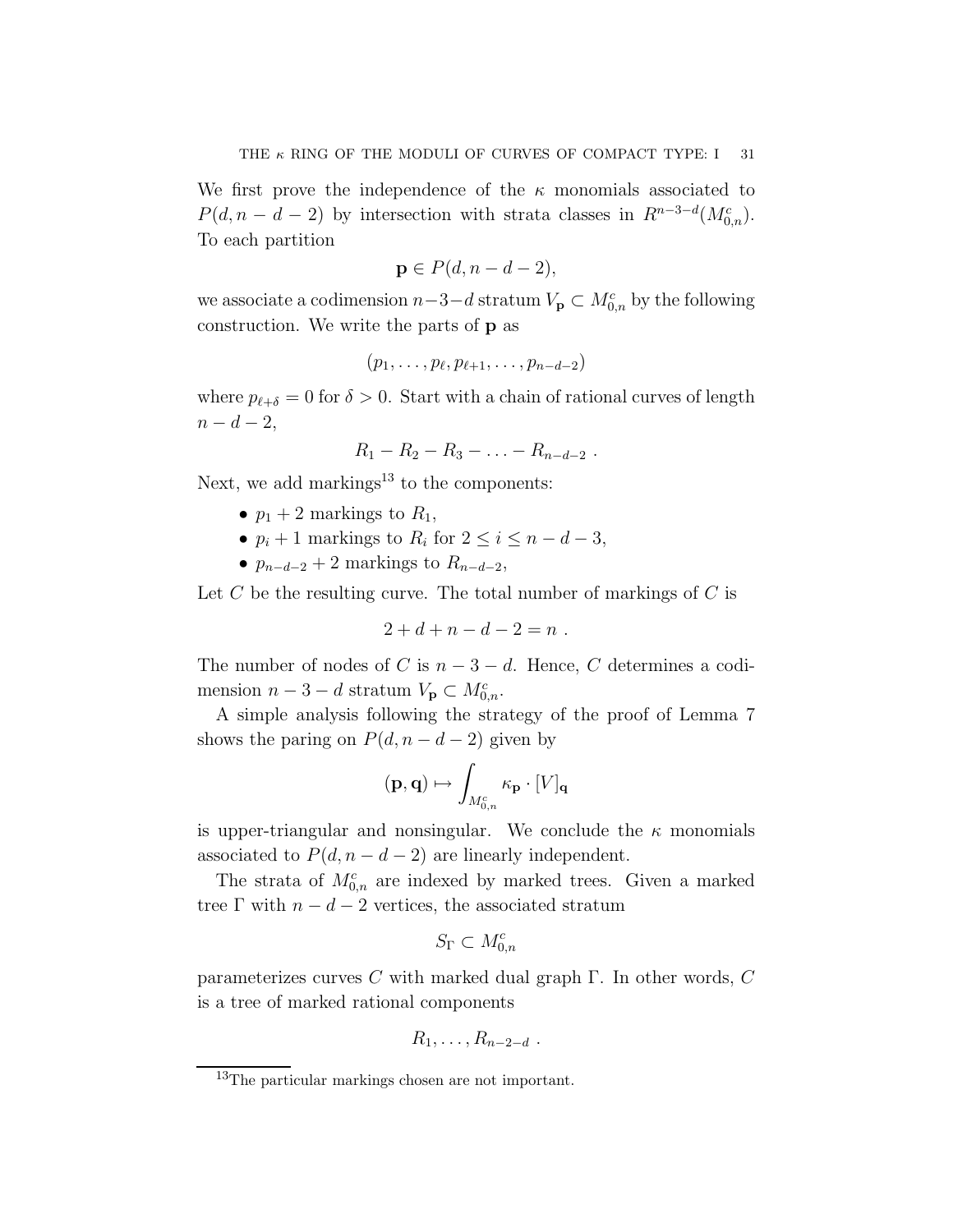To  $S_{\Gamma}$ , we associate a partition  $\mathbf{q}(\Gamma) \in P(d, n-d-2)$  by the following construction. Let  $m(R_i)$  and  $n(R_i)$  denote the numbers of markings and nodes incident to  $R_i$ . Let

$$
q_i = \mathsf{m}(R_i) + \mathsf{n}(R_i) - 3.
$$

By stability,  $q_i \geq 0$ . After reordering by size,

$$
\mathbf{q}(\Gamma) = (q_1, \ldots, q_{n-d-2}) \in P(d, n-d-2) \; .
$$

Let  $p \in P(d)$ . The intersection of  $\kappa_p$  with a stratum class S is obtained by distributing the factors  $\kappa_{p_i}$  to the components of S. We conclude

(25) 
$$
\int_{M_{0,n}^c} \kappa_{\mathbf{p}} \cdot S_{\Gamma} = \int_{M_{0,n}^c} \kappa_{\mathbf{p}} \cdot V_{\mathbf{q}(\Gamma)}
$$

for all  $\mathbf{p} \in P(d)$ .

By Poincaré duality<sup>14</sup>, the dimension of  $\kappa^d(M_{0,n}^c)$  is the rank of the intersection pairing

$$
\kappa^d(M_{0,n}^c) \times A^{n-3-d}(M_{0,n}^c) \to \mathbb{Q}.
$$

The classes of strata generate  $A^{n-3-d}(M_{0,n}^c)$ . Moreover, only the special strata  $V_{\mathbf{q}}$  need by considered by (25). So,

$$
\dim_{\mathbb{Q}} \kappa^d(M_{0,n}^c) \leq |P(d, n-d-2)|.
$$

The independence property together with the above dimension estimate yields the basis result.

<sup>&</sup>lt;sup>14</sup>For  $M_{0,n}^c$ , singular cohomology and Chow agree.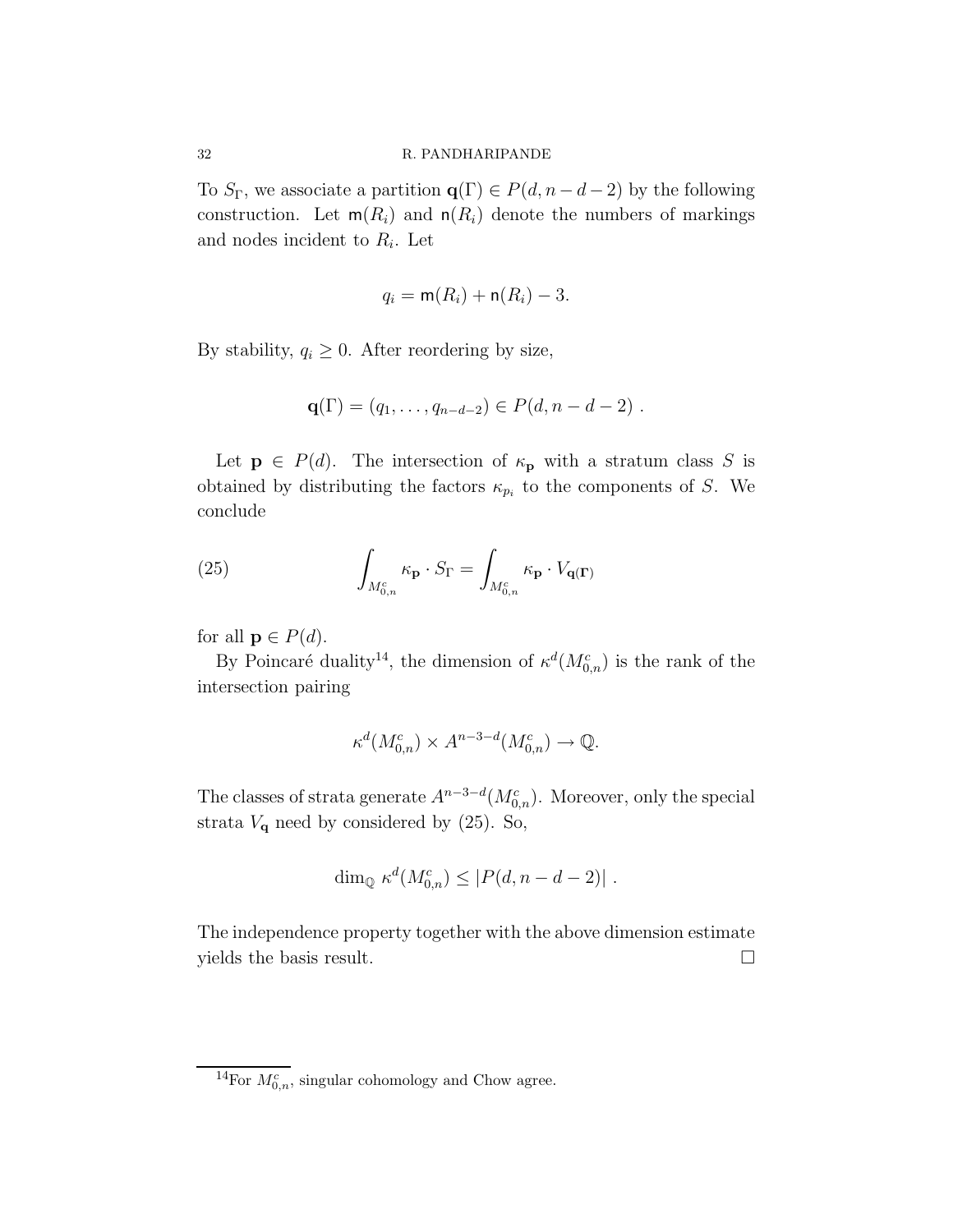# 6.3. Proof of Theorem 6.

6.3.1. Bound. By Theorem 4 (proven in [20]), we have a surjection

$$
\kappa^d(M^c_{0,2g+n}) \stackrel{\iota_{g,n}}{\to} \kappa^d(M^c_{g,n}) \to 0.
$$

By Theorem 5, to prove  $\iota_{g,n}$  is an isomorphism, we need only establish

$$
\dim_{\mathbb{Q}} \kappa^d(M_{g,n}^c) \ge |P(d, 2g - 2 + n - d)|
$$

for  $n > 0$ . We will obtain the bound by refining the argument for Theorem 2.

6.3.2. Dual graph types. A dual graph of type  $A(g_1, \ldots, g_r)$  with  $g_i \geq 1$ is a chain of r vertices of genera  $g_1, \ldots, g_r$  with 2 markings on the ends. The corresponding curves are of the form:

$$
C_{g_1}^* - C_{g_2} - \ldots - C_{g_r}^*.
$$

If  $r = 1$ , the unique vertex carries both markings.

A dual graph of type  $B(g_1, \ldots, g_r | h_1, \ldots, h_{r-1})$  with  $g_i, h_j \geq 1$  is comb of  $2r - 1$  vertices with 1 marking. The corresponding curves are of the form:

$$
C_{g_1}^* - C_{g_2} - \dots - C_{g_{r-1}} - C_{g_r}
$$
  
\n| |   
\nC\_{h\_1} C\_{h\_2} \dots C\_{h\_{r-1}}

There are  $r - 1$  vertices of valence 3 and r vertices of valence 1. The marking is included in the valence count.

6.3.3. Case  $n = 1$ . Let  $p \in P(d)$  be a partition of length  $\ell = a + b$ with parts<sup>15</sup>

$$
(p_1,\ldots,p_a,p'_1,\ldots,p'_b),
$$

where the  $p_i$  are odd and the  $p'_j$  are even. We see

$$
d+\ell = b \mod 2.
$$

<sup>&</sup>lt;sup>15</sup>All parts of **p** here are positive.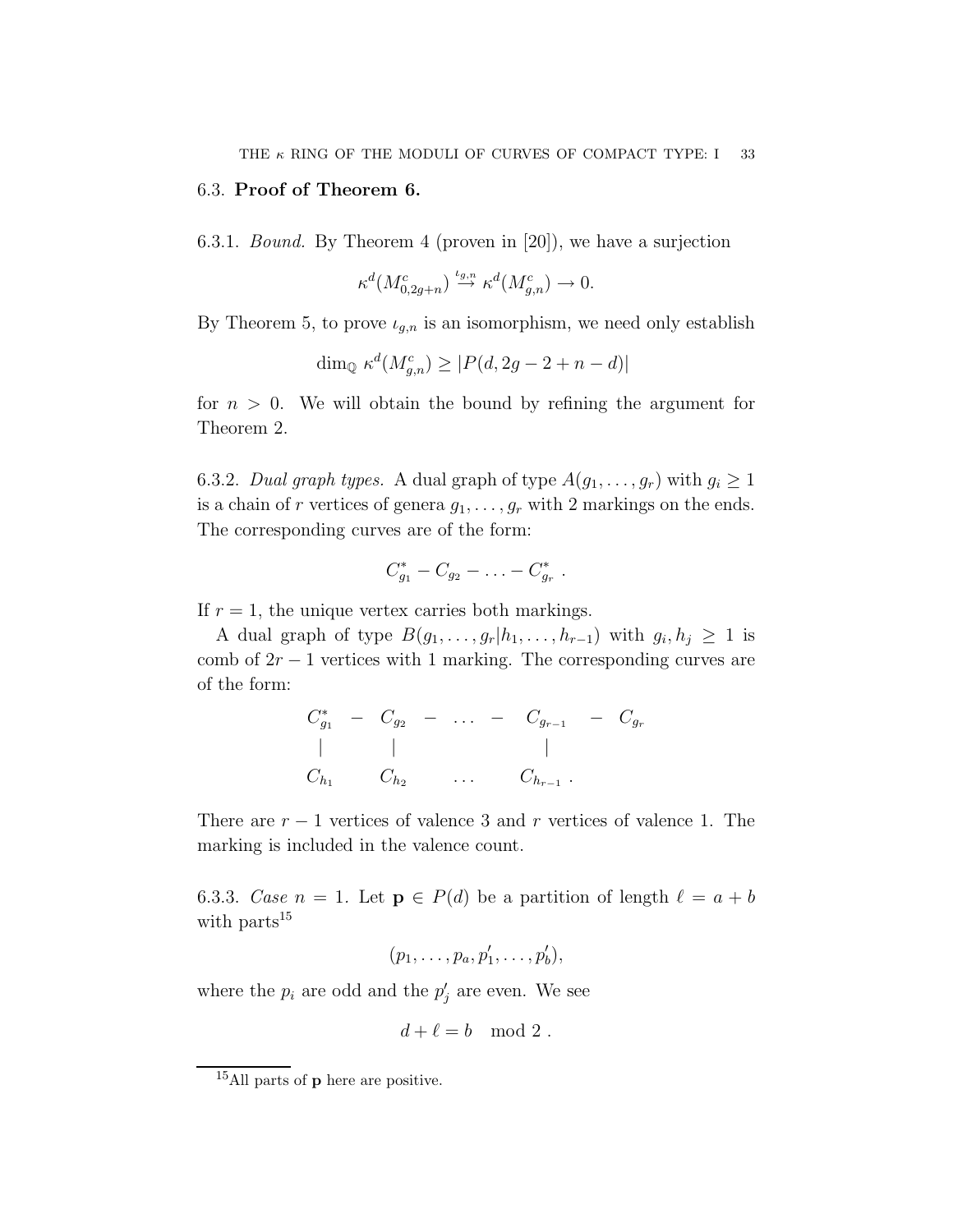If  $d + \ell$  is odd, then  $b = 2r - 1$  for  $r > 0$ . Let  $\Gamma_p$  be the dual graph obtained by the following construction:

$$
\Gamma_{\mathbf{p}} = A\left(\frac{p_1+1}{2}, \dots, \frac{p_a+1}{2}\right)
$$
\n
$$
B\left(\frac{p'_1}{2}, \dots, \frac{p'_{r-1}}{2}, \frac{p'_r}{2}+1 \mid \frac{p'_{r+1}}{2}+1, \dots, \frac{p'_{2r-1}}{2}+1\right),
$$

where the graphs are attached at the first marking of A and the unique marking of B. The graph  $\Gamma_{\mathbf{p}}$  has a unique marking (obtained from the second marking of A). The genus of  $\Gamma_{\mathbf{p}}$  is easily calculated,

(26) 
$$
2g(\Gamma_{\mathbf{p}}) - 1 = d + a + 2r - 1 = d + \ell.
$$

If  $a = 0$ , then  $\Gamma_{\mathbf{p}}$  consists just of B, but the genus and marking results are the same.

The dual graph  $\Gamma_{\mathbf{p}}$  determines a stratum in  $M_{g(\Gamma_{\mathbf{p}}),1}^c$  which is a product of the moduli spaces,

$$
\prod_{v \in \text{Vert}(\Gamma_{\mathbf{p}})} M_{g(v), \text{val}(v)}^c \rightarrow M_{g(\Gamma_{\mathbf{p}}), 1}^c.
$$

The socle dimensions of  $M_{g(v),\text{val}v}^c$  for  $v \in \text{Vert}(\Gamma_{\mathbf{p}})$  are exactly the parts of d.

If  $d + \ell$  is even, then b must be even. If  $b > 0$ , then

$$
b = 2r - 1 + 1
$$

for  $r > 0$ . Let

$$
\Gamma_{\mathbf{p}} = A\left(\frac{p_1+1}{2}, \dots, \frac{p_a+1}{2}\right) - C_{\frac{p'_{2r}}{2}}^* - E
$$
\n
$$
B\left(\frac{p'_1}{2}, \dots, \frac{p'_{r-1}}{2}, \frac{p'_r}{2}+1 \mid \frac{p'_{r+1}}{2}+1, \dots, \frac{p'_{2r-1}}{2}+1\right)
$$

.

where the graphs  $A$  and  $B$  are attached at the markings. The graph  $\Gamma_{\mathbf{p}}$  has a unique marking (on  $C_{\frac{p'_{2r}}{2}}^*$ ) and an elliptic tail  $E$ . The genus of  $\Gamma_{\mathbf{p}}$  is

(27) 
$$
2g(\Gamma_{\mathbf{p}}) - 1 = d + a + 2r + 2 - 1 = d + \ell + 1.
$$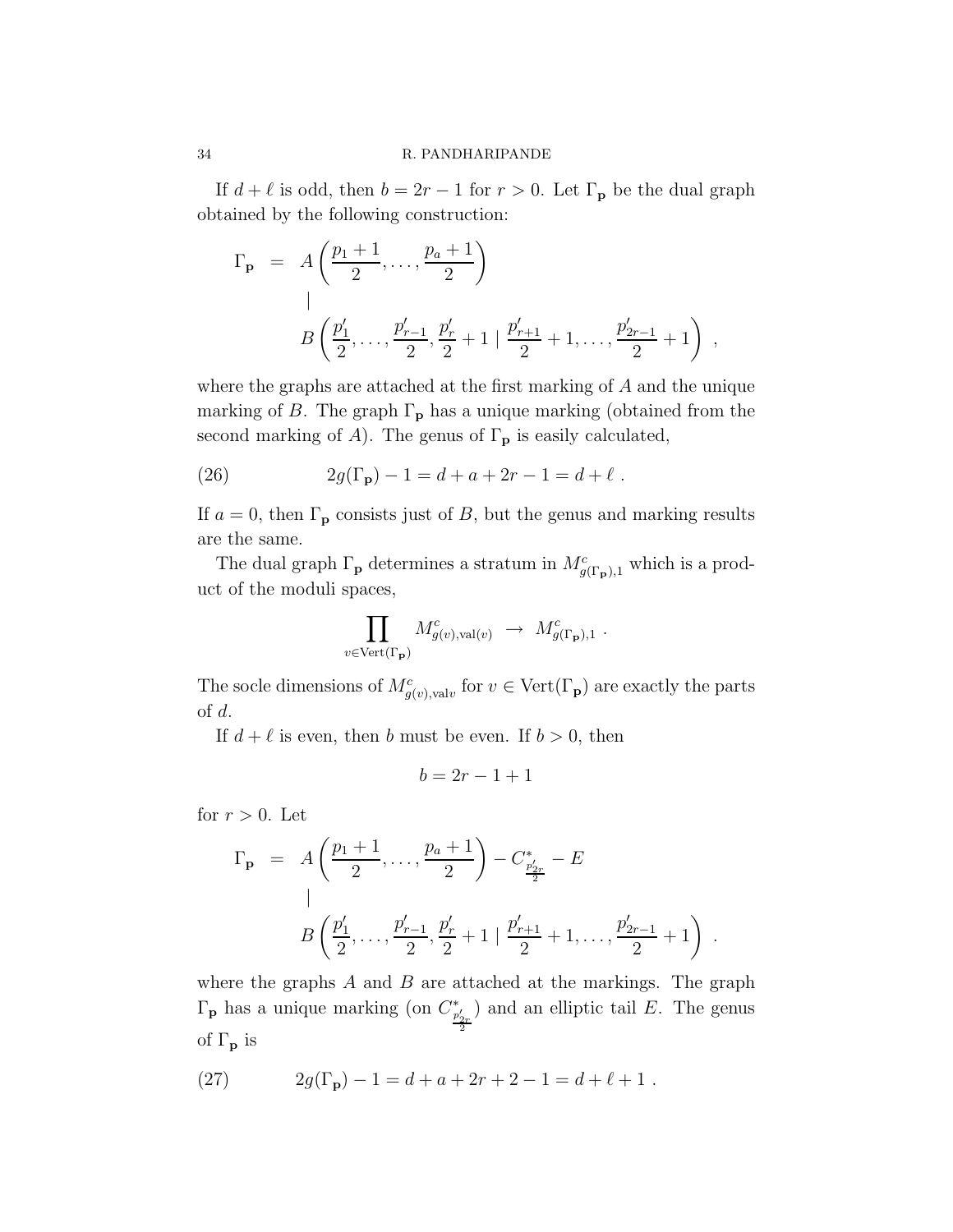If  $a = 0$ , then A is empty, but the genus and marking results are the same. The socle dimensions of  $M_{g(v),\text{val}v}^c$  for  $v \in \text{Vert}(\Gamma_{\mathbf{p}})$  are exactly the parts of d together with 0 for the elliptic tail.

If  $d + \ell$  is even and  $b = 0$ , let

$$
\Gamma_{\mathbf{p}} = A\left(\frac{p_1+1}{2},\ldots,\frac{p_a+1}{2}\right) - E.
$$

The graph  $\Gamma_{\mathbf{p}}$  has a unique marking (obtained from the first marking of A) and ends in the elliptic tail E. The genus of  $\Gamma_{\mathbf{p}}$  is

(28) 
$$
2g(\Gamma_{\mathbf{p}}) - 1 = d + a + 2 - 1 = d + \ell + 1.
$$

The socle dimensions of  $M_{g(v),\text{val}v}^c$  for  $v \in \text{Vert}(\Gamma_{\mathbf{p}})$  are exactly the parts of d together with 0 for the elliptic tail.

We now turn to the proof of Theorem 6 in the  $n = 1$  case. We will prove

(29) 
$$
\dim_{\mathbb{Q}} \kappa^d(M_{g,1}^c) \ge |P(d, 2g - 1 - d)|
$$

by intersecting  $\kappa$  monomials with tautological classes.

Let  $p \in P(d, 2g - 1 - d)$  be a partition of length  $\ell$ . Let  $\Gamma_p$  be the dual graph of genus  $g(\Gamma_p)$  obtained by the above constructions. Since

$$
2g - 1 \ge d + \ell \;,
$$

equations  $(26)-(28)$  imply

$$
g - g(\Gamma_{\mathbf{p}}) = \delta \ge 0.
$$

We associate to **p** a class  $w_{\mathbf{p}} \in R^{2g-2-d}(M_{g,1}^c)$  by the following construction. Let  $v^* \in \text{Vert}(\Gamma_p)$  be the vertex which carries the marking. Increase the genus of  $v^*$  by  $\delta$ . The resulting graph determines a stratum

$$
W_{\mathbf{p}}\subset M_{g,1}^c
$$

of codimension  $2g(\Gamma_p) - 2 - d$ . Let

$$
w_{\mathbf{p}} = \psi_1^{2\delta} \cdot [W_{\mathbf{p}}] \in R^{2g-2-d}(M_{g,1}^c)
$$
.

The pairing on  $P(d, 2g - 1 - d)$  given by

(30) 
$$
(\mathbf{p}, \mathbf{q}) \mapsto \int_{\overline{M}_{g,1}} \kappa_{\mathbf{p}} \cdot w_{\mathbf{q}}
$$

is upper-triangular. The diagonal elements are nonvanishing because

$$
\int_{\overline{M}_h} \kappa_{2h-3} \lambda_h = \frac{2^{2h-1} - 1}{2^{2h-1}} \frac{|B_{2h}|}{(2h)!} \neq 0,
$$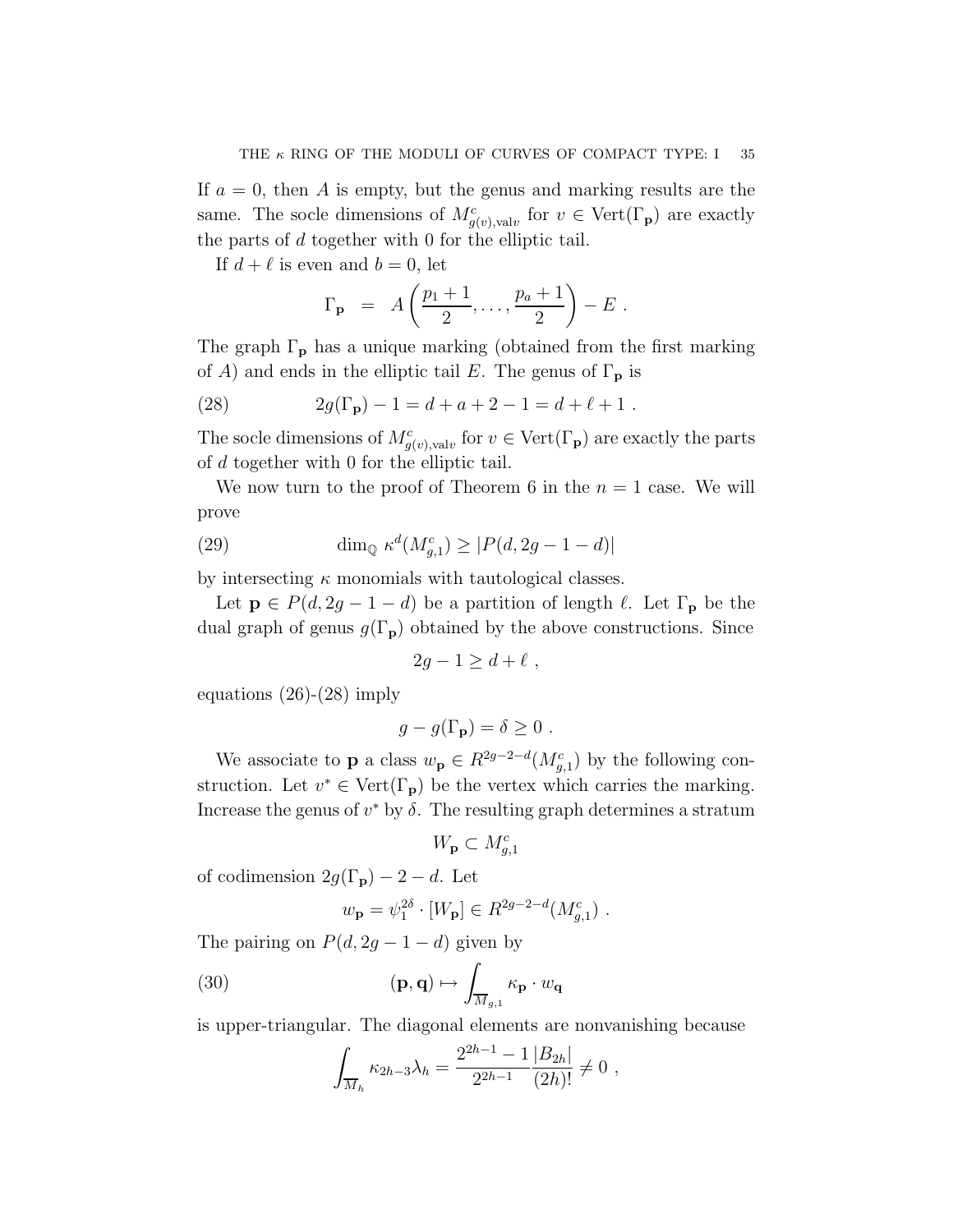$$
\int_{\overline{M}_{h,1}} \psi_1^k \kappa_{2h-2-k} \lambda_h = {2h-1 \choose k} \int_{\overline{M}_h} \kappa_{2h-3} \lambda_h \neq 0
$$

by [5]. Here,  $B_{2h}$  is the Bernoulli number. Hence, the pairing (30) is nonsingular and the bound (29) is established.

6.3.4. Case  $n = 2$ . We will need an additional dual graph type. A dual graph of type  $B(g_1, \ldots, g_r | h_1, \ldots, h_{r-1})$  with  $g_i, h_j \geq 1$  is comb of  $2r - 1$  vertices with 3 markings. The corresponding curves are of the form:

$$
C_{g_1}^* - C_{g_2} - \dots - C_{g_{r-1}} - C_{g_r}^*
$$
  
\n| |   
\n
$$
C_{h_1} C_{h_2} \dots C_{h_{r-1}}.
$$

There are r vertices of valence 3 and  $r - 1$  vertices of valence 1. The marking is included in the valence count.

As before, let  $p \in P(d)$  be a partition of length  $\ell = a + b$  with parts

$$
(p_1,\ldots,p_a,p'_1,\ldots,p'_b),
$$

where the  $p_i$  are odd and the  $p'_j$  are even.

If  $d + \ell$  is even, then b must be even. If  $b > 0$ , then

$$
b = 2r - 1 + 1
$$

for  $r > 0$ . Let

$$
\widetilde{\Gamma}_{\mathbf{p}} = A\left(\frac{p_1+1}{2}, \dots, \frac{p_a+1}{2}\right) - C_{\frac{p'_{2r}}{2}+1}
$$
\n
$$
\widetilde{B}\left(\frac{p'_1}{2}, \dots, \frac{p'_{r-1}}{2}, \frac{p'_r}{2} \mid \frac{p'_{r+1}}{2}+1, \dots, \frac{p'_{2r-1}}{2}+1\right) .
$$

where the graphs A and  $\widetilde{B}$  are attached at the initial markings. The graph  $\Gamma_p$  has a two markings (on the extremal component of B). The genus of  $\Gamma_{\mathbf{p}}$  is

(31) 
$$
2g(\Gamma_{\mathbf{p}}) = d + a + 2r = d + \ell.
$$

If  $a = 0$ , then A is empty, but the genus and marking results are the same. The socle dimensions of  $M_{g(v),\text{val}v}^c$  for  $v \in \text{Vert}(\tilde{\Gamma}_{\mathbf{p}})$  are exactly the parts of d.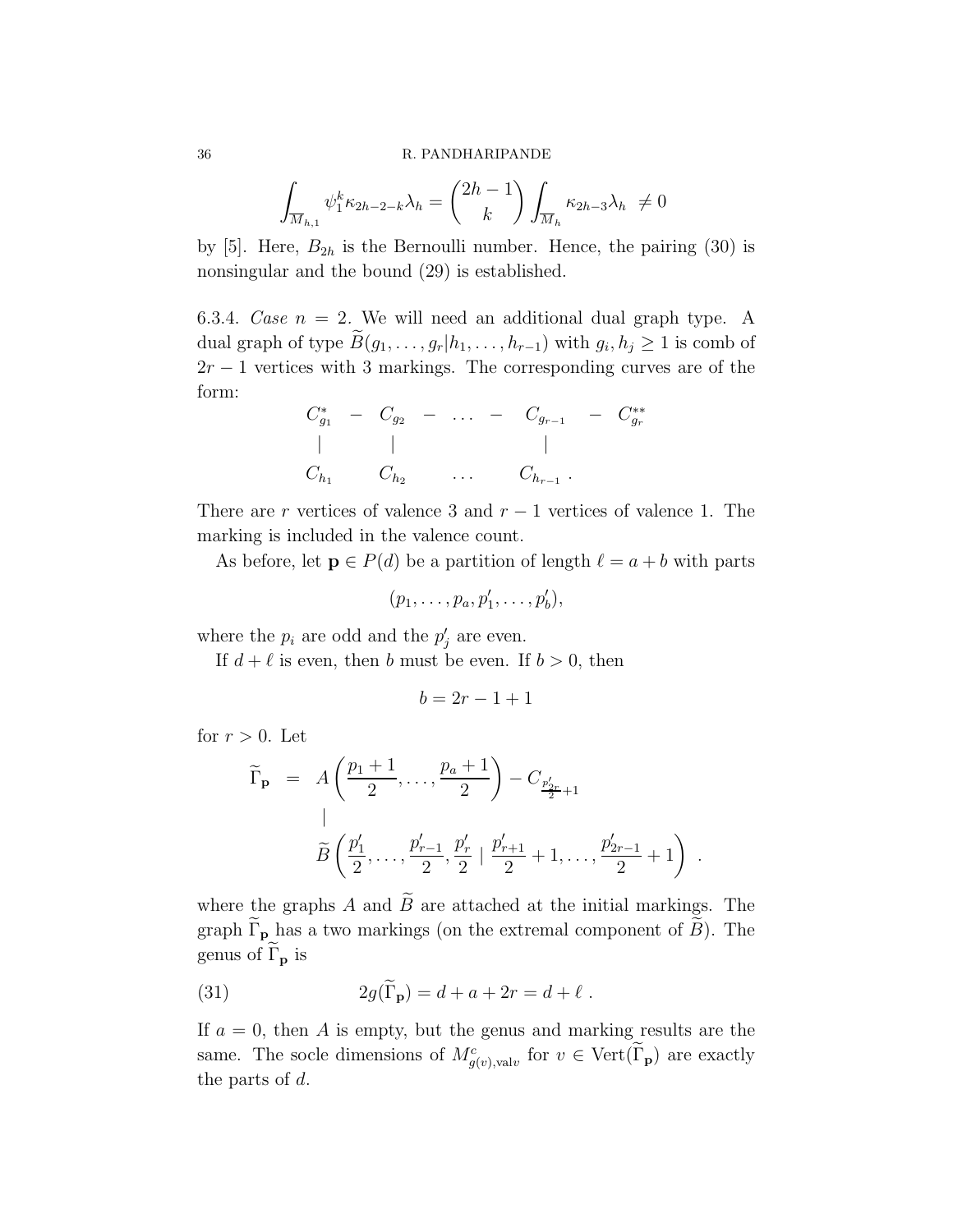If  $d + \ell$  is even and  $b = 0$ , let

$$
\widetilde{\Gamma}_{\mathbf{p}} = A\left(\frac{p_1+1}{2}, \ldots, \frac{p_a+1}{2}\right) .
$$

The graph  $\widetilde{\Gamma}_{\mathbf{p}}$  has two markings. The genus of  $\widetilde{\Gamma}_{\mathbf{p}}$  is

(32) 
$$
2g(\Gamma_{\mathbf{p}}) = d + a = d + \ell.
$$

The socle dimensions of  $M_{g(v),\text{val}v}^c$  for  $v \in \text{Vert}(\Gamma_{\mathbf{p}})$  are exactly the parts of d.

If  $d + \ell$  is odd, then  $b = 2r - 1$  for  $r > 0$ . Let

$$
\widetilde{\Gamma}_{\mathbf{p}} = A\left(\frac{p_1+1}{2}, \dots, \frac{p_a+1}{2}\right) - E
$$
\n
$$
\widetilde{B}\left(\frac{p'_1}{2}, \dots, \frac{p'_{r-1}}{2}, \frac{p'_r}{2} \mid \frac{p'_{r+1}}{2} + 1, \dots, \frac{p'_{2r-1}}{2} + 1\right) ,
$$

where the graphs A and  $\widetilde{B}$  are attached at the initial markings. The graph  $\widetilde{\Gamma}_{\mathbf{p}}$  has two markings (on the extremal component of  $\widetilde{B}$ ). The genus of  $\widetilde{\Gamma}_{\mathbf{p}}$  is

(33) 
$$
2g(\widetilde{\Gamma}_{\mathbf{p}}) = d + a + 2(r - 1) + 2 = d + \ell + 1.
$$

If  $a = 0$ , then A is empty, but the genus and marking results are the same. The socle dimensions of  $M_{g(v),\text{val}v}^c$  for  $v \in \text{Vert}(\Gamma_{\mathbf{p}})$  are exactly the parts of d together with 0 for the elliptic tail.

The proof of Theorem 6 now follows the  $n = 1$  case. Let

$$
\mathbf{p} \in P(d, 2g - d)
$$

be a partition of length  $\ell$ . Let  $\widetilde{\Gamma}_{p}$  be the dual graph of genus  $g(\widetilde{\Gamma}_{p})$ obtained by the above constructions. Since

$$
2g \ge d + \ell \;,
$$

we see  $g - g(\widetilde{\Gamma}_{\mathbf{p}}) = \delta \geq 0$ .

We associate to **p** a class  $\widetilde{w}_p \in R^{2g-1-d}(M_{g,2}^c)$  by the following construction. Let  $v^* \in \text{Vert}(\Gamma_p)$  be the vertex which carries the first marking. Increase the genus of  $v^*$  by  $\delta$ . The resulting graph determines a stratum

$$
\widetilde{W}_{\mathbf{p}}\subset M_{g,2}^c
$$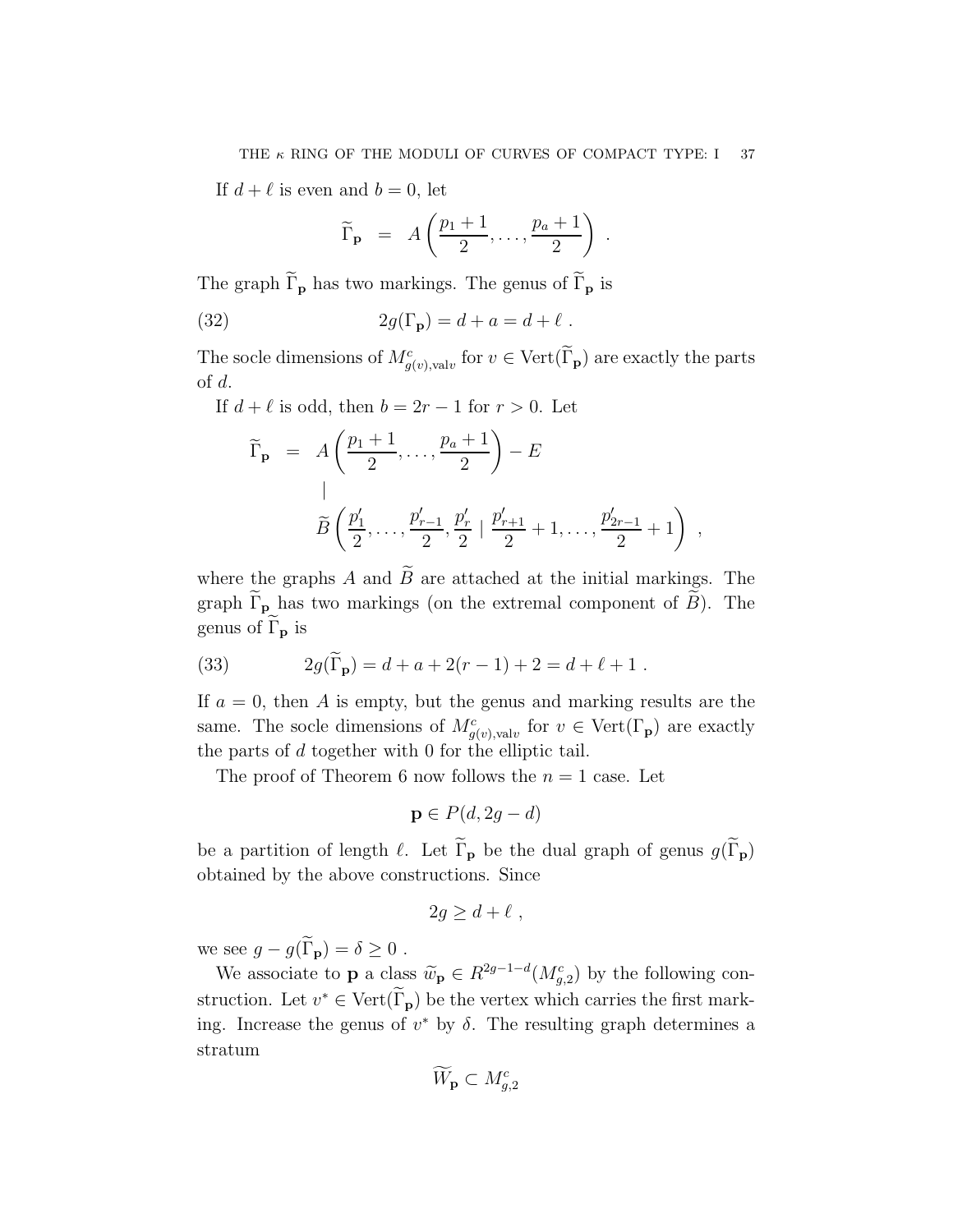of codimension  $2g(\widetilde{\Gamma}_{\mathbf{p}}) - 1 - d$ . Let

$$
\widetilde{w}_{\mathbf{p}} = \psi_1^{2\delta} \cdot [\widetilde{W}_{\mathbf{p}}] \in R^{2g-1-d}(M_{g,2}^c) \ .
$$

The pairing on  $P(d, 2g - d)$  given by

$$
(\mathbf{p},\mathbf{q})\mapsto \int_{\overline{M}_{g,2}} \kappa_\mathbf{p} \cdot \widetilde{w}_{\mathbf{q}}
$$

is upper-triangular and nonsingular as before. Hence,

$$
\dim_{\mathbb{Q}} \kappa^d(M_{g,2}^c) \ge |P(d, 2g - d)|,
$$

which is the required bound.

6.3.5. Case  $n \geq 3$ . The higher pointed cases are easily reduced to the 1 or 2 pointed cases depending upon the parity of n. The trading of genera for markings follows the proof of Theorem 2 in Section 5.4. We leave the details to the reader.

#### **REFERENCES**

- [1] K. Behrend, B. Fantechi, The intrinsic normal cone, Invent. Math. 128 (1997), 45–88.
- [2] C. Faber, A conjectural description of the tautological ring of the moduli space of curves, Moduli of curves and abelian varieties, 109–129, Aspects Math., Vieweg, Braunschweig, 1999.
- [3] C. Faber and R. Pandharipande, Hodge integrals and Gromov-Witten theory, Invent. Math. 139 (2000), 173 – 199.
- [4] C. Faber and R. Pandharipande (with an appendix by D. Zagier), Logarithmic series and Hodge integrals in the tautological ring, Michigan Math. J.  $48$  (2000), 215-252.
- [5] C. Faber and R. Pandharipande, Hodge integrals, partition matrices, and the  $\lambda_g$  conjecture, Annals of Math. 157 (2003), 97 –124.
- [6] E. Getzler, Intersection theory on  $\overline{M}_{1,4}$  and elliptic Gromov-Witten invariants, JAMS 10 (1997), 973–998.
- [7] E. Getzler and R. Pandharipande, Virasoro constraints and Chern classes of the Hodge bundle, Nuclear Phys. B530 (1998), 701-714.
- [8] T. Graber and R. Pandharipande, Localization of virtual classes, Invent. Math. 135 (1999), 487–518.
- [9] T. Graber and R. Pandharipande, Constructions of nontautological classes on moduli spaces of curves, Michigan Math J. 51 (2003), 93–109.
- [10] T. Graber and R. Vakil, Relative virtual localization and vanishing of tautological classes on moduli spaces of curves, Duke. Math. J. 130 (2005), 1–37.
- [11] B. Hassett, Moduli spaces of weighted pointed stable curves, Adv. Math. 173 (2003), 316–352.
- [12] E. Ionel, *Relations in the tautological ring of*  $M_q$ , Duke Math. J. **129** (2005), 157–186.